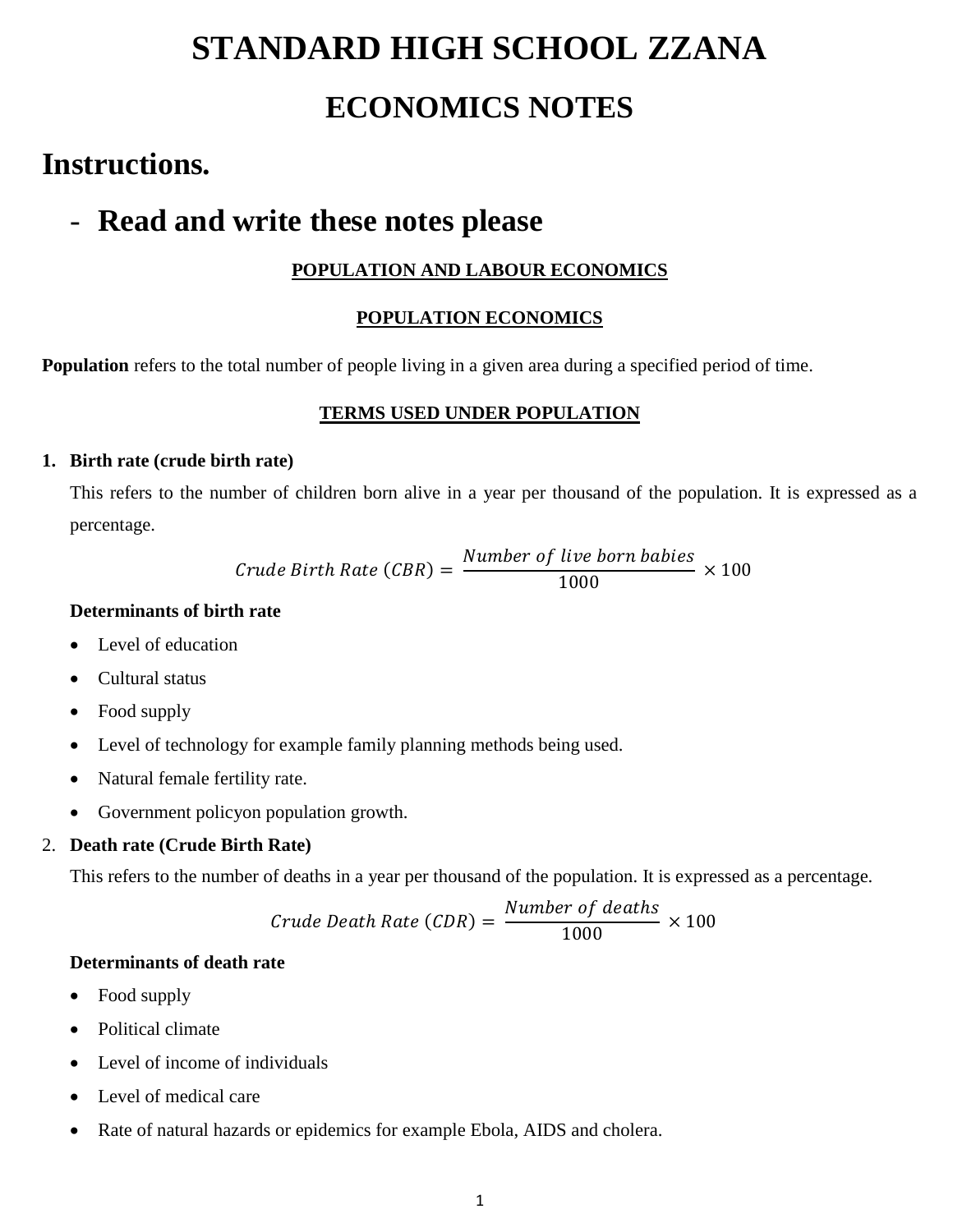### 3. **Fertility rate**

This refers to the number of children a woman can bear in her reproductive age/ life usually 15 to 45 years.

#### **Determinants of fertility rates in developing countries**

- Health standards
- Demand for children
- Cost of living
- Socio-economic status
- Level of education

#### **Causes of high fertility rate in developing countries**

#### **a) The economic value of children**

Some communities attach great importance to the number of children in a family. This is because children are source of labour and provide security to their parents later in their old age.

#### b) **Customs and traditions.**

In some communities, children are sources of pride, pleasure and respect to the parents. A wife who bears many children is regarded as the ideal wife. Fertility rates are therefore high in a community with such an attitude to children and women

#### **c) Low cost of raising children**

The cost of raising children in some societies is lower than benefits realized from them. Costs of raising children in such societies are low because food is plentifully available and government meets the cost of education and medical care. Thus the burden of raising children is not so much felt by the parents thus encouraging them to produce more.

#### d) **Early marriage.**

Women in developing countries tend to marry when they are still young usually at the age of 15 or less. The child bearing period of up to 49 years of age is therefore very high.

#### e) **Limited access to education by women**

The majority of women in developing countries have limited access to education thus limiting their role in society to provision of labour to family tasks and child bearing.

#### f) **Absence of government commitment to control fertility.**

Fertility rates are high due to government failure to punish families for having many children. This contrasts sharply with countries where governments use positive and negative sanctions to influence family size such as in china and India.

#### g) **Increased health and life expectancy of mothers**

Education and health services have increased the life expectancy of child bearing mothers through reduced maternal mortality rates thereby increasing fertility rates.

#### 4. **Life expectancy**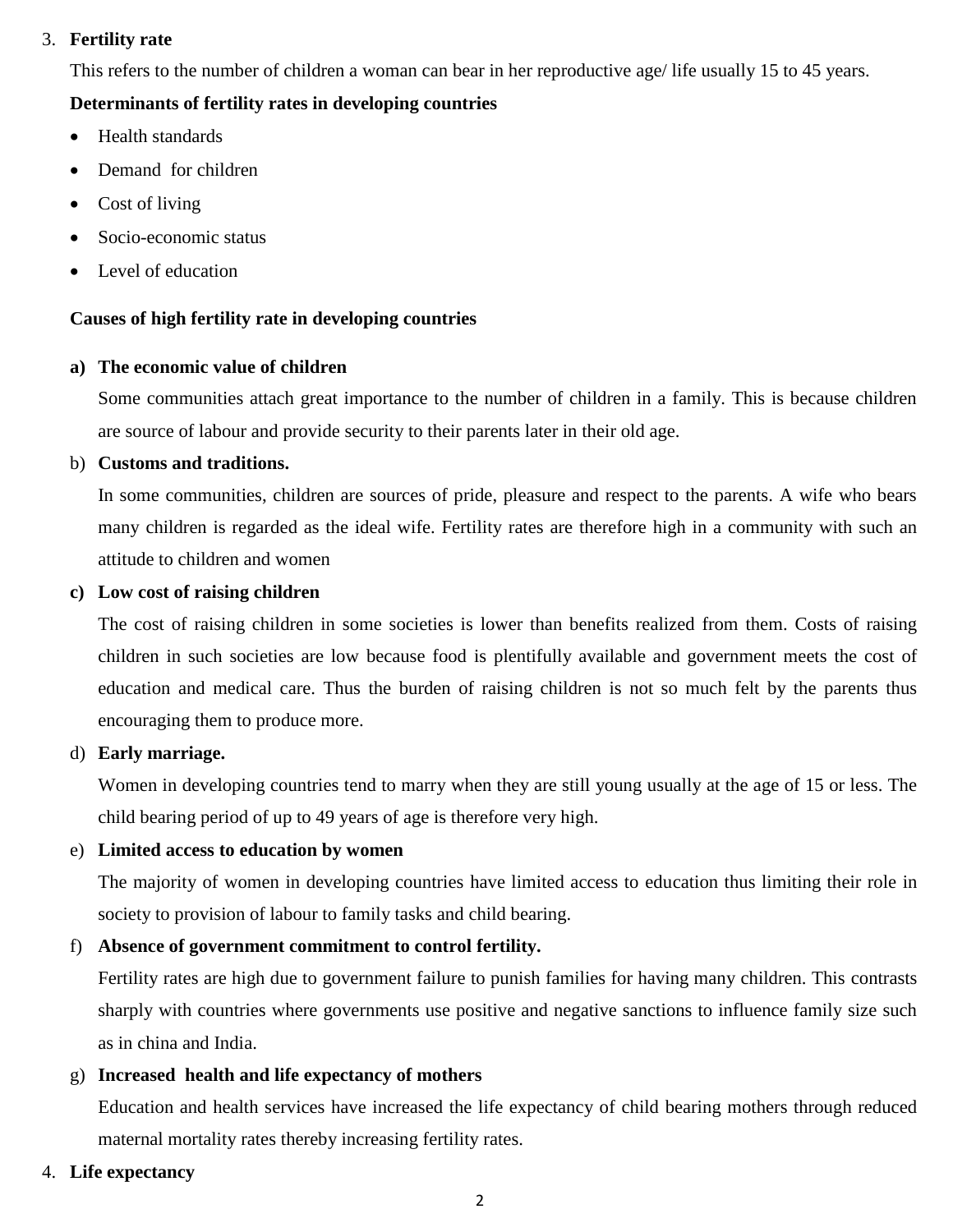This is the time period normally in years that a baby is expected to live after it has been born.

### 5. **Mortality rate**

This is the number of people who die before their life expectancy is over.

In many developing countries, the mortality rate has fallen because of improved economic and hygienic conditions, availability of modern medicine and better medical and education which have been provided to the people by the government.

### 6. **Migration**

This refers to the movement of people from one area to another in a given time.

### 7. **Immigration**

This refers to the movement of people which involves entering and settling into the country.

### 8. **Emigration**

This refers to the movement of people which involves moving out of the country to settle in other countries.

### **Factors which influence migration of people**

- Imbalances in resource distribution among regions and countries.
- Differences in levels of development between regions and countries.
- **(\*)** Difference in incomes and wages between regions.
- Political instabilities like wars and change of regimes.
- Educational requirements where people are forced to go to other countries to acquire education.
- Differences in climatic conditions which may be favourable or unfavourable.
- Diseases which may affect certain regions thereby pushing people to other countries.

### 9. **Population increase**

This is the rise in the number of people living in an area over time.

Population grows in two ways i.e. naturally or artificially.

Thus population increase can also be defined as the growth in population size either naturally (birth rate exceeds death rate) or by artificial increase by way of net migration;

### 10. **Population growth rate**

Population growth rate refers to the annual percentage increase in the number of people living in area overtime. There are two kinds of population growth rates i.e.

### a) **Natural population growth rate (NPGR)**

This is the rate of increase of the population size over a given period due to interplay of birth rates and death rates.

$$
NPGR = \frac{birth\ rate - Death\ rate}{1000} \times 100
$$

### b) **Artificial population growth rate (APGR)**

This is the rate of change of the population resulting from the interplay of immigration and emigration rates.

$$
APGR = \frac{Im migration\ rate - em migration\ rate}{1000} \times 100
$$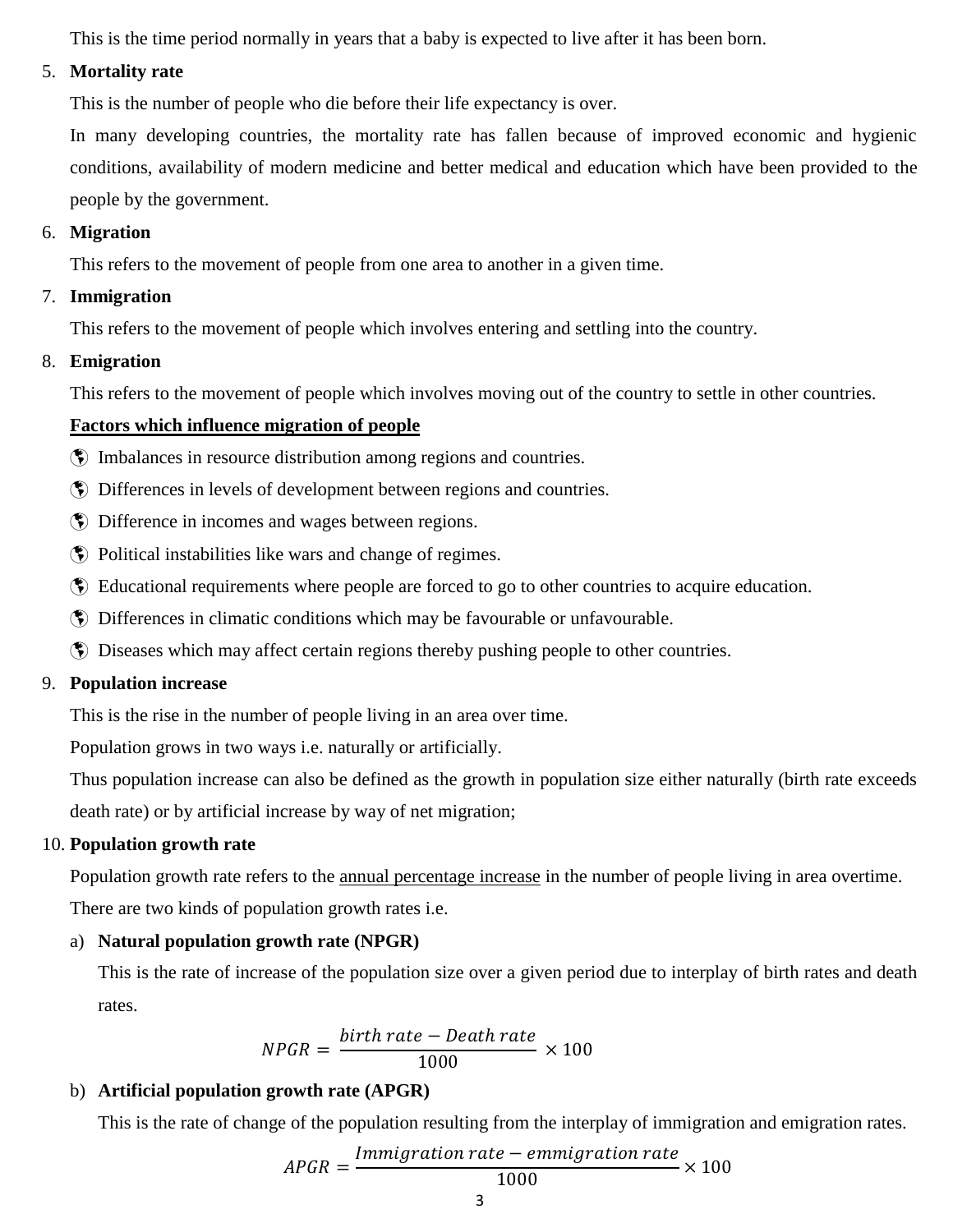#### **Determinants of population growth rate**

- Birth rate/ fertility rate
- Death rate/ mortality rate
- The net international migration

#### **11. Population projection**

This is an estimation of the future population size basing on the current population size and population growth rate.

#### **12. Demography:**

This is the study of the population structure and its composition in terms of age, sex, education levels etc.

#### 13. **Population census**

This is the physical counting of people in the country after a given period of time.

In Uganda, the population census is normally carried out after every 10 years.

#### **REASONS FOR CARRYING OUT A POPULATION CENSUS**

- **a) To enable the calculation of per capita income so as to indicate the standard of living.** The per capita income is the ratio of the total income to the total population of a country.
- **b) To establish the size of a country's population so as to facilitate planning.** For example planning for employment, housing and educational facilities requires accurate population figures.
- **c) To establish the distribution of the population.** This focuses on age, gender (sex), level of education and spatial distribution. This enables the government to allocate resources appropriately in the country.
- **d) To establish the quality of a country's population.** This mainly focuses on the level of education and the health status of the people in a country. This aids man power planning in a country.
- **e) To establish the size of the labour force**. The government wishes to find out the number of people ready for employment such that it puts in place a conducive environment to ensure that the jobs are available.
- **f) To determine the natural population growth rate.** This is through computing the number of live births per 1000 and population and the number of deaths per 1000 population so as to find out whether the population is increasing or not.
- **g) To establish the rate of migration/ to determine the artificial population growth rate.** An increase in the number of immigrants with a fall in the number of emigrants represents an increase in in the artificial population growth rate.
- **h) To solicit for foreign aid.** This is through presenting the population statistics to international aid agencies or friendly countries. The aid agencies like USAID, IMF, World Bank and IDA always request for population figures to determine the area/ sector and the amount of aid to be given.
- **i) To establish the number of nationals and non-nationals in a country.** This is to help the government design appropriate policies on ownership of property, work permits and immigration.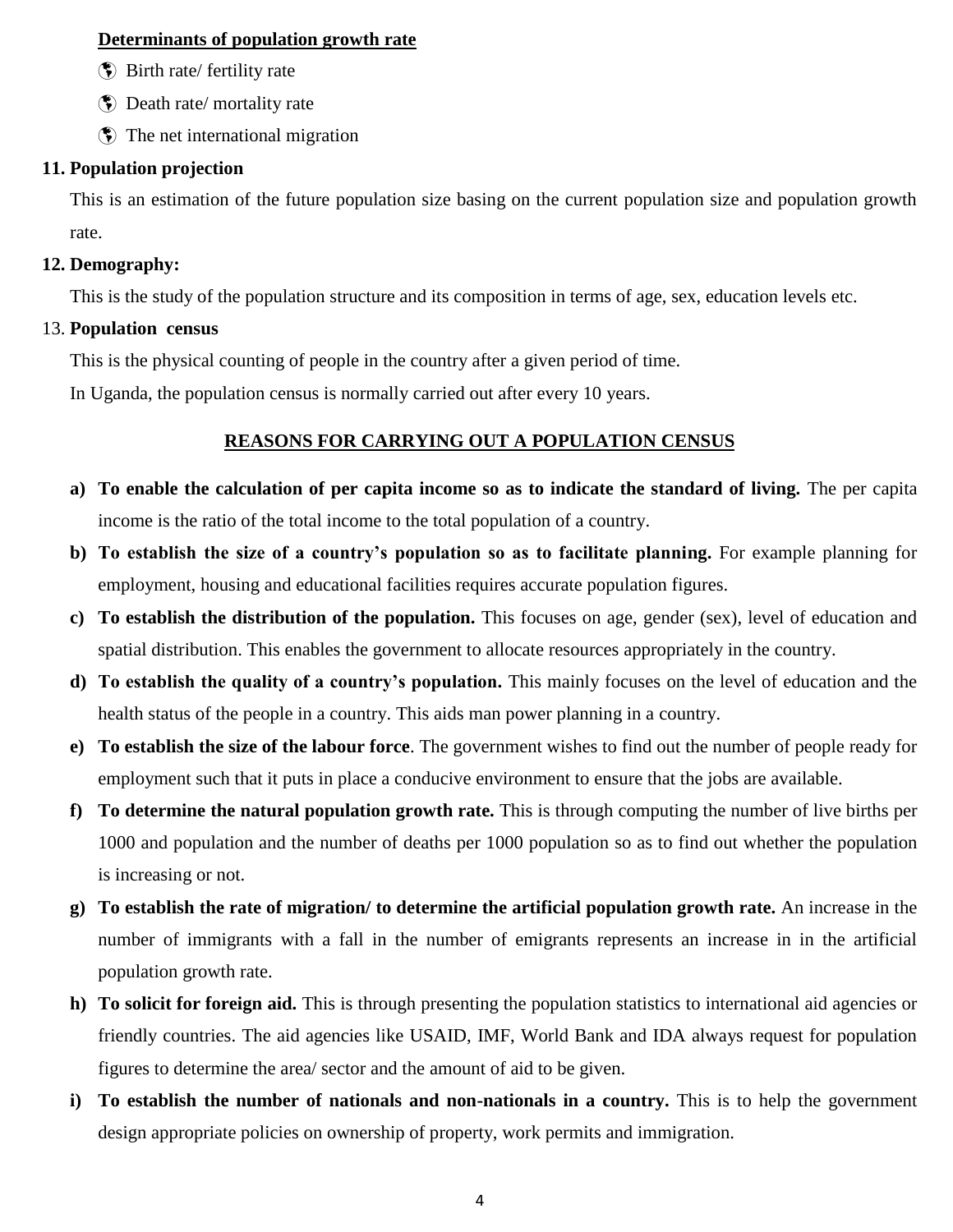## **j) To obtain population figures to demarcate political units like constituencies, town councils, municipal councils and town boards.** The decision to accord any of the above statutes depends on the existing size of

the population.

### 14. **Population density**

This is the number of people per unit area of land for example per square kilometer.

### 15. **Population explosion**

This is the sudden rapid sharp increase in population of an area over time such that existing resources become too inadequate to support the population.

### **Effects of population explosion**

- $\triangleright$  Leads to over exploitation of resources.
- $\blacktriangleright$  Leads to food shortages
- $\triangleright$  Leads to land shortages
- $\triangleright$  Leads to increased dependence burden.
- $\triangleright$  Leads to increased poverty.
- $\triangleright$  Worsens balance of payments position.
- $\triangleright$  Leads to environmental degradation.
- $\triangleright$  Leads to increased income inequalities.
- $\triangleright$  Leads to demand pull inflation.
- $\triangleright$  Unemployment is increased.
- Distorts government projected planning.

### **16. Dependence burden**

The dependence burden refers to the section of the population that is below 16 years and above 64 years which is

economically unproductive and thus reliant on the working population for survival.

### **Negative effects of a high dependence burden**

- **(\*)** Low savings
- Underutilization of resources
- Heavy burden on government to provide social services
- Low productivity in the economy
- $\bullet$  Low labour supply

### **17. Dependence ratio.**

The dependence ratio is the ratio of the dependents to the total population.

Dependence ratio = Number of dependents working population

### **Example**

Given that the working population in a country is 12,000,000, the young

population is 14,000,000 and the elderly population is 4,000,000, calculate the country's dependency ratio.

### Solution

 $Dependence ratio =$ Number of dependents working population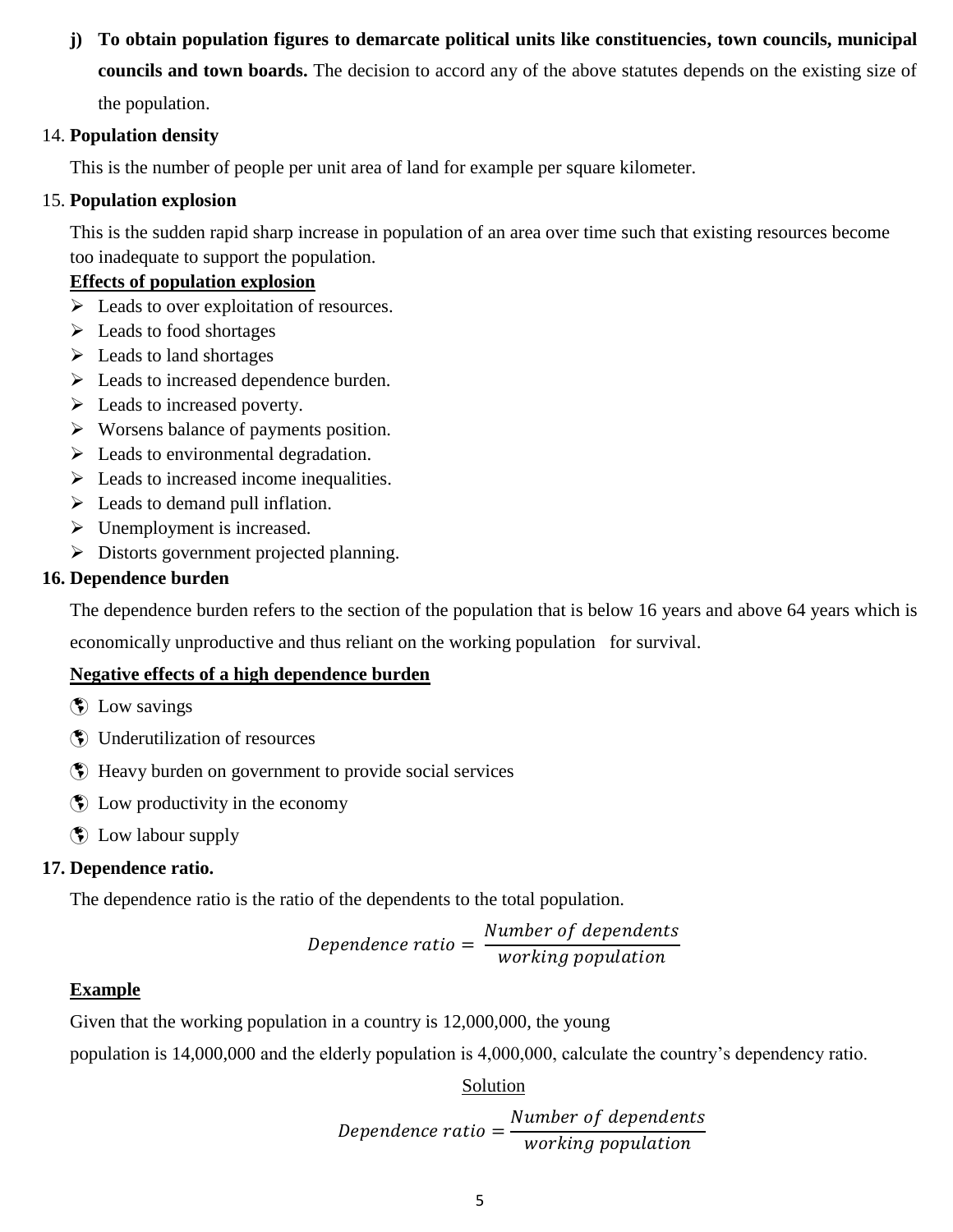= 18,000,000 12,000,000 = 3 2

#### $= 3:2$

#### **THE STRCUTURE OF UGANDA'S POPULATION**

- 1. It is dominated by the young who constitute about 40% of the population.
- 2. The population is mainly rural based. That is approximately 80% of the population lives in rural areas.
- 3. Majority of the population is semi-skilled and unskilled.
- 4. The productive force of the population is mainly engaged in primary production.
- 5. The population growth rate is high. Uganda is one of the countries with the highest population growth rate in the world. It is about 3.4% per annum.
- 6. A big proportion of the population lives below the international poverty line. About 35% of Ugandans live below the international poverty line i.e. they live on less than one dollar a day.
- 7. There are high illiteracy levels among the population. About 32% of Ugandans do not know how to read and write.
- 8. There are more females than males in the population. That is generally about 51% females and 49% males.
- 9. The population is unevenly distributed. For example Kampala has 7360 people / km<sup>2</sup> while Moroto has 20 people /  $km^2$ .
- 10. Mainly engaged in primary production. The productive force of the population is mainly engaged in primary production especially agriculture.

#### **ECONOMIC IMPLICATIONS OF UGANDA'S POPULATION STRUCTURE**

#### **POSITIVE IMPLICATIONS**

- **1. High market potential** due to the high population growth rate. The steadily growing population provides a large market potential.
- **2. High potential for labour force** due to high population growth rate. There is a possibility for the provision of cheap labour because many people are unskilled and semi-skilled.
- **3. Potential for massive future investment** because of the dominant young population.
- **4. High tax potential.**This is due to the high population growth rate that provides labour force to be taxed by the government.
- **5. It initiates efforts to work harder** to sustain the pre-dominantly dependent population.
- **6. The government is awakened to its responsibilities** of providing necessary infrastructure and this leads to increase in output.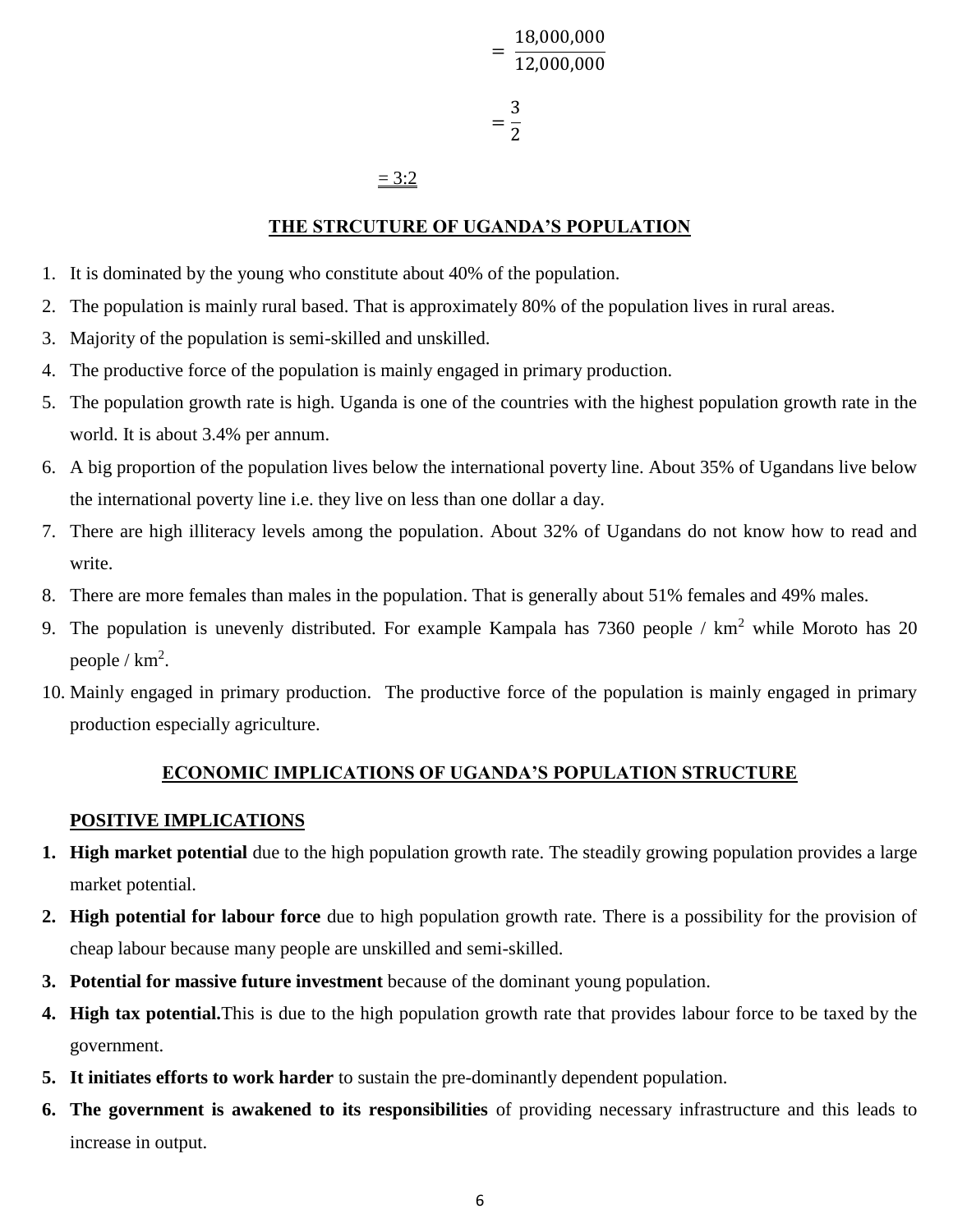- **7. The young are usually innovative and creative.** This gives room for new discoveries leading to technological progress.
- **8. High potential for increased resource utilization.** The increase in population is a stimulus to development by providing a challenge to the investors and the government.
- **9. Reduction in per capita social overhead costs.**The high population growth rate reduces per capita social overhead costs for instance reduction in the cost of providing infrastructure.
- **10. Encourages labour mobility.** The high population growth rate forces the skilled and unskilled labour to search for better opportunities either within the country or outside the country in order to earn a living.

#### **NEGATIVE IMPLICATIONS**

- **1. Low labour productivity.** This arises due to the fact that a big portion of the population is semi-skilled or unskilled which reduces the size of national income.
- **2. High dependence burden thereby limiting savings.**This is due to the dominance of the young age group that strains the working population.
- **3. Results into unemployment and underemployment.** This is because of the high population growth rate that results in excess labour supply compared to job openings.
- **4. Limited domestic market/ low effective demand.** This is because many live on less than a dollar a day implying that they are very poor and are not able to buy many goods and services which scare away investors.
- **5. External resource dependence** for example on foreign man-power. The population of Uganda is mainly semiskilled and this Uganda relies on expatriates in different fields leading to higher foreign exchange expenditure.
- **6. Worsens balance of payments problems.** This is because the high population growth rate leads to increase in import requirements to supplement domestic supply.
- **7. Effective planning for the population becomes difficult.** The steadily rising population makes it difficult for the government to make long term plans. This is arises because economic planners fail to accurately predict the population size over the years to set realistic development objectives and targets.
- **8. High government expenditure on provision of services.** High population growth rates require massive investments in social and economic infrastructure like in education, health, transport and housing. This results into budgetary deficits and declining quality of service delivery.
- **9. Environmental destruction.** High population growth rates have devastating effects on the environment. For Uganda's case, a high population size has caused over use of land, forests, hillsidesand swamps especially in city centres like Kampala, Jinja, Mukono and other areas. There are also high social costs in form of pollution and congestion.
- **10. It results into brain drain.** The structure of Uganda's population reveals that a big size of the population is unemployed and this forces many skilled people to seek for alternative employment in other countries.
- **11. High rates of rural – urban migration with its negative consequences** like prostitution, high crime rates and congestion. This is due to the high population growth rates in rural areas that cause poor livingconditions in such areas.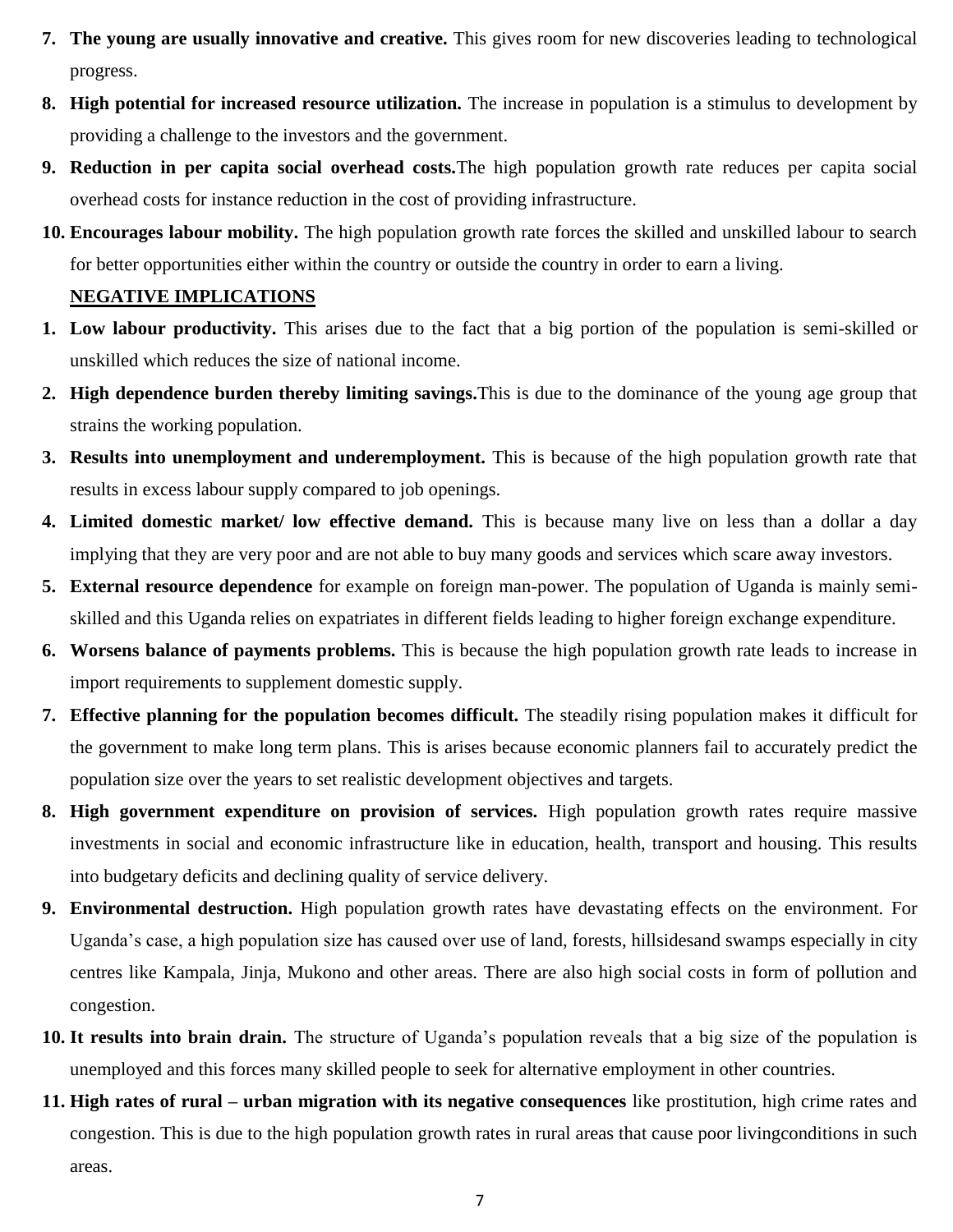- **12. Quick depletion of resources** due to their over exploitation.
- **13. Perpetuates income inequality.** In Uganda, the middle income group owns the means of production and distribution whose demand continues to grow with increasing population. Consequently, the middle income group continues achieving rising standard of living whereas the majority of population does not.

#### **POPULATION THEORIES**

#### **THE MALTHUSIAN POPULATION THEORY**

The theory was advanced by a British economist known as Rev. Robert Thomas Malthus in the 18<sup>th</sup> century and it explains the relationship between population growth and food production.

Malthusian population theory states that whereas population grows at a geometric rate, food production tended to grow at an arithmetic rate.

Malthus stated that due to the above trend; population growth after a time would equal food production (population trap) and further outstrip it, and after such a time, there was need to control population growth through preventive (negative) checks like moral restraint, celibacy among others, otherwise positive checks like pestilence, wars, diseases among others would serve to reduce the population.

#### Illustration of Malthusian population theory



T is the population trap ATP is food production

CTB is population growth

#### NOTE

- **The population trap is the point in time according to Malthusian theory at which population growth is equal to food supply/ growth.**
- **Positive checks are those which reduce the birth rates by increasing death rates e.g. famine, diseases, earth quakes, floods, wars, malnutrition etc.**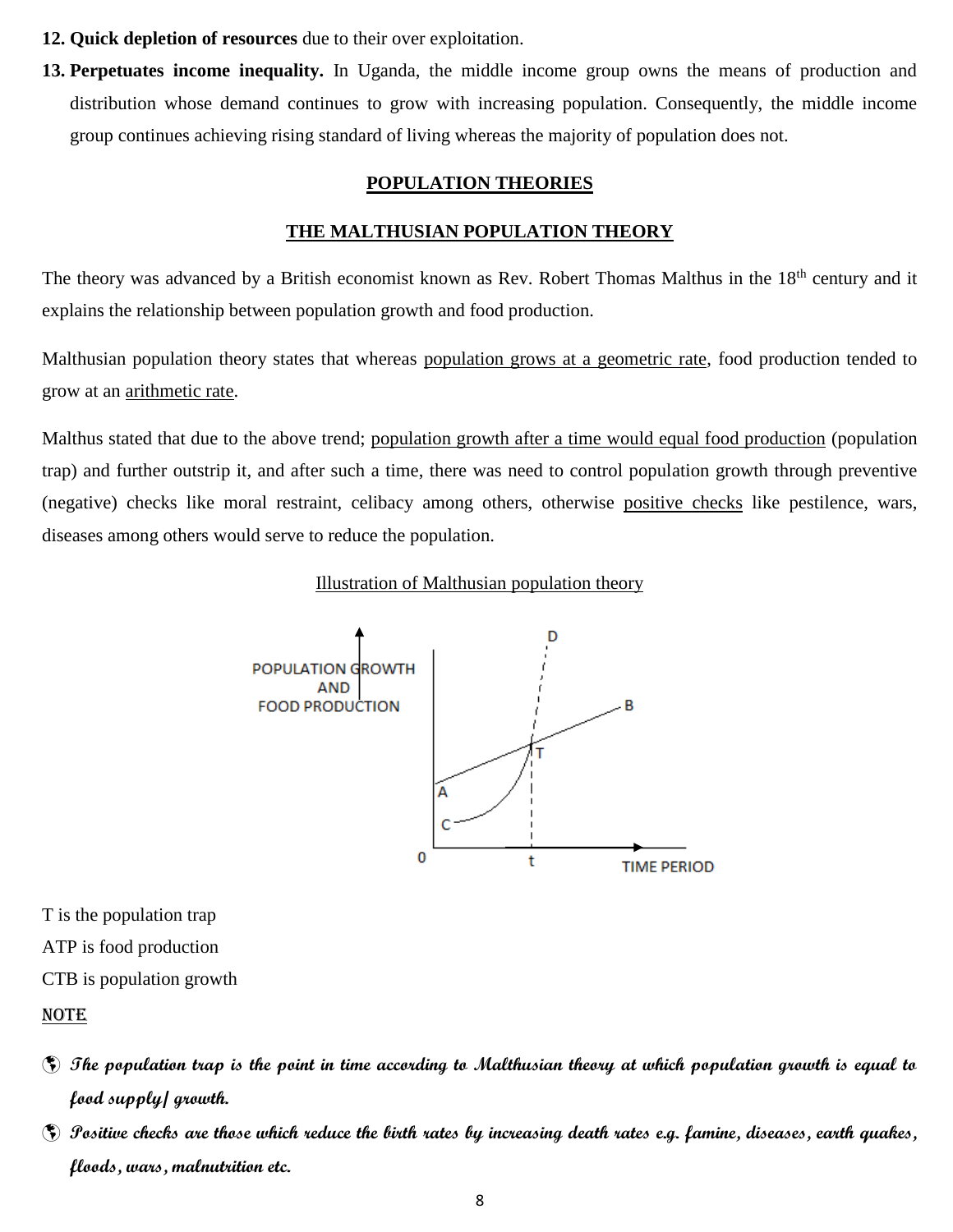**Negative (preventive) checks are those which reduce the population growth rate by reducing birth rates e.g. late marriages, family planning, discouraging polygamy, celibacy etc.**

#### **ASSUMPTIONS OF THE THEORY**

- $\triangleright$  Assumes a closed economy.
- $\triangleright$  Assumes constant technology applied to food production.
- $\triangleright$  Land is fixed in supply and subject to the law of diminishing returns.
- $\triangleright$  Food grows at an arithmetic rate.
- $\triangleright$  Population increases at a geometric rate.
- $\triangleright$  Population growth depends on only food supply.
- $\triangleright$  Assumes subsistence food production.

### **RELEVANCE/ APPLICABILITY OF THE THEORY TO DEVELOPING COUTRIES**

To a smaller extent, the Malthusian population theory is relevant/ applicable to developing countries in the following ways.

- 1. Land supply being fixed and subject to the law of diminishing returns is what is being experienced and Malthus predicted this situation.
- 2. Natural family planning methods (control measures) like celibacy are being used. These control measures are his initiation.
- 3. The positive checks on population as predicted by Malthus exist in LDCs today e.g. wars, epidemics etc.
- 4. Land problems/ disputes are common issues in LDCs.
- 5. Some areas of LDCs are facing food shortage/ famine e.g. Karamoja region 2012, Teso 2009 in Uganda.
- 6. Existence of a subsistence sector which is still large.

### **LIMITATIONS OF THE THEORY**

To a greater extent, the Malthusian population theory is irrelevant to developing economies reasons being that;

- 1. It assumes constant technology which is unrealistic since technology is ever changing.
- 2. It assumes a closed economy yet economies of most LDCs are open economies/ it ignores the role of international trade.
- 3. Agricultural modernization is not foreseen by the theory yet this is taking place in most LDCs.
- 4. It did not foresee labour mobility to reduce pressure on land.
- 5. Population does not depend on food alone.
- 6. The theory is based on the subsistence economy yet LDCs' economies are not predominantly subsistence any longer.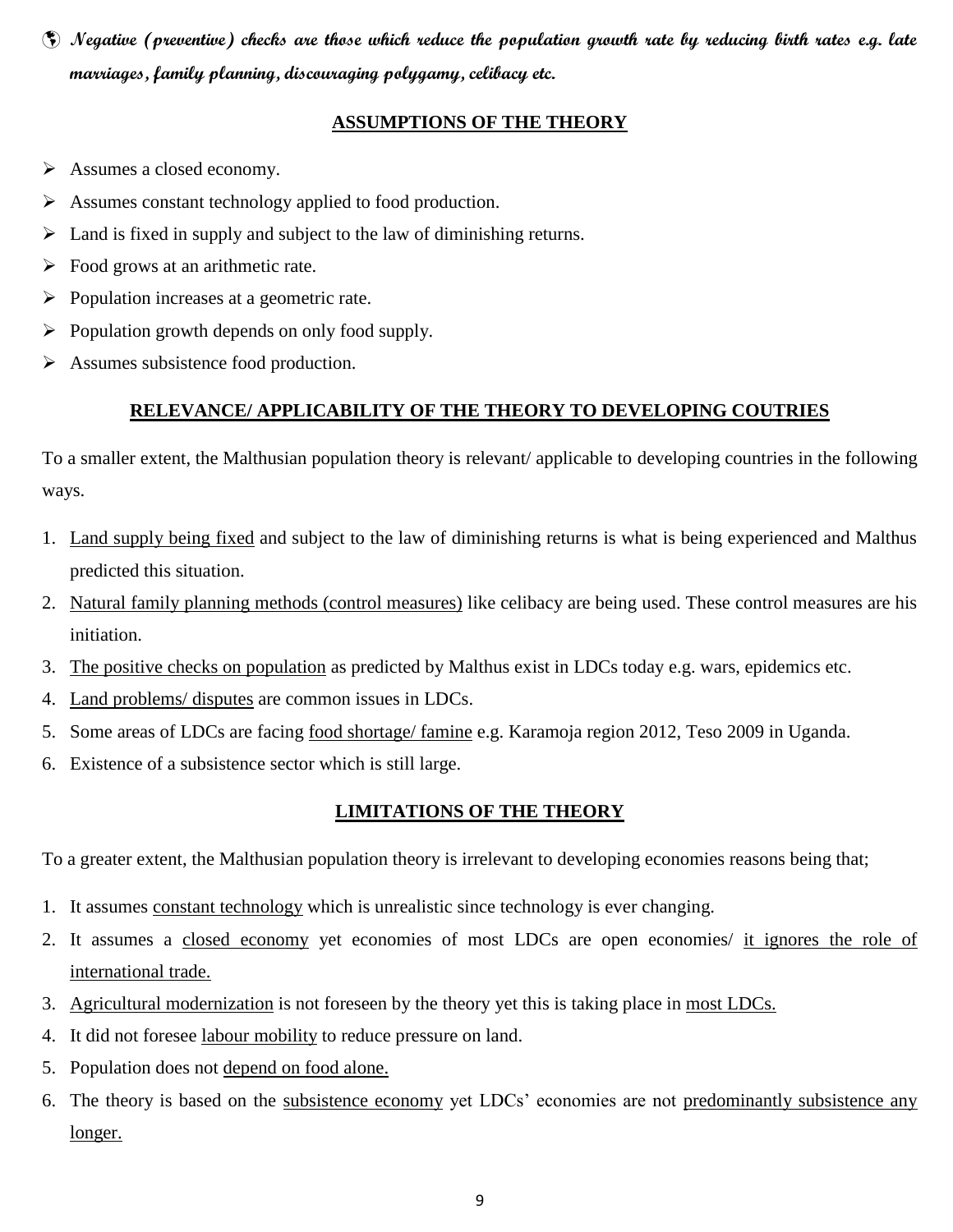- 7. The theory did not foresee great improvement in transport i.e. transportation of food from areas of plenty to areas of scarcity.
- 8. It did not foresee the possibility of getting foreign aid/ resources from other countries.
- 9. There is no mathematical relation as regards growth in food and population.
- 10. The theory ignored the deliberate and scientific methods of birth control (modern family planning methods) e.g. use of pills, condoms, etc.
- 11. The theory did not realize that rising living standards can cause a fall in birth rates and population.
- 12. It ignored the possibility of emigration to ease pressure on resources.
- 13. Malthus was influenced by the law of diminishing returns which is not always true.

### **THE CONCEPT OF UNDER POPULATION, OPTIMUM POPULATION AND OVER POPULATION**

### **UNDER POPULATION**

Under population is the population size that supplies inadequate labour force relative to the existing co-operant factors leading to low average product.

### **Merits of under population**

- $\triangleright$  It protects the country's resources from over exploitation
- $\triangleright$  Reduces the level of inflation because there is reduced aggregate demand.
- $\triangleright$  Leads to creation of more employment opportunities for the available labour force.
- $\triangleright$  It may lead to equity in income distribution if majority of the people are employed.

### **Disadvantages of under population**

- Deads to limited/ small market size.
- Results into limited labour supply.
- Leads to low output hence low economic growth rate.
- Deads to low tax revenue.
- Results into low level of innovations and inventions.
- Results into underutilization of natural resources.
- Leads to high average cost of providing social infrastructure.
- Leads to low levels of investment.
- Leads to limited specialisation.
- Leads to a weak national defence.

### **OPTIMUM POPULATION**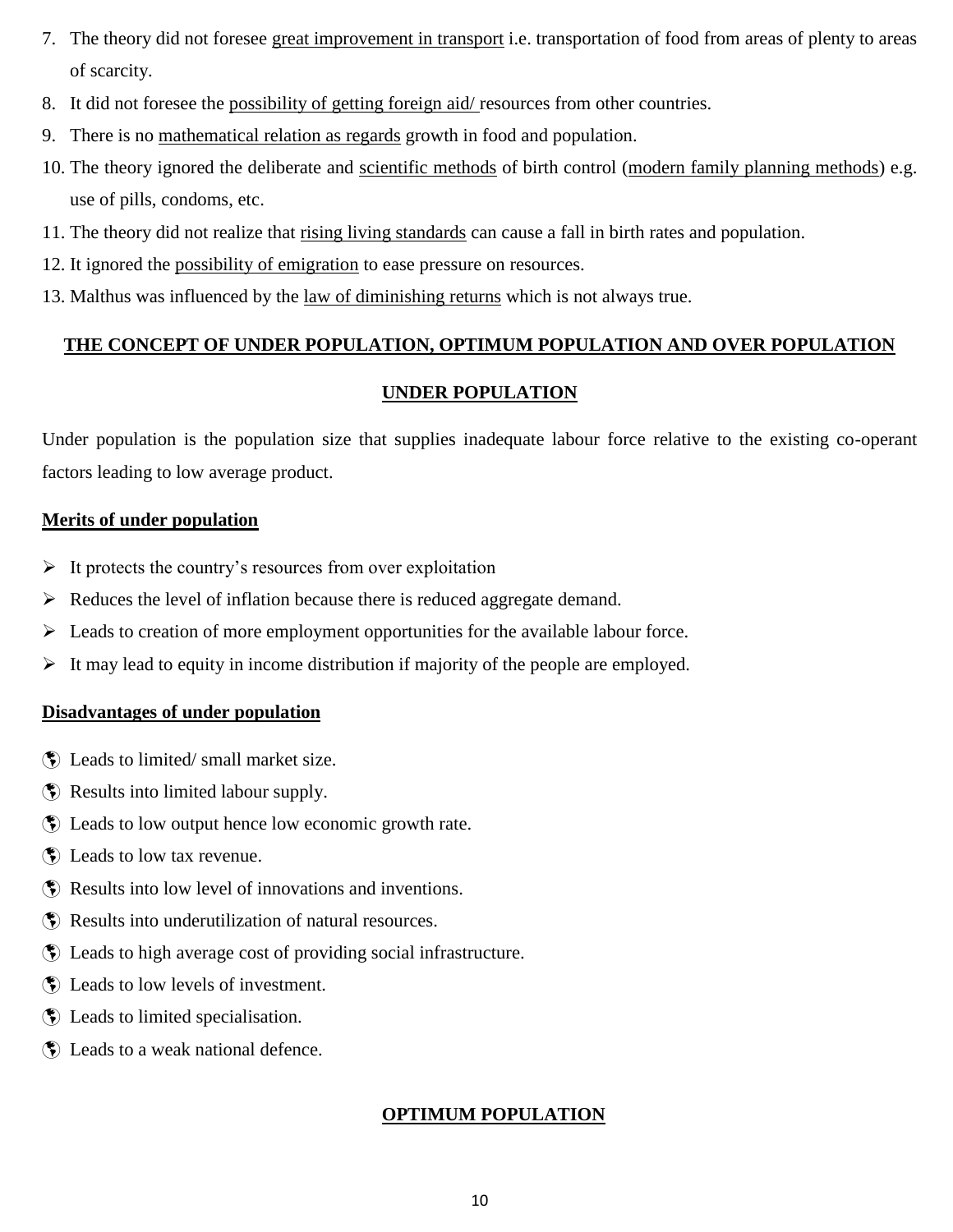Optimum population is the right size of the population (ideal population size) that provides labour force which when combined with other factors of production yields maximum output per worker.

#### **Illustration of optimum population**



### Where OPo is **optimum population**

### **Determinants of optimum population**

- $\triangleright$  The level of savings
- $\triangleright$  The level of technology.
- $\triangleright$  The level of natural resource base.
- $\triangleright$  The available stock of capital.
- $\triangleright$  The size of the population/ amount of labour supply.

### **Indicators of optimum population**

- $\triangleright$  Maximum utilisation of resources
- $\triangleright$  High level of employment
- $\triangleright$  More equitable distribution of income.
- $\triangleright$  Maximum output per worker.
- $\triangleright$  Limited dependence or expenditure on imports.

### **OVER POPULATION**

Over population refers to a population size where there are more people relative to the existing resources leading to falling average output as the population increases.

### **CAUSES OF HIGH POPULATION GROWTH RATE IN DEVELOPING COUNTRIES**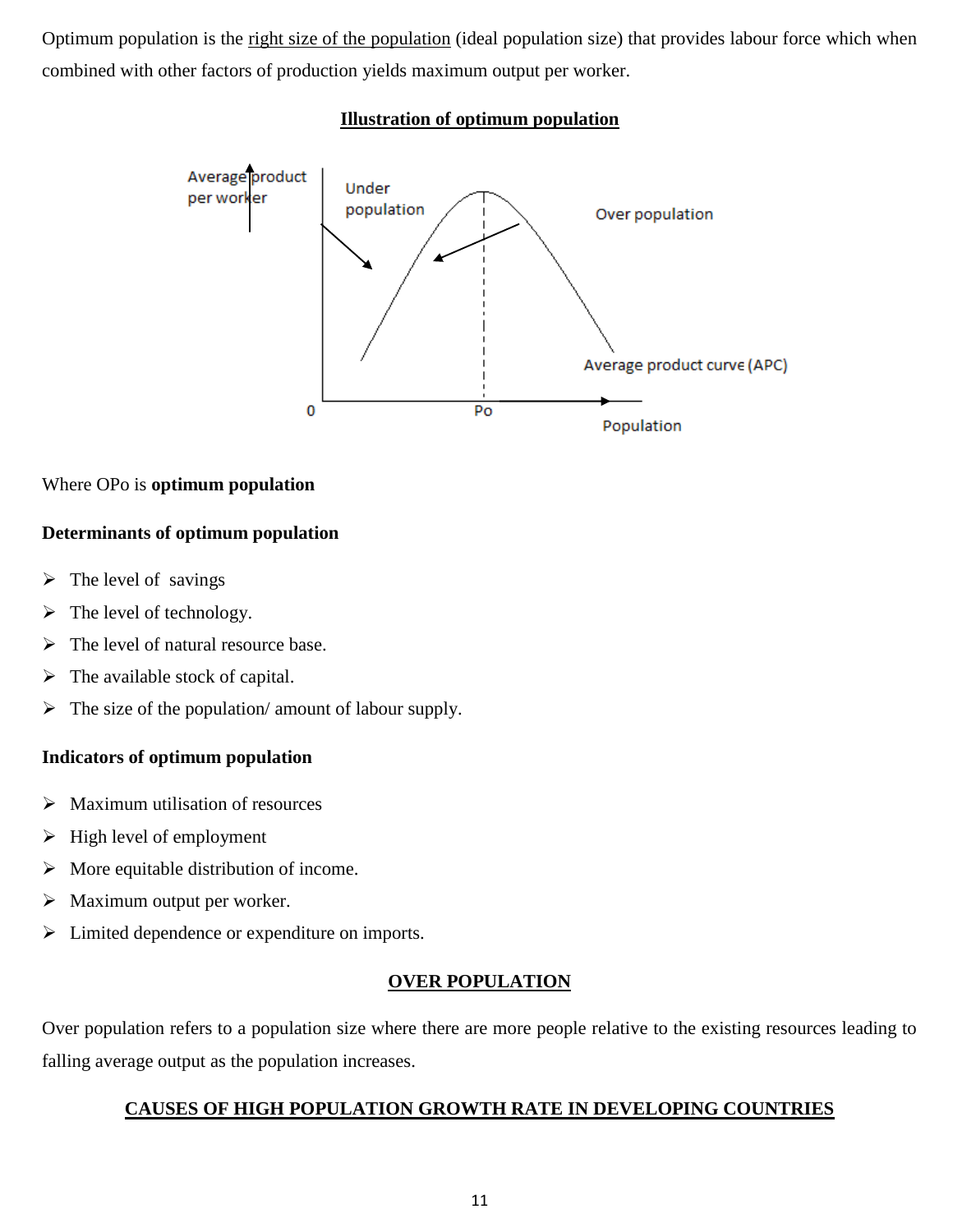- 1. **Early marriage among the youth.** Many people marry and produce children early in life say before the age of 21 years. This results in rapid population growth in developing countries.
- 2. **Reduced civil wars and natural calamities.** These results in rapid population growth in developing countries as the peaceful environment forces people to produce more children.
- 3. **Cultural or traditional tendencies that encourage large families.**In some cultures, children are regarded as sources of pleasure and pride to parents. Parents therefore produce very many children in order to fulfill these traditional mores.
- **4. High polygamy rate in society especially among Muslims.**This results in in rapid population growth in developing countries among the polygamous communities.
- **5. High poverty rate among the population.**Many people produce children in order to have old age social security later in life whereby children provide for the needs of their parents in old age.
- **6. High level of prostitution.** Many people have loose sex with several partners resulting in production of many sometimes unwanted children hence fast growth of the population.
- **7. Low level of literacy and inferiority complex of some women.** Some women believe that they are valuable only for their reproductive functions and they can best retain their spouses by producing many children in polygamous families for example wives compete amongst themselves as to who would out-do the other in producing many children. This results in fast growth of the population.
- **8. Limited family planning programmes in rural areas.** Many people are ignorant of family planning methods; both their availability and benefits. Those that are aware of their existence and benefits cannot afford to use them. This has resulted in limited use of contraceptives hence high birth rate and high population growth rate.
- **9. Decline in death rates due to improved health care.** Improved medical care through effective public health programmes at all levels such as establishment of medical facilities, vaccination and health awareness has reduced death rates resulting in fast rate of population growth.
- **10. High rate of immigration to developing countries sue to insecurities in other countries.** Due to political instabilities and limited economic opportunities in some countries, people migrate to other countries leading to rapid population increase in the recipient countries.
- **11. High rates of pregnancies among the unmarried due to rape and fornication.** Due to the high level of adventurism among the unmarried, there is fornication resulting in high rates of pregnancies hence high population growth rates.
- **12. High infant mortality rates.** Due to high infant mortality rates, many people produce very many children as security against child mortality so that as others die, others remain. Sometimes all the children survive mortality resulting in high population growth rates.
- **13. Low cost of raising children.**The cost of raising children in some societies is low due to availability of food cheaply and state provision of merit goods like education and health at heavily subsidised rates. Since child upbringing is not very burdensome to parents, they do not see need to restrain their fertility.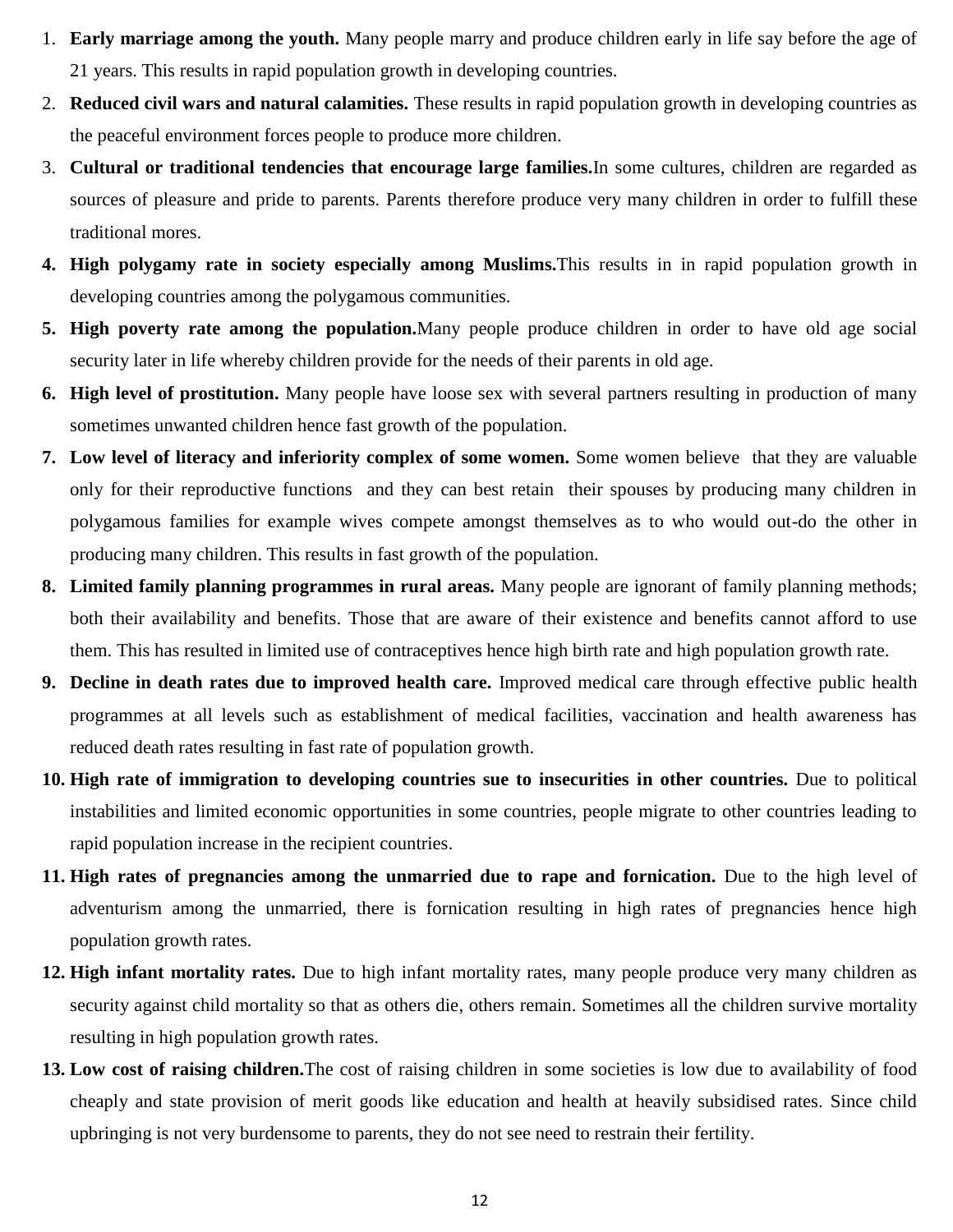#### **IMPLICATIONS OF A HIGH POPULATION GROWTH RATE IN UGANDA**

#### **POSITIVE**

- 1. **High market potential.** This is due to increase in effective demand by the growing population.
- 2. **High tax potential.** This is due to increased investment, labour force and consumer demand that provide more tax revenue to the government.
- 3. **High potential for labour force.** This is because of the increase in labour supply associated with the growing population.
- 4. **High potential for increased resource utilisation.** This is due to the high level of investment required to meet the increasing consumer demand hence increased use of idle resources.
- 5. **Potential for massive future investment.** This is due to the increased consumer demand.
- 6. **Government is awakened to its responsibilities of providing the necessary infrastructure.** This leads to increase in output.
- 7. **The young population is usually innovative and creative.** This is due to the increase in the level of competition that results into more discoveries.
- 8. **It reduces per capita social overhead costs.** This is because the infrastructure in form of schools, hospitals and roads is maximumly utilised.
- 9. **Initiates efforts to work harder to sustain the predominantly young population.** This is because the working population strives to meet the demands of the dependents.
- 10. **High mobility of labour** due to increased population pressure.

#### **NEGATIVE IMPLICATIONS**

- **1. Leads to unemployment and underemployment.** This is due to the excess labour supply arising from the high population growth rate.
- **2. Leads to high rates of rural – urban migration and its negative effects like prostitution, high crime rate and congestion.** This is due to the poor working conditions in the rural areas.
- **3. Leads to high social costs in form of pollution, accidents, congestion and sanitary problems.** This is due to the increase in the number of people living in different areas.
- **4. Causes income inequality.**This is due to the increase in poverty levels especially in rural areas.
- **5. Leads to high government expenditure on provision of social services.** This is due to increased demand for social facilities by the dependent population.
- **6. Leads to high dependence burden.** This is due to the large number of young people that depend on the working population.
- **7. Worsens the balance of payments problems.** This is due to the high level of importation to meet the demands of the population.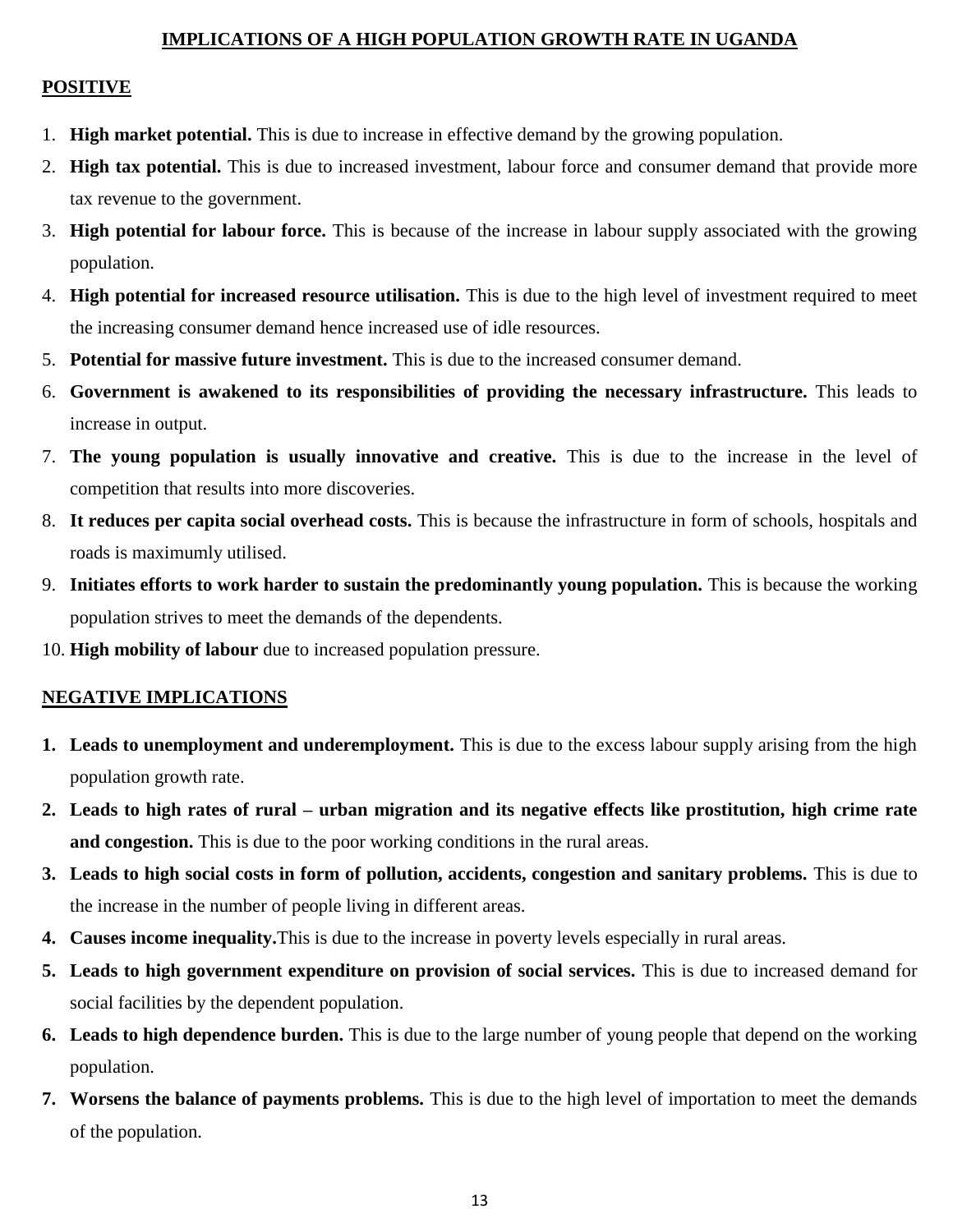- **8. Leads to quick depletion of resources.** This is due to their over exploitation to meet the rising demand of the population.
- **9. It makes effective government planning for the population difficult.**This is due to the high birth rates.
- **10. It increases external resource dependence.**This is due to increased reliance of foreign aid, foreign manpower and foreign technology to meet the needs of the increasing population.
- **11. Leads to limited domestic market.**This is due to the high level of poverty especially in rural areas.
- **12. It increases brain drain.**This is due to the high levels of unemployment that forces highly skilled labour to look for better opportunities in other countries.
- **13. It leads to low labour productivity.** This is due to the increase in the number of unskilled and semi-skilled labour force.
- **14. It overstrains the available infrastructure like schools and hospital.** This is because the increasing population demands for social services like education and health care.
- **15. Leads to low income per capita** resulting in poor standard of living.
- **16. Leads to low capital accumulation** due to low savings.
- **17. Leads to low investment** due to high level of consumption that limits funds set aside for investment.
- **18. It may lead to inflation** due to high demand for goods and services.

### **AN INCREASING POPULATION**

### **POSTIVE IMPLICATIONS OF AN INCREASING POPULATION**

- 1. It provides a wider and growing market potential for goods and services produced in a country.
- 2. It provides a high potential for labour force required especially in the agricultural sector, industrial sector and defence.
- 3. An increasing population is an incentive for massive future investment due to increased demand for goods and services.
- 4. An increasing population leads to increased government revenue through taxation on personal income.
- 5. An increasing population initiates effort to work harder to sustain the predominantly dependent population.
- 6. Government is awakened to its responsibility of providing necessary infrastructure such as schools, hospitals.
- 7. Competition among the young increases pressure on development effort through inventions and innovations.
- 8. An increasing population reduces per capital social overhead costs in a country in form of infrastructure.
- 9. An increasing population provides a high potential for increased resource utilisation hence increased level of output.

### **NEGATIVE IMPLICATIONS OF AN INCREASING POPULATION**

1. An increasing population leads to low labour productivity especially in the agricultural sector due to the principle of diminishing marginal returns.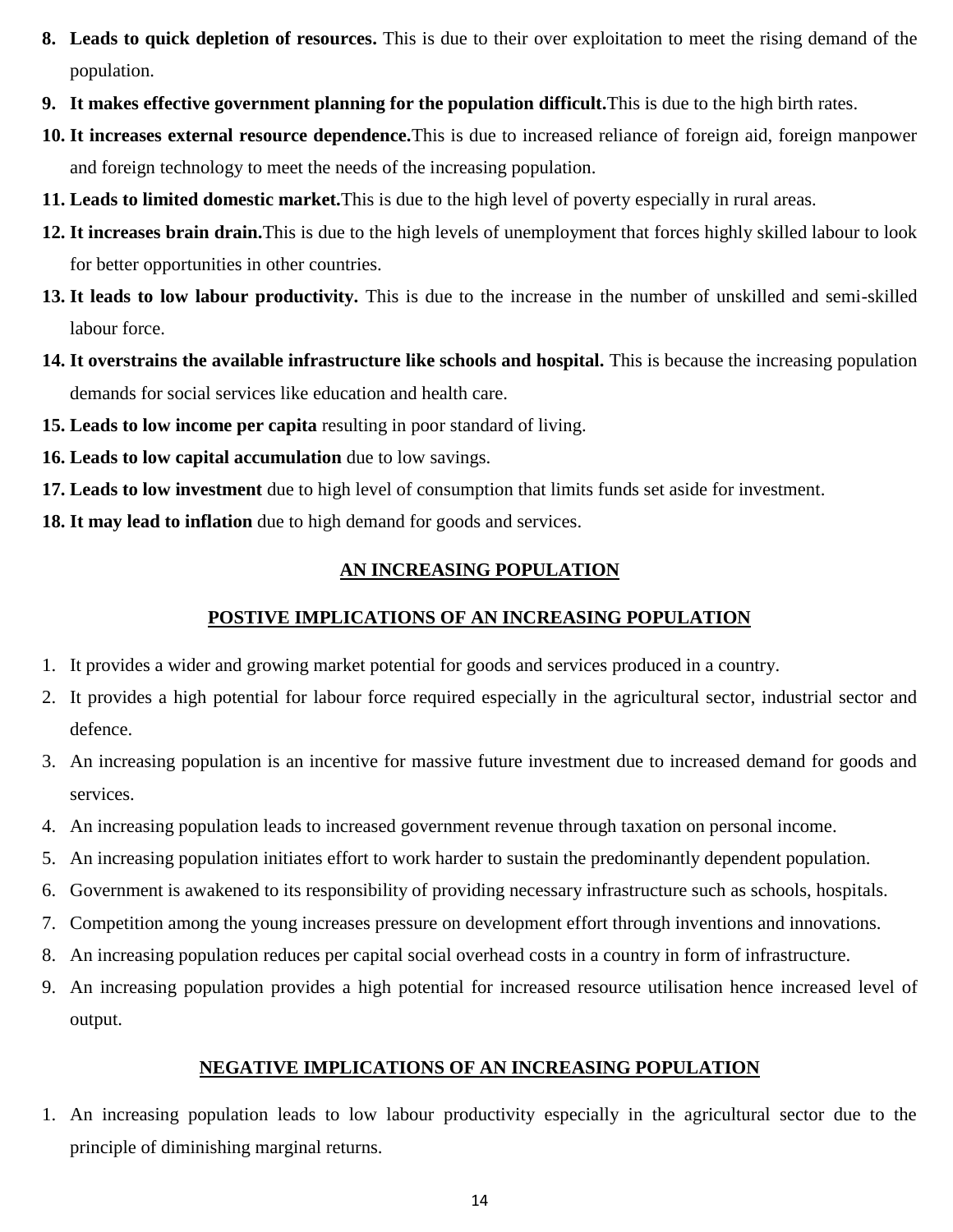- 2. It leads to increased dependence burden on the small working population which leads to low savings, low level of capital accumulation and low level of investment.
- 3. It leads to unemployment and underemployment as the public and private sectors are not in position to create enough employment opportunities to match with the increasing population.
- 4. It leads to balance of payments problems due to increased import requirements to supplement domestic supply of goods.
- 5. The available social and economic infrastructure in form of schools, hospitals, housing are overstrained.
- 6. It leads to increased government expenditure on provision of social services such as education and health care.
- 7. It leads to increased rates of rural urban migration and its related problems of rural stagnation, open urban unemployment and development of slums in urban centres.
- 8. Its leads to quick depletion of resources due to their over exploitation by the people.
- 9. It leads to brain drain a problem that robs a country of her productive labour.
- 10. Effective economic planning for the population becomes difficult due to limited resources.
- 11. It leads to limited domestic market due to low income per capita.

#### **Assignment**

Why is there a need to control the population growth rates in developing countries?

#### **DECLINING/ DECREASING/ SHRINKING POPULATION**

This refers to a situation where the population size is falling due to need to keep families small and due to emigration. It is common in developed counties where the birth rate is very low e.g. Britain, France, Germany, etc.

### **ECONOMIC CONSEQUENCES OF A SHRINKING POPULATION**

#### **NEGATIVE CONSEQUENCES**

- **1. Reduction in the size of the labour force.** A shrinking population is usually characterized by a high percentage of the elderly and the old. This age group is largely unproductive in the economy. Therefore a shrinking population may lead to a reduction in the size of the labour force and consequently a reduction in the productive potential of that population.
- **2. Decline in the level of investment.** The level of investment falls due to inability of the market to sustain productive industries. Some of the existing industries may collapse and close down.
- **3. Huge expenditures on the old people.** A shrinking population is characterized by a large percentage of the old people and thus a lot of money and other resources are spent in form of pensions to the old, social health conditions and providing health care.
- **4. A fall in output per capita.** Unless there is technological advancement to take up the jobs that are being done by labour, output per capita is likely to fall.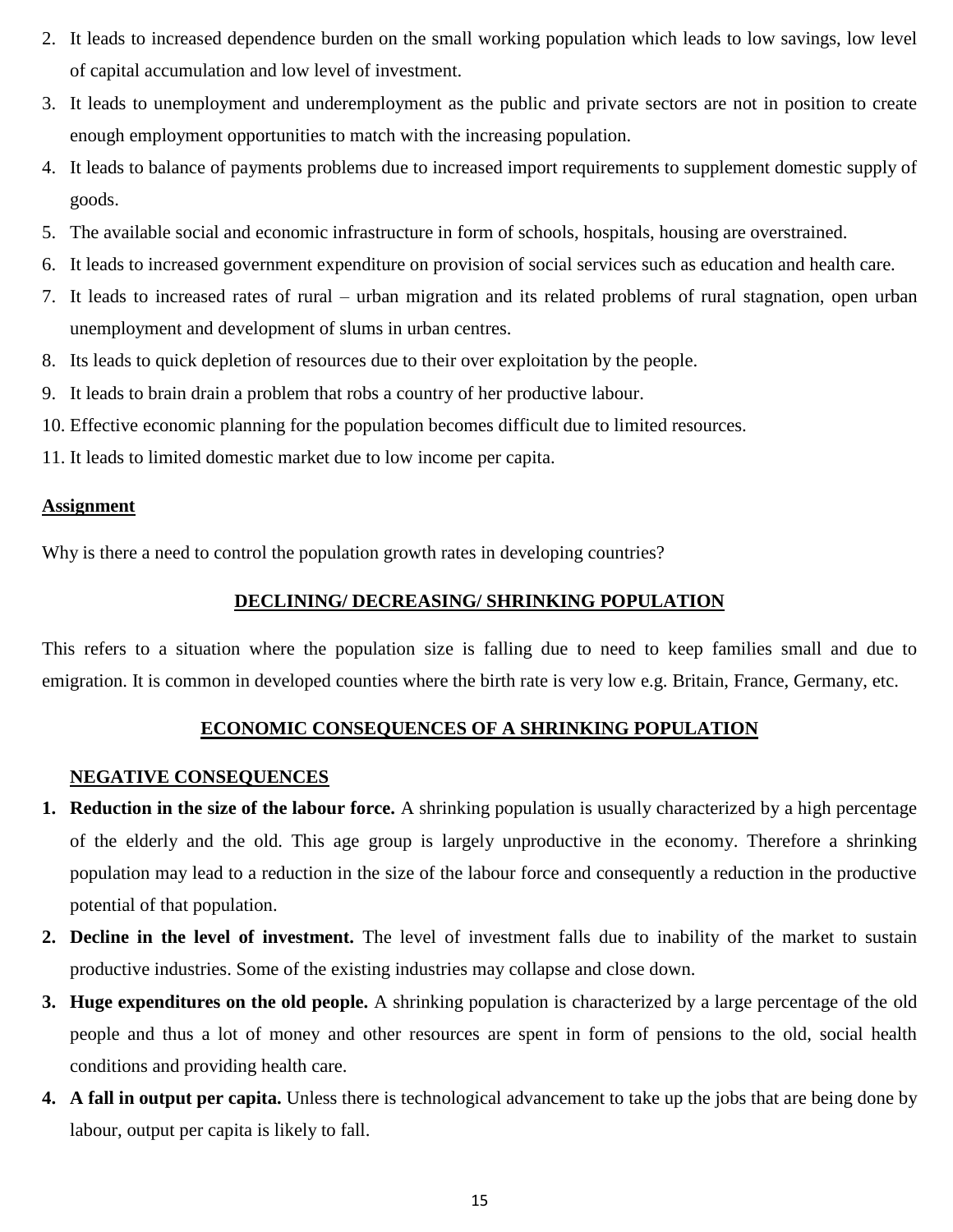- **5. It leads to a fall in aggregate demand for goods and services in the economy.** The demand for goods and services decreases due to reduction in the number of consumers.
- **6. It reduces the government tax revenue derived from taxes imposed on incomes of the people.**
- **7. It reduces competition among the workers.** This leads to inefficiency in production.
- **8. It discourages geographical labour mobility.** This is because workers are not pressure to look for employment in other areas.

#### **POSITIVE CONSEQUENCES**

- **1. It reduces pressure on land and other natural resources.** This minimizes the diminishing returns associated with land and environmental degradation.
- **2. Reduced pressure on government to provide social infrastructure, education and health services** since the number of people requiring the services is falling.
- **3.** It reduces the dependence burden on the working group. This improves the standard of living and capital accumulation in the country.
- **4. It helps a country to acquire the optimum level of resource allocation.** This is true in case the economy is over populated.
- **5. It reduces on the problem of unemployment in the economy.** This is because labour supply reduces as the population declines and therefore the remaining labour force is in position to get employment.
- **6. It encourages savings due to reduced dependence burden.** This helps to break the vicious cycle of poverty as a result of increased investments and incomes.
- **7. It encourages proper planning in the economy.** The government is in position to match the population of the country with the available resources.
- **8. It reduces congestion and rural – urban migration.**This helps to control open urban unemployment in the economy.
- **9. It reduces on the social and political unrests in the economy.**
- **10. It helps to check on inflationary tendencies and shortage of goods and services in the economy.** This is because of reduced aggregate demand due to declining population.

#### **AN AGING POPULATION**

People in the age group of 65 years and above are referred to as the **aged population.**

An aging population is due to;

A fall in birth rate due to improved medical services.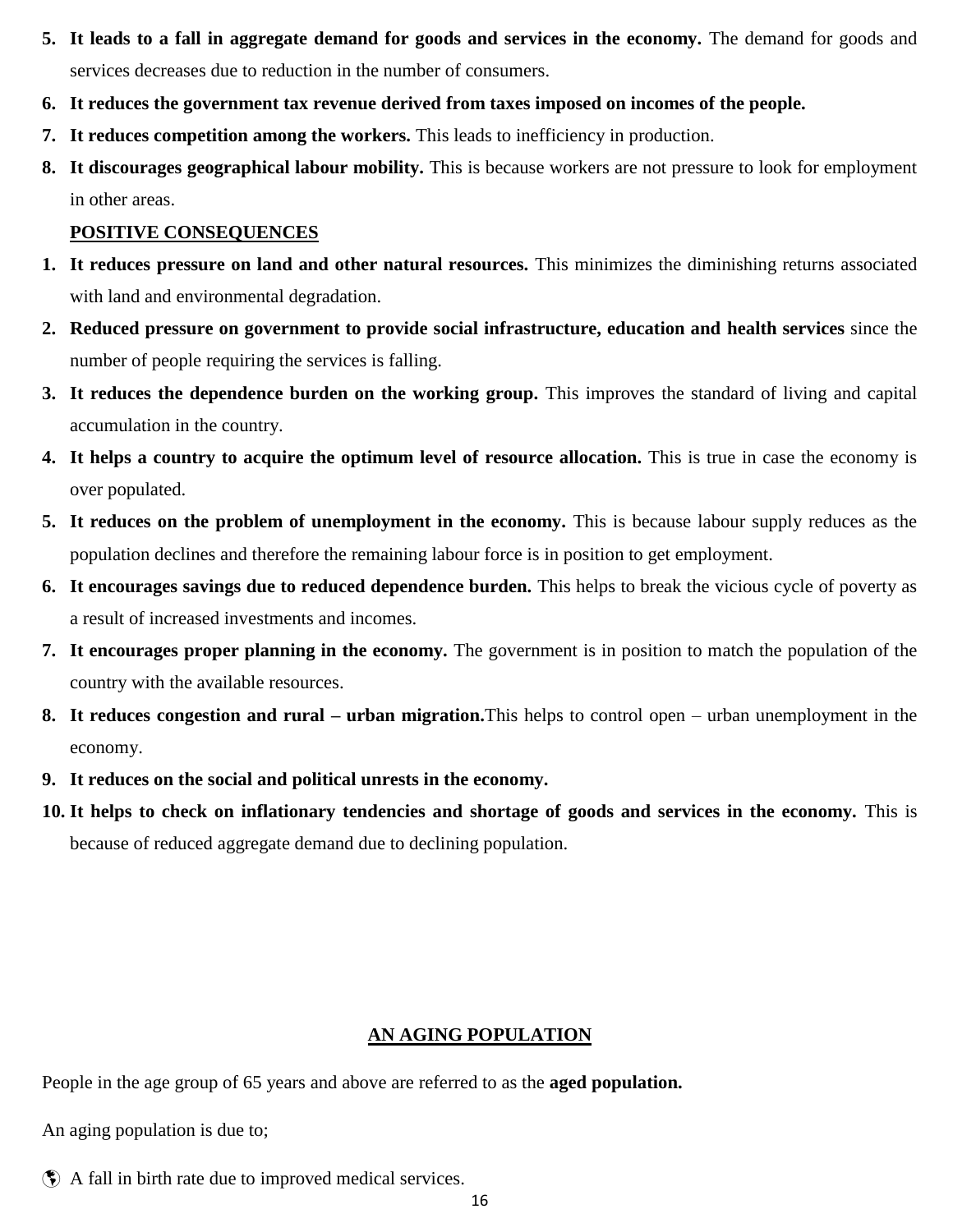- Improved nutrition and balanced diet
- $\bullet$  Improvement in technology.
- Dow death rates.

### **PROBLEMS ASSOCIATED WITH AN AGING POPULATION**

- **1. Declining output per capita.** Output per person declines as people become older because people's capacity to contribute to output declines with age.
- **2. Declining labour supply.** Labour supply in an aging population declines as more people retire from work due to old age and poor health associated with old age.
- **3. It increases government expenditure** in terms of pensions and other retirement benefits to the old plus increased costs of providing medical care for treating diseases associated with old age e.g. high blood pressure.
- **4. High levels of conservatism.** There arise in the population a large number of people who find it difficult to learn new industrial techniques arising out of technological progress.
- **5. Limited mobility of labour.** Labour mobility is low because the old find it hard to adapt to new changes and are also reluctant to move to new areas.
- **6. Rising dependence burden.** Where much of the population is made up of the elderly, the burden on the working population and the government to provide support to the elderly is high.
- **7. Low levels of innovations and inventions.**The level of innovations and inventions declines largely because the aged are not reluctant to accept new ideas nor are they willing to innovate new ideas of their own due to fear of uncertainties.
- **8. Limited market due** to declining demand for consumer goods and services.
- **9. Low levels of investment.** The level of investment becomes low because the aged are reluctant to take risks of investments for fear of incurring losses that may wipe out all their life savings.

### **MEASURES THAT SHOULD BE TAKEN TO CHECK POPULATION GROWTH RATES IN UGANDA**

- **1. Health facilities should be improved.** Child health should be improved through establishment of medical facilities throughout the country and through mass immunization against killer diseases. This may reduce parents demand for many children for security purposes.
- **2. Family planning should be encouraged.** Efforts should be made through mass media campaigns to encourage family planning especially the use of contraceptives so as to avoid unnecessary pregnancies.
- **3. Encouraging women to participate in political and economic activities.**This can be done by giving women a head start in numerous political offices in the country and by extending loans to women. The economic empowerment of women can enable women to make rational decisions concerning their bodies and to increase the opportunity cost of child bearing.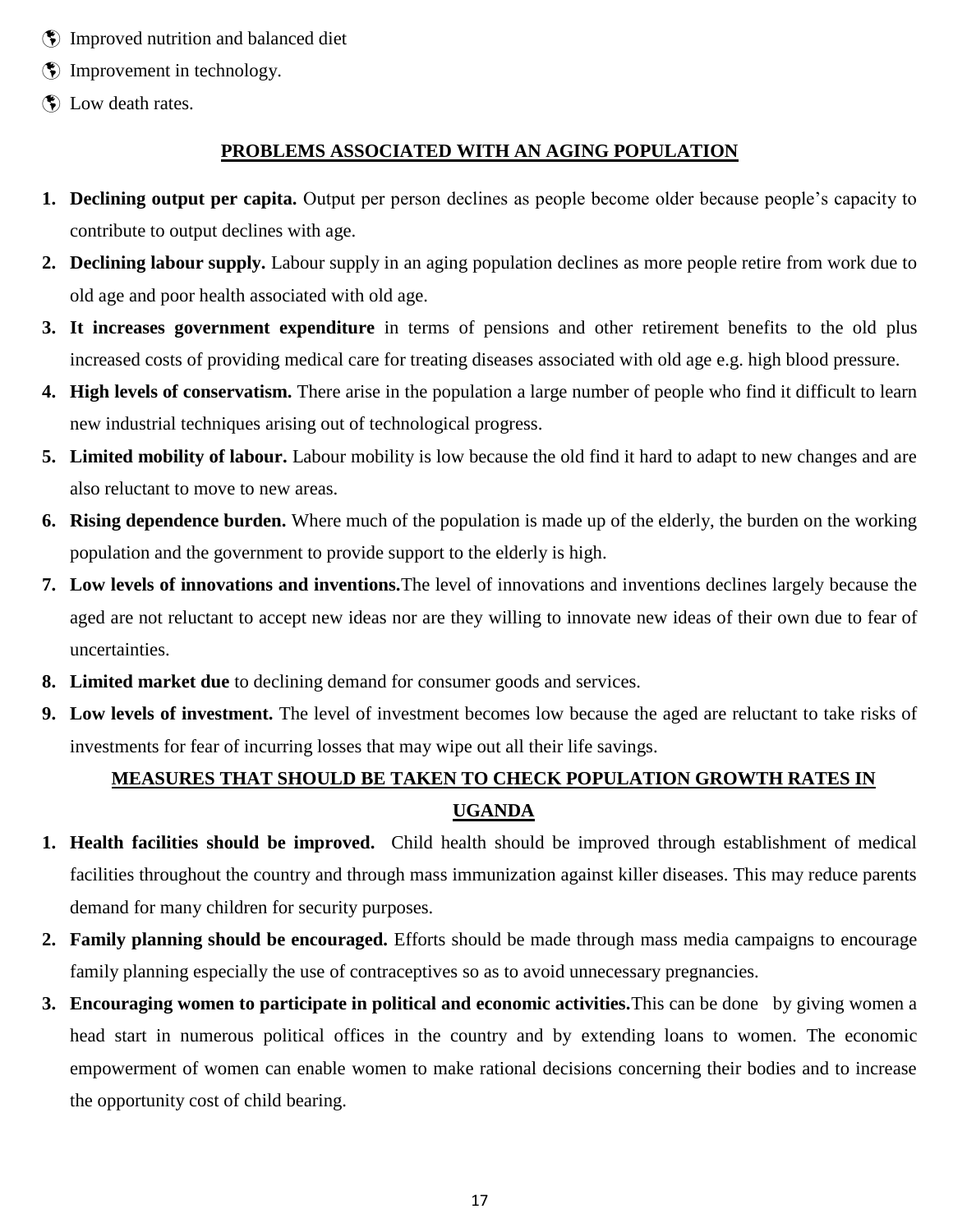- **4. Education of women should be encouraged.** The education of the girl child and women in general should be encouraged for example by giving women additional points when selecting students for entry into higher institutions of learning. This can keep women longer in schools and reduce their child bearing ages.
- **5. The population should be sensitised of the dangers of large families.** People through the mass media should be sensitised of the dangers of having large families such as inadequate resources and time to look after children effectively. This can encourage parents to choose small families instead of large families.
- **6. The minimum marriage age and defilement laws should be enforced.** Persons indulging in sexual relations when they are below the age of 18 should be subjected to judicial penalties. This can delay the age at which a person becomes a parent for the first time and reduce the fertility rate.
- **7. Monetisation of the economy should be encouraged.**The economy should be monetised and subsistence production should be discouraged through provision of markets for farm produce and provision of loans to farmers. Monetisation of the economy can increase the cost of raising children and may discourage parents from having large families.

### **FACTORS LIMITING POPULATION GROWTH CONTROL POLICIES IN UGANDA**

- High levels of poverty/ low income among Ugandans.
- Limited supply of skilled labour/ family planning experts are few
- Poor infrastructure limits information flow.
- Religious opposition, contradicting teachings (Islam and Christianity against family planning)
- Conservatism due to rigidity in cultural norms.
- Over dependence on agriculture.
- Low cost of living in the country especially in rural areas.
- High levels of corruption
- Poor government policy on population control.
- Political unrests in some parts of the country.
- Early marriages.

### **LABOUR ECONOMIES**

Labour refers to any human effort whether physical or mental that is utilised in the production process.

### **Characteristics of Uganda's labour force**

- Mainly youthful.
- Slightly more females than males.
- Mainly employed in the primary sector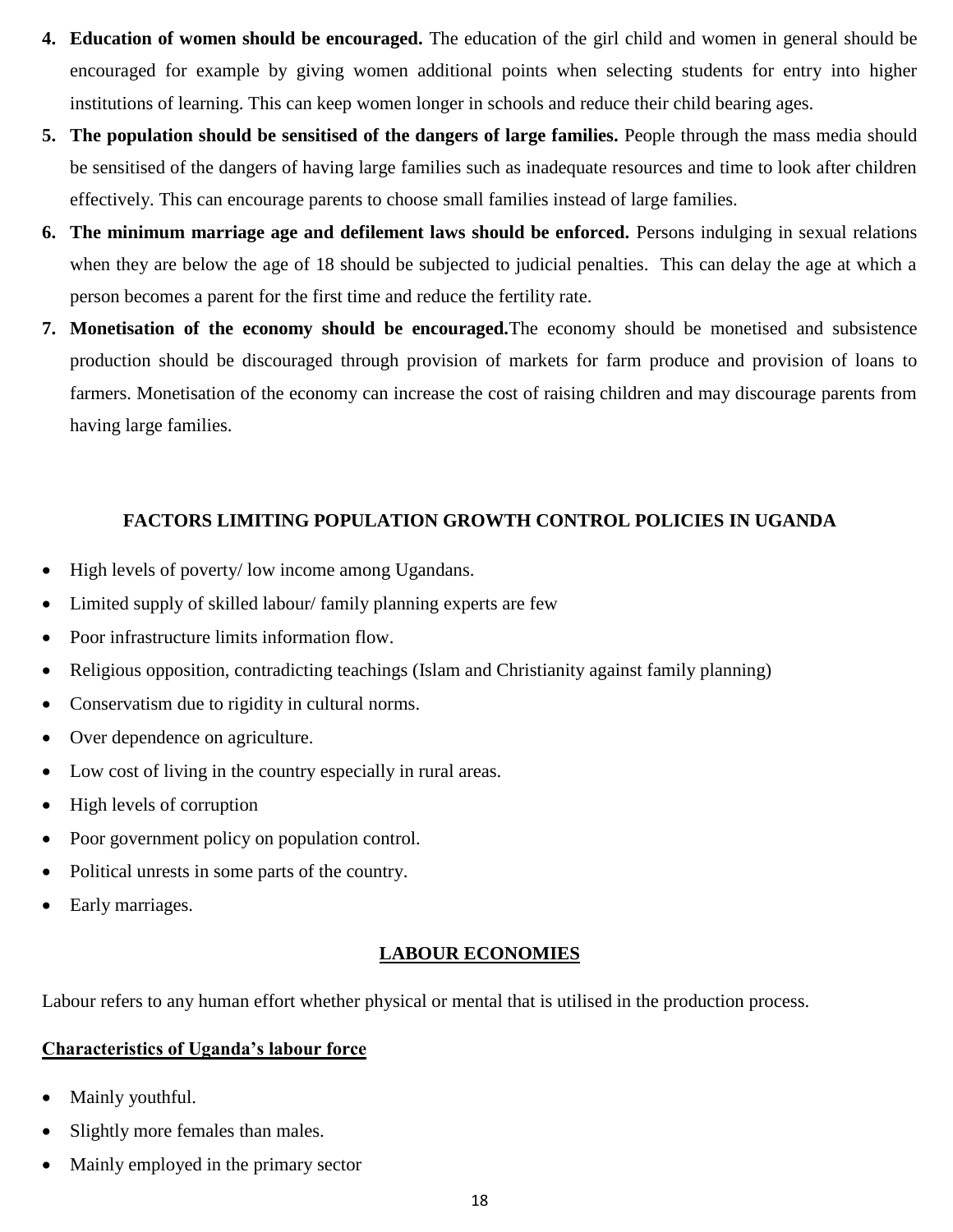- Mainly semi-skilled and unskilled.
- Mainly rural based
- Many are employed in the public sector
- Many are unemployed and underemployed
- Majority of the population is not unionized.
- Some are poorly deployed to occupations which do not match their skills.s

### **Determinants of the size of labour force**

- Size of the population
- Number of full time students/ length of training period
- Health status of the population.
- Government policy in terms of employment age/ age structure
- Social customs/ number of full time housewives.

### **WAGES**

### **Meaning**

A wage is a monetary reward or payment to labour for its contribution towards the production of goods and services.

### **Types of wages**

### **1. Nominal wage**

Is a wage expressed in monetary terms for example Euros, Shillings or dollars.

### **2. Real wage**

A real wage is the quantity of goods and services that a nominal wage can purchase. words, it OR

It is the purchasing power of a nominal wage.

### **Determinants of the real wage**

- Size of the nominal wage
- Level of taxes
- Amount of goods and services available
- General price level
- Size of the monetary/ subsistence sector.

### **3. Basic wage**

This is a wage earned by a worker after removing all the allowances and medical benefits.

### **4. Minimum wage**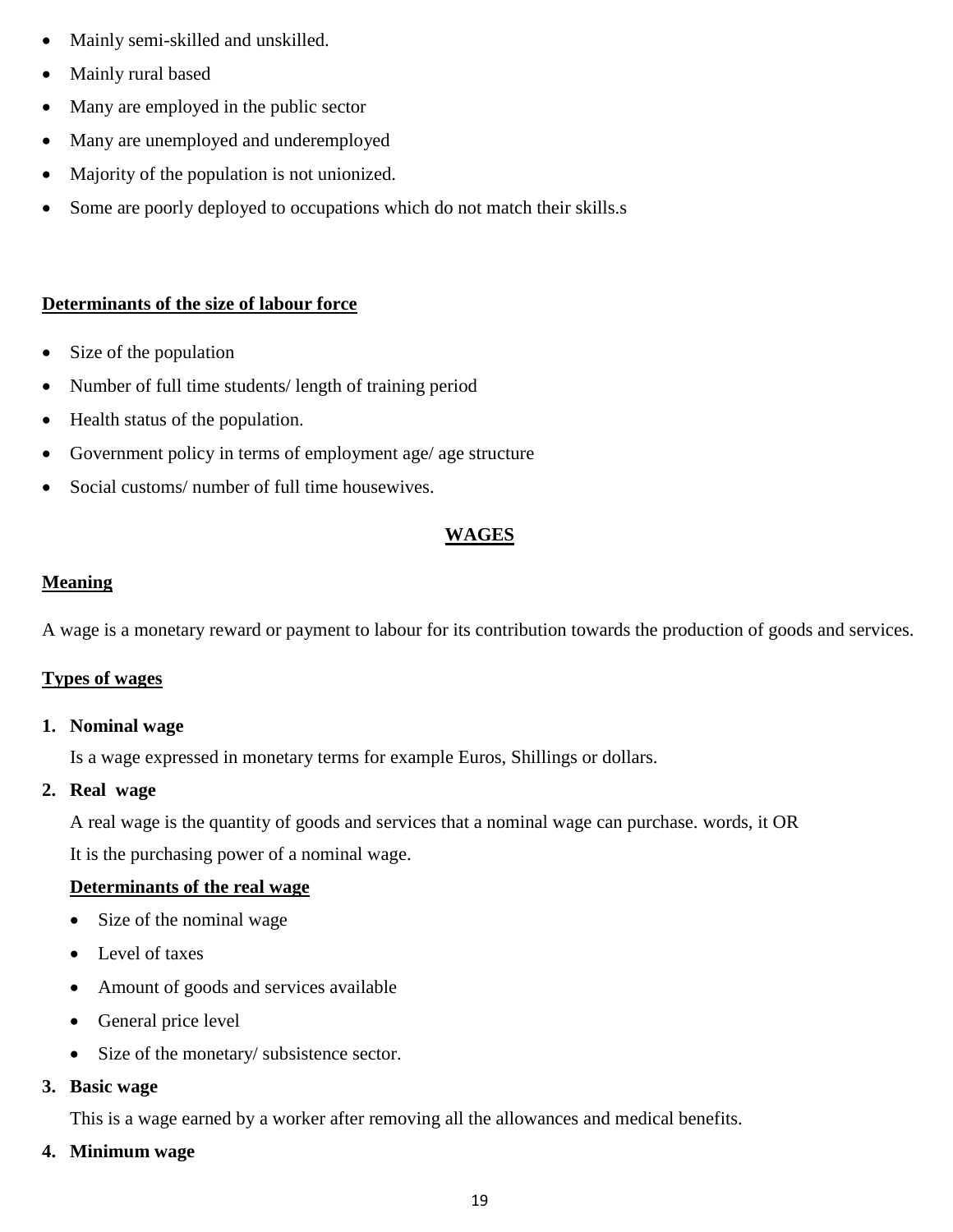A minimum wage is a wage set by the government above the equilibrium wage and it becomes illegal to employ and pay workers below it.

### **5. Subsistence wage**

This is a reward to labour that is just enough to enable him meet the basic human needs.

OR

It is a minimum payment to a worker to induce him to hard work but not afford any luxury of life.

### **6. Living wage**

This is a payment to a worker sufficient to provide basic needs.

OR

It is a reward that is adequate for a worker and family to subsist comfortably.

### **7. Reserve wage.**

This is the minimum/ lowest wage a worker is willing to accept below which he does not work.

### **Other concepts related to wages**

### **1. Wage freeze**

This is a government policy of legally holding wages at their current rates for a given period of time mainly to control inflation.

### 2. **Wage drift**

This is where piece rate earners negotiate with their employers for more allowances apart from the basic wage.

### 3. **Wage restraint**

This is the government policy of appealing to employers and trade unions to voluntarily restrict wage increases for a given period of time in order to check inflation.

### **WAGE DETERMINATION**

Wages can be determined through the following ways;

### **1. Employers setting the wages for the workers**

The employer sets a wage at which to pay workers depending on his will and ability to pay the wage. Employers with a strong ability and willingness to pay offer high wages to the workers while employers with a low ability and willingness to pay offer low wages to the workers.

### **2. Individual bargaining**

Wages are determined by the individual worker bargaining with his or her employer for an acceptable wage rate. A worker with strong bargaining power earns more wages than a worker with low bargaining power who is paid low wages.

### **3. Collective bargaining.**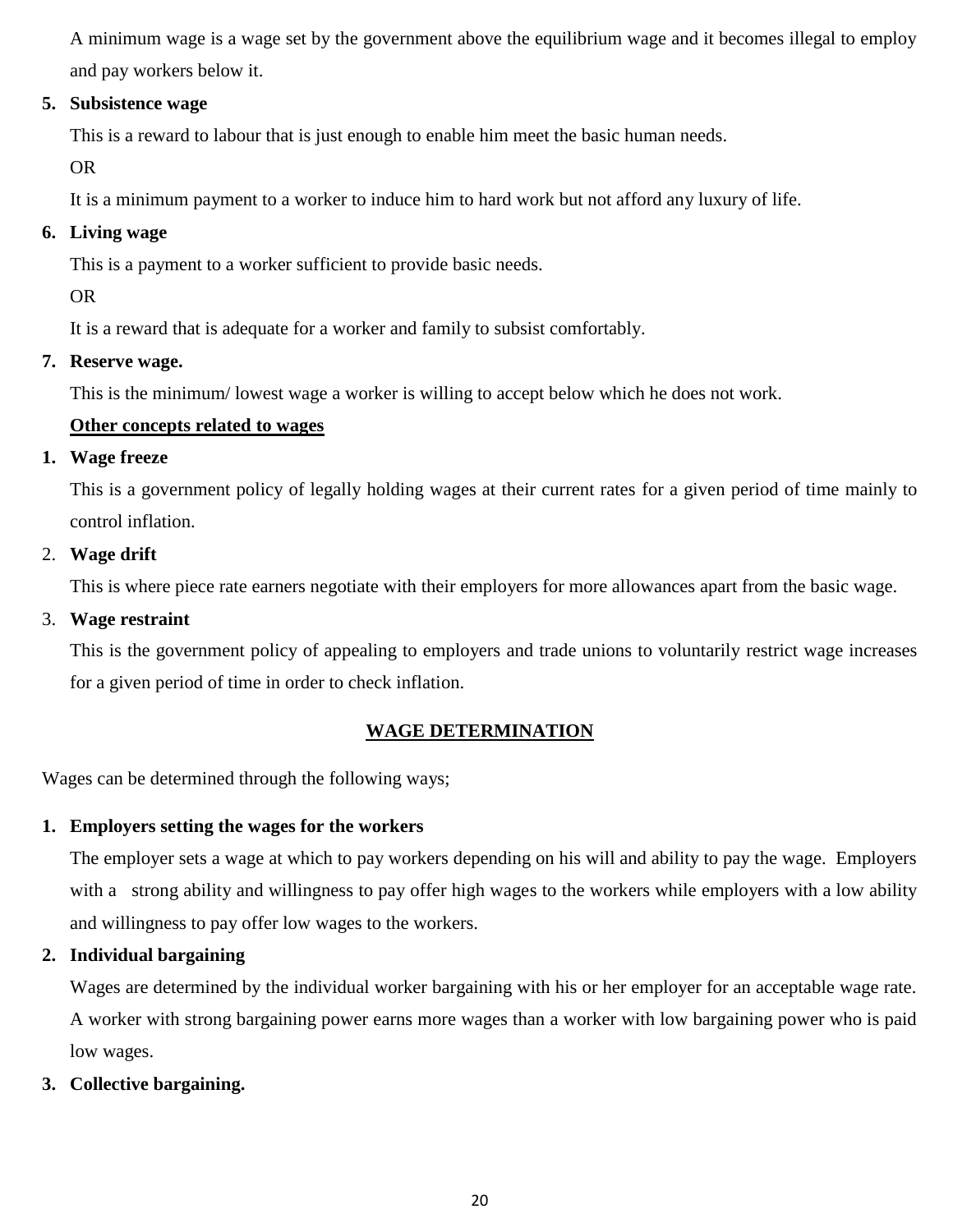Trade unions determine wages through round table negotiations for wages with employers. Strong trade unions are able to demand for higher wages for their members compared to weak trade unions with a low bargaining power.

#### **4. Piece rate method.**

Wages are determined by the quantity of output produced. The more the work done by the worker, the higher the wages and a small amount of work done leads to earning low wages.

### **5. Time rate method.**

Wages are determined according to the duration spent at work. The more the time spent at work, the higher the wages and the less the time spent at work, the lower the wages.

### **6. Market forces of demand and supply of labour.**

The wage rate is determined through the interactive forces of demand for labour and supply for labour till the equilibrium market wage is determined.

In a situation where the demand for labour is more than the labour supply, wages tend to be high and where labour supply is more than the demand for labour, low wages are paid to the workers.

### **7. Government policy of wage determination**

Government determines wages by either setting a minimum wage above the equilibrium wage rate below which it becomes illegal to pay workers or by setting a maximum wage below the equilibrium wage rate above which it becomes illegal to pay workers.

Government also determines wages for civil servants using a historical salary scale where workers are graded such that the top civil servants are paid high wages compared to the low cadre staff.

### **WAGE LEGISLATION**

This is the government policy of fixing wages that is either maximum wage set below equilibrium wage above which it is illegal pay workers or minimum wage set above the equilibrium wage below which it is illegal pay workers.

### a) **Minimum wage legislation**

This is the government policy of fixing a wage rate below the equilibrium wage above which it is illegal to employ and pay workers.

The result of minimum price legislation is a **minimum wage.**

**A minimum wage** is one set by the government above the equilibrium/ ruling market wage and it is illegal to pay workers below it.

### Illustration of a minimum wage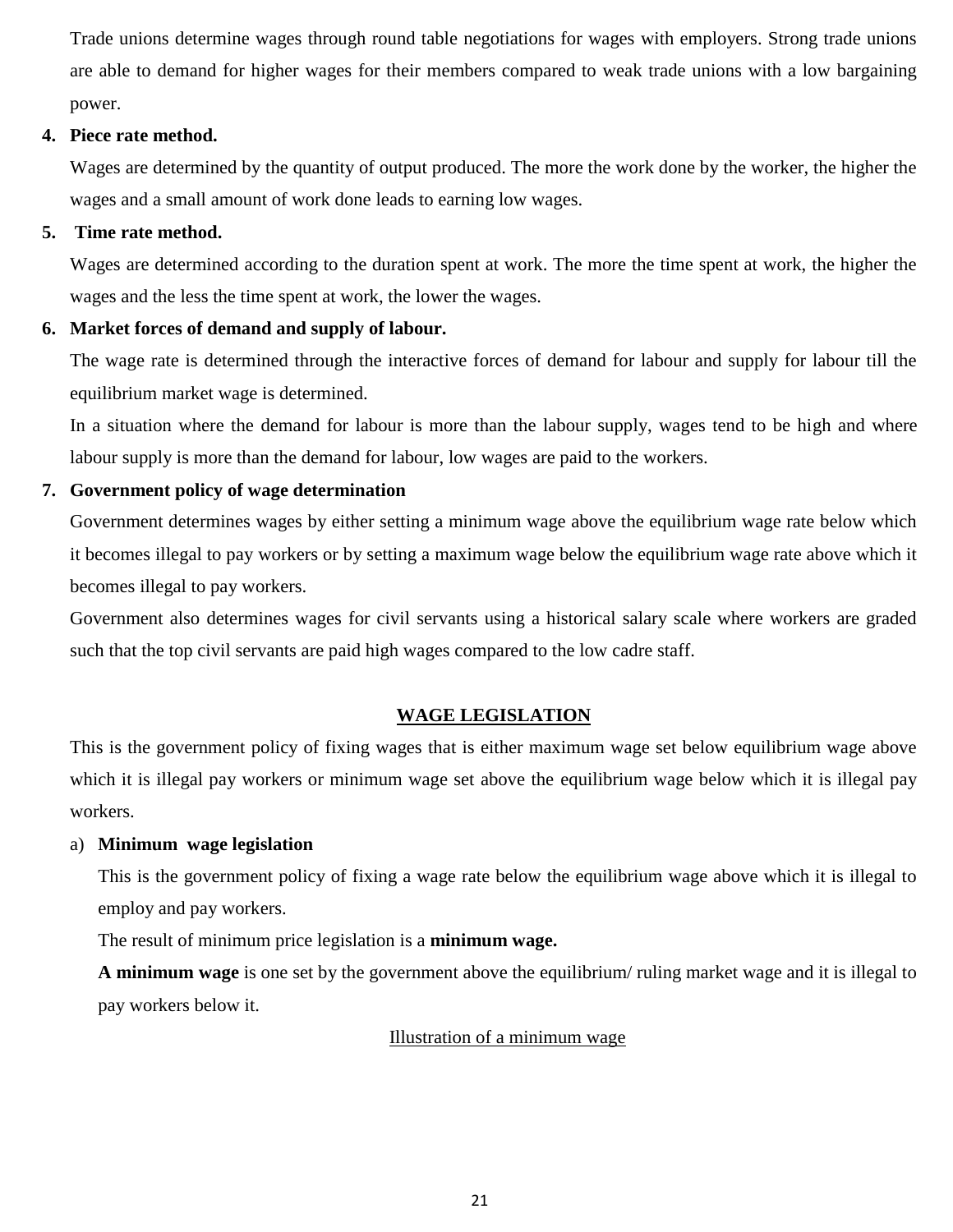

#### **Reasons for setting up a minimum price**

- **1. To enable workers meet rising cost of living.** Minimum wage legislation is undertaken to enable workers to cope with the rising cost of living caused primarily by rising levels of inflation.
- **2. To reduce brain drain.** This applies especially when the minimum wage is higher than either the market wages or legislated wages in the neighbouring countries. Workers would thus find no economic motivation to go to work in other countries where wages are lower than the ones offered at home.
- **3. To reduce exploitation of the workers by employers.** Minimum wage legislation reduces workers' exploitation by the employer since the employer is not allowed to pay workers less than the minimum wage.
- **4. To ensure industrial peace.** Minimum wage legislation reduces workers' strikes for increased wages since workers are aware that they are paid wages which are higher than rates determined by market forces of demand and supply of labour.
- **5. To expand the demand for goods and services.** Minimum wage legislation increases the purchasing power of workers hence increased demand leading to increased standard of living of the workers.
- **6. To encourage labour mobility.** Minimum wage legislation is aimed at increasing inter-sectoral mobility of labour say from the private to the public sector.
- **7. To fight corruption or bribery among workers.** Minimum wage legislation aims at reducing malpractices such as theft and embezzlement especially if the minimum wage provides for workers' basic needs of life.
- **8. To increase labour productivity or efficiency.** Minimum wage legislation enables workers to save and investment and this increases the productivity of the economy.
- **9. To ensure fair distribution of income or wealth between different sectors and regions.** Minimum wage legislation reduces wage differences between occupations in order to forge equity in income distribution.
- **10. For political support.** Minimum wage legislation aims at winning political support from the workers who may fear a change of government because change of political leaders may put into power leaders who are not sensitive to workers' welfare.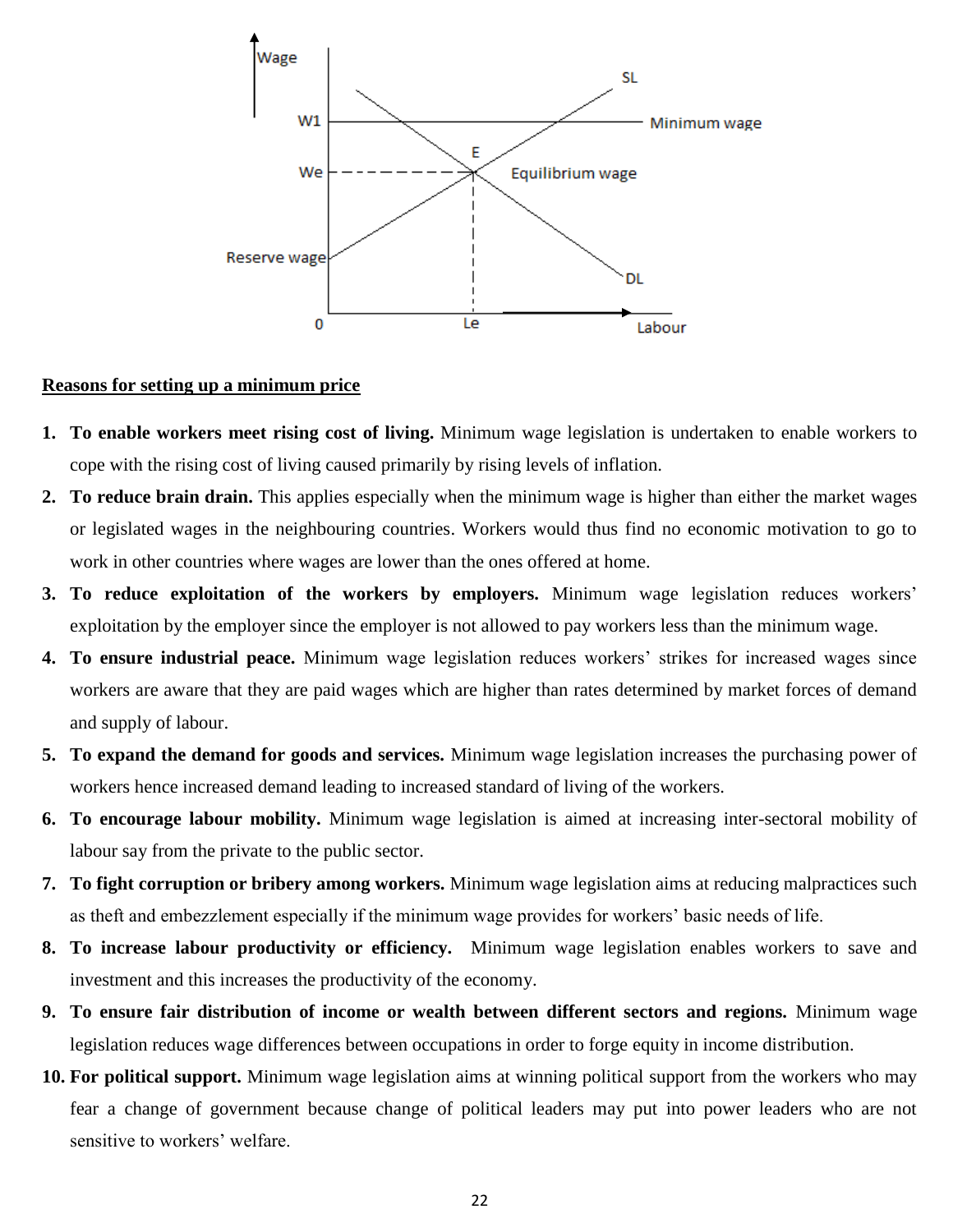- **11. To encourage savings or capital accumulation by the workers.** Minimum wage legislation increases the level of savings and investment in an economy thus increasing output.
- **12. To attract labour force by reducing voluntary unemployment.** Minimum wage legislation is aimed at attracting labour from other sectors of the economy into the public sector.
- **13. To reduce labour instability such as moonlighting** (A situation in a worker holds more than one job simultaneously in order to make ends meet). Minimum wage legislation aims at making labour force more stable as it avoids problems of labour instability such as absenteeism and moonlighting in order to make a living.
- 14. **To prevent rural – urban migration** since wages will be similar both in rural and urban areas.

### **Demerits/ costs of a high minimum wage**

- 1. **It leads to technological unemployment**. High wages force employers to replace labour with machines due to excessive demand for a high wage.
- 2. **It leads to rural – urban migration and its negative effects.** Minimum wage legislation causes imbalances in income gap between rural and urban centres since formal employment which benefits from minimum wage legislation is urban-based. This leads to influx of labourers from rural areas to urban areas in quest for high age employment.
- **3. It leads to demand pull inflation.** High minimum wage leads to increased aggregate demand leading to inflation if increased wages do not lead to corresponding increase in output of consumer goods and services.
- 4. **It worsens the problem of income inequality when it is not implemented in all sectors.** High minimum wage increases income disparities between wage and non-wage earners because prices for products in the informal and agricultural sectors are low leading to low earnings for workers in these sectors.
- 5. **Discourages investment.** It scares both the foreign and domestic investors because of high costs of production due to high wages given to employees thereby reducing the profitability of entrepreneurs.
- 6. **It decreases profit margins of employers because of the high wages given to employees.** This hinders firm expansion.
- 7. **Leads to high government expenditure to ensure its success** for instance subsidising firms, monitoring and supervising firms to ensure that workers are not paid below the legislated wage hence straining the government budget.
- **8. Leads to excess supply of labour in relation to its demand** due to attractive wage

#### **Reasons why governments in developing countries are reluctant to set a minimum wage**

- 1. Fear of excess supply of labour in relation to demand.
- 2. Fear of increased cost of production that may result due to high labour costs.
- 3. To avoid technological unemployment.
- 4. To avoid worsening the income gap when not equitably implemented.
- 5. To avoid rural urban migration and its demerits.
- 6. Fear of inflationary tendencies, that is, cost push, wage price and demand pull inflation.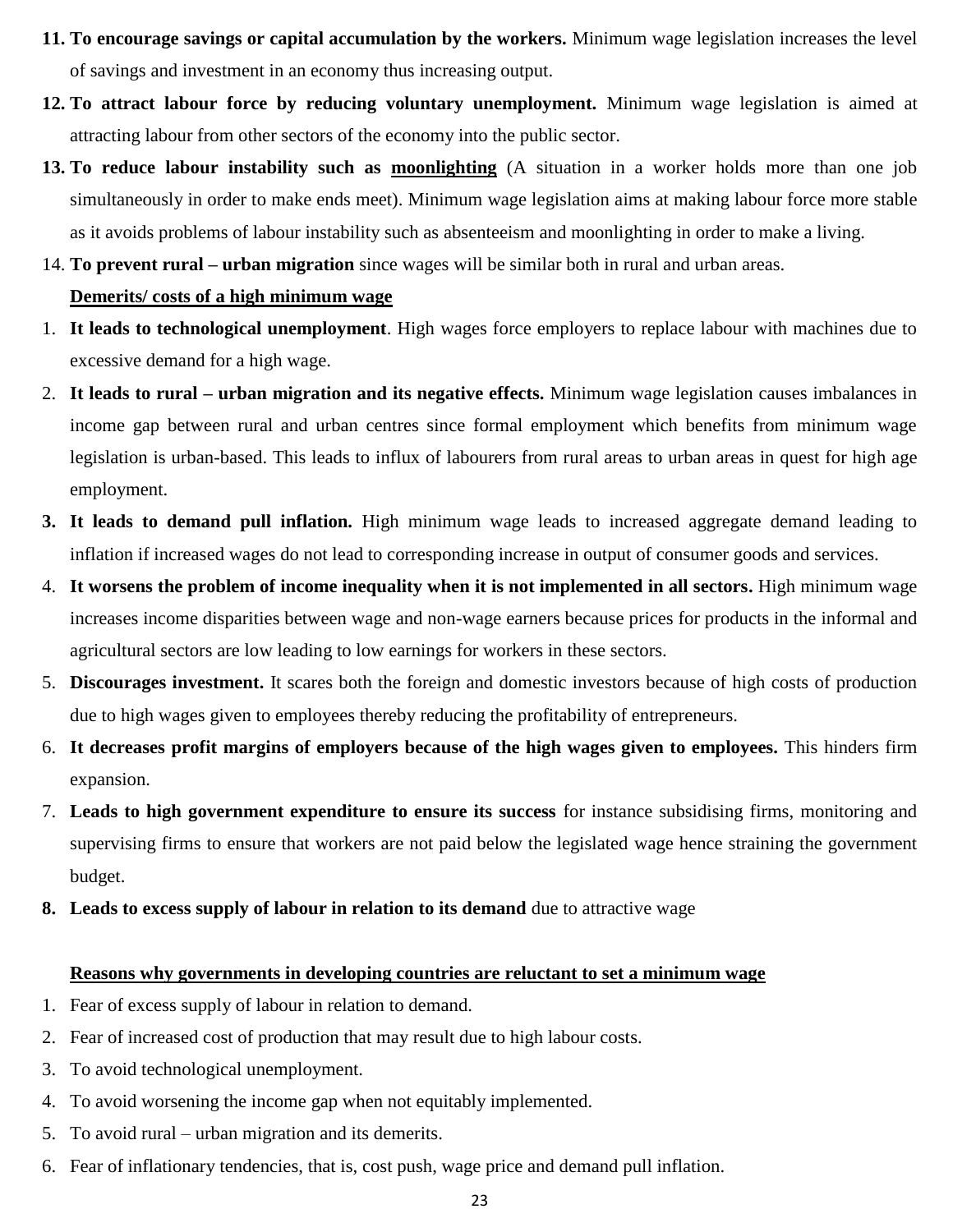- 7. To avoid discouraging investment.
- 8. Fear of causing low entrepreneurship due to lowering of profit margins.
- 9. Fear of high costs to the government to enforce e.g. monitoring, supervision, subsidization of firms, implementing the policy.

#### b) **Maximum wage legislation**

This is the government policy of fixing a wage rate below the equilibrium wage above which it is illegal to pay workers.

The result of maximum wage legislation is a **maximum wage.**

**A maximum wage** is a wage set by the government below the equilibrium wage rate above which it is illegal to pay workers.



#### Illustration of a maximum wage

### **EFFECTS OF MAXIMUM WAGE LEGISLATION IN A MARKET ECONOMY POSITIVE EFFECTS**

- Encourages investement.
- Makes labour cheap and affordable.
- Controls demand pull inflation
- Creates equity in income distribution
- Controls a boom.
- Minimises labour unrest
- Makes government popular.

#### **NEGATIVE EFFECTS**

- Leads to brain drain
- Causes voluntary unemployment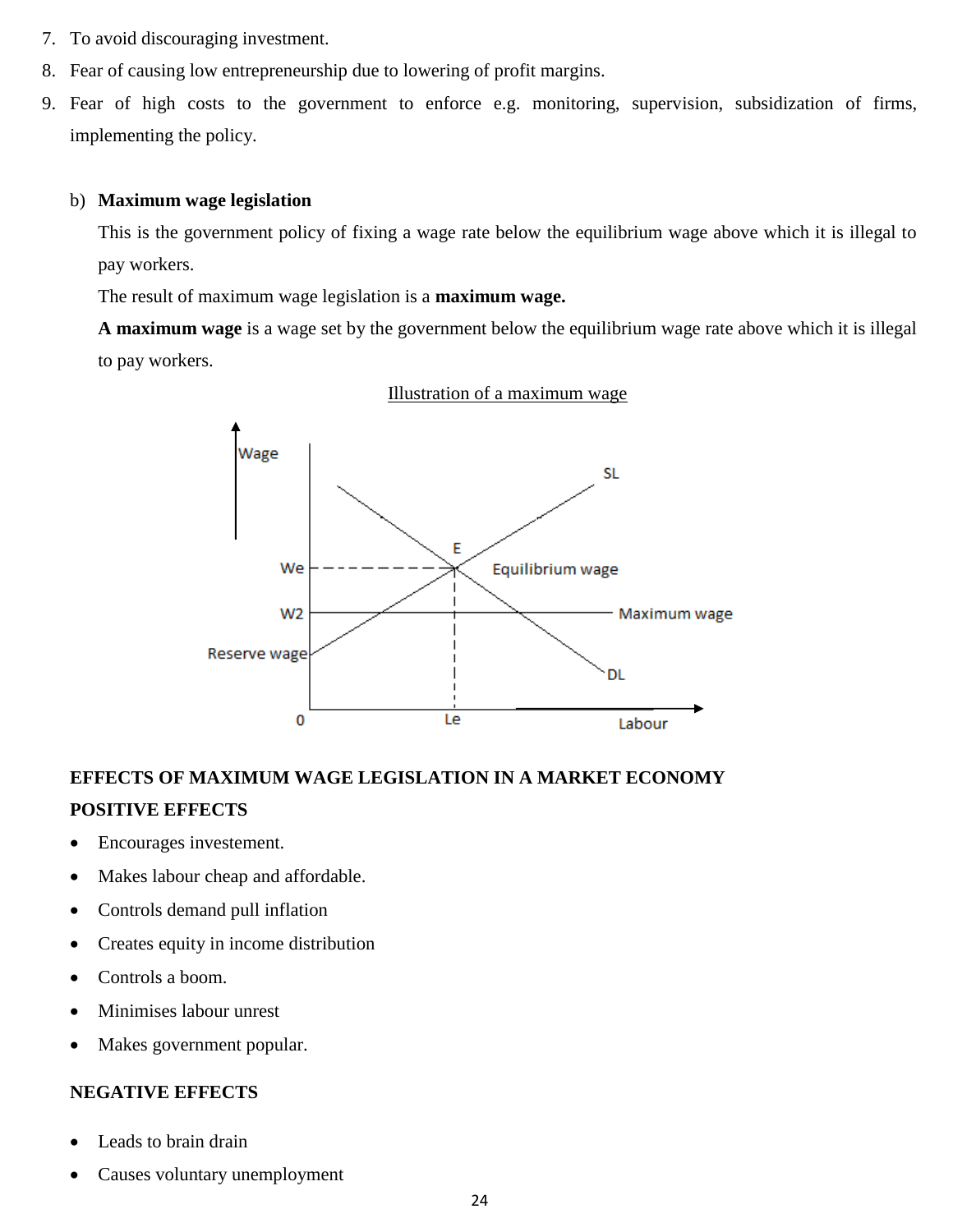- Depresses consumption leading to economic depression or stagnation.
- Causes unpopularity of the government.

### **METHODS/ MODES OF WAGE PAYMENT**

### **1. Piece rate method.**

Is a method/system of paying wages according to the quantity/ amount of output produced.

### **Merits of the piece rate method**

- 1. Promotes team spirit among workers leading to increased productivity.
- 2. Faster workers earn more wages than slow/ lazy workers which minimises cheating in the payment of wages.
- 3. Dull and slow workers are stimulated to work hard in order to earn high wages.
- 4. Encourages innovativeness among workers so as to produce a large output of goods and services to earn high wages.
- 5. There is easy calculation of wages because output is measurable.
- 6. It eliminates the need for constant supervision of the workers leading to reduced costs of production.
- 7. It helps employers in identification of suitable workers by enabling them to remove the lazy ones and maintain workers who put in more effort.
- 8. It saves time/ tasks are completed faster since the system encourages hard work among the workers.
- 9. It minimizes industrial unrests because it limits conflicts/ disagreements over payment.
- 10. Protects employers from falsified payments since wages are directly related to the level of output.
- 11. Higher output is realized because workers are encouraged to produce more so as to earn high wages. Increase in output leads to reduction in the cost per unit of a fixed factor of production employed.
- 12. Employers easily forecast output to be produced by the workers and this enables them to put aside the necessary amount of money for wage payment, that is, it simplifies employers' costing calculations.
- 13. Workers do work at their own pace thereby reducing overstraining

### **Demerits**

- 1. Workers tend to overwork themselves to earn high wages and this negatively affects their health.
- 2. It is difficult to negotiate for a national wage by trade unions.
- 3. Variations in piece rates from one place to another undermine trade unions solidarity.
- 4. It undermines trade union solidarity because of variations in piece rates from one place to another and due to conflicts between the hard working workers and the slow workers.
- 5. There is production of poor quality output due to hurrying in a bid to produce more output and earn a higher wage.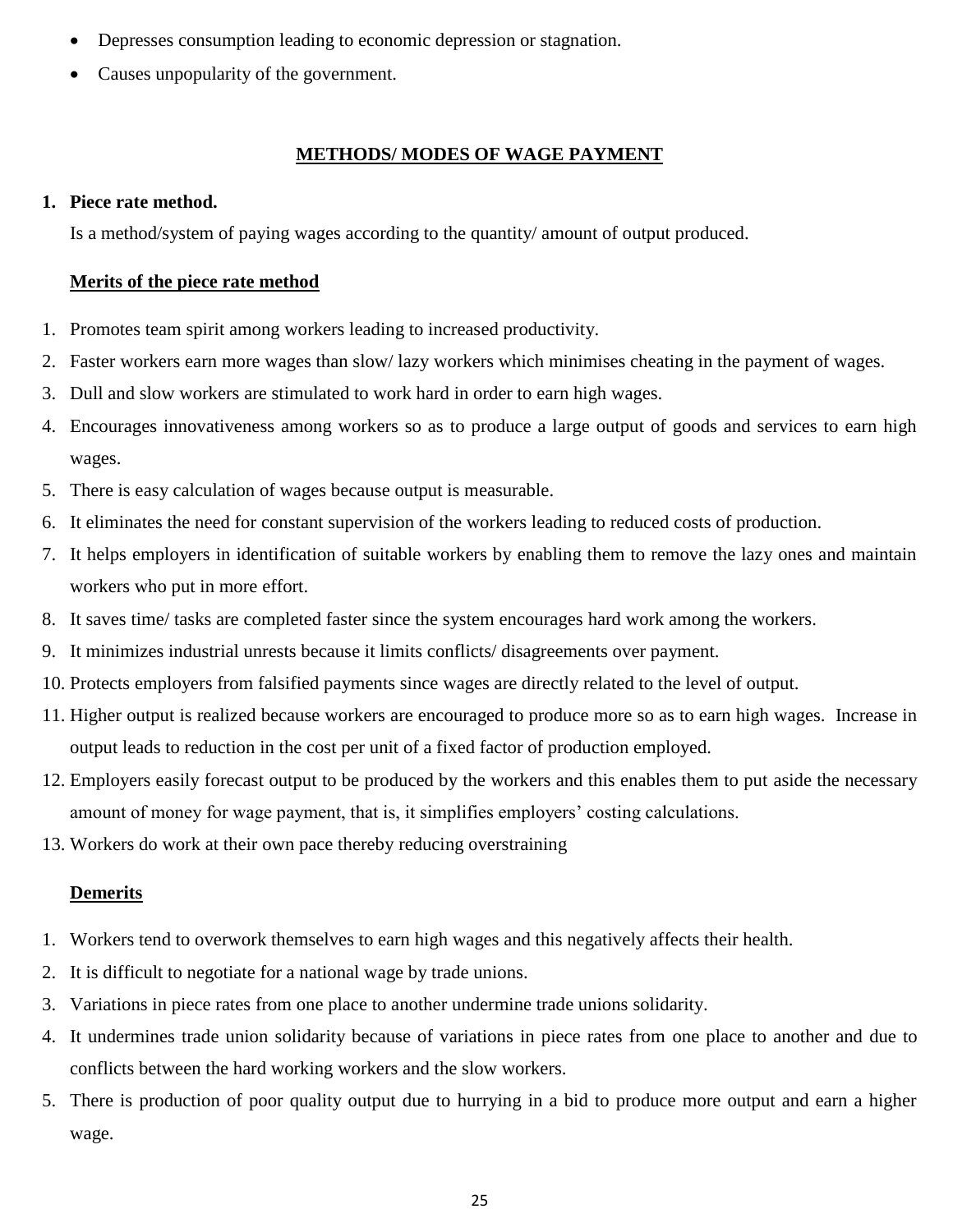- 6. Slow but careful and efficient workers are discouraged since they produce low output levels and good quality output in a long time that earns them low wages.
- 7. When a work falls sick/ genuinely misses work, he is not paid for the days missed. This causes wage/ income instability.
- 8. Leads to high risks of accidents because workers try to increase the speed of work for higher output so as to earn higher wages.
- 9. Leads to over production due to high output rates resulting into wastage of resources.
- 10. Hard working people are resented by the slow workers leading to conflicts and income inequality.
- 11. Workers may resist being transferred from one form of work where they have acquired more experience to another.

### **2. Time rate method**

This is a method/ system of paying wages according to the duration spent at work/ number of hours worked for. For example per hour, day, week, month, etc.

The system involves "clocking in" and "clocking out".

### **Merits of the time rate method**

- 1. It is easy to understand and calculate by both parties i.e. the employer and the employee.
- 2. A worker is assured of a regular and defined payment even in case of absence from duty. This enables the worker to plan effectively.
- 3. It can be applied where output can't be easily measured quantitatively e.g. the services of a doctor, teacher.
- 4. It leads to high quality work. This is because employees are motivated by the regular payment.
- 5. It reduces income inequalities among the workers in the same firm. This is because all the workers are paid a uniform wage basing on the number of hours worked not the amount of work done.
- 6. It is suitable for organisations where team work is emphasized as opposed to individual effort.

### **Demerits of time rate method**

- 1. It requires a lot of supervision and time checking to ensure that work is done efficiently hence high costs of administration.
- 2. It is a disincentive for labour efficiency because hardworking and lazy workers earn the same wage.
- 3. It leads to low output. There is a tendency of workers to dodge or do little work since they are assured of their wages at the end of the period.
- 4. It leads to production of low quality output. This is because it does not consider how the work is done but rather the period worked.
- 5. It is not suitable to use in a situation where there is need to increase output very fast. For example when a firm is supplying a certain product to a given company and there is a sharp increase in demand.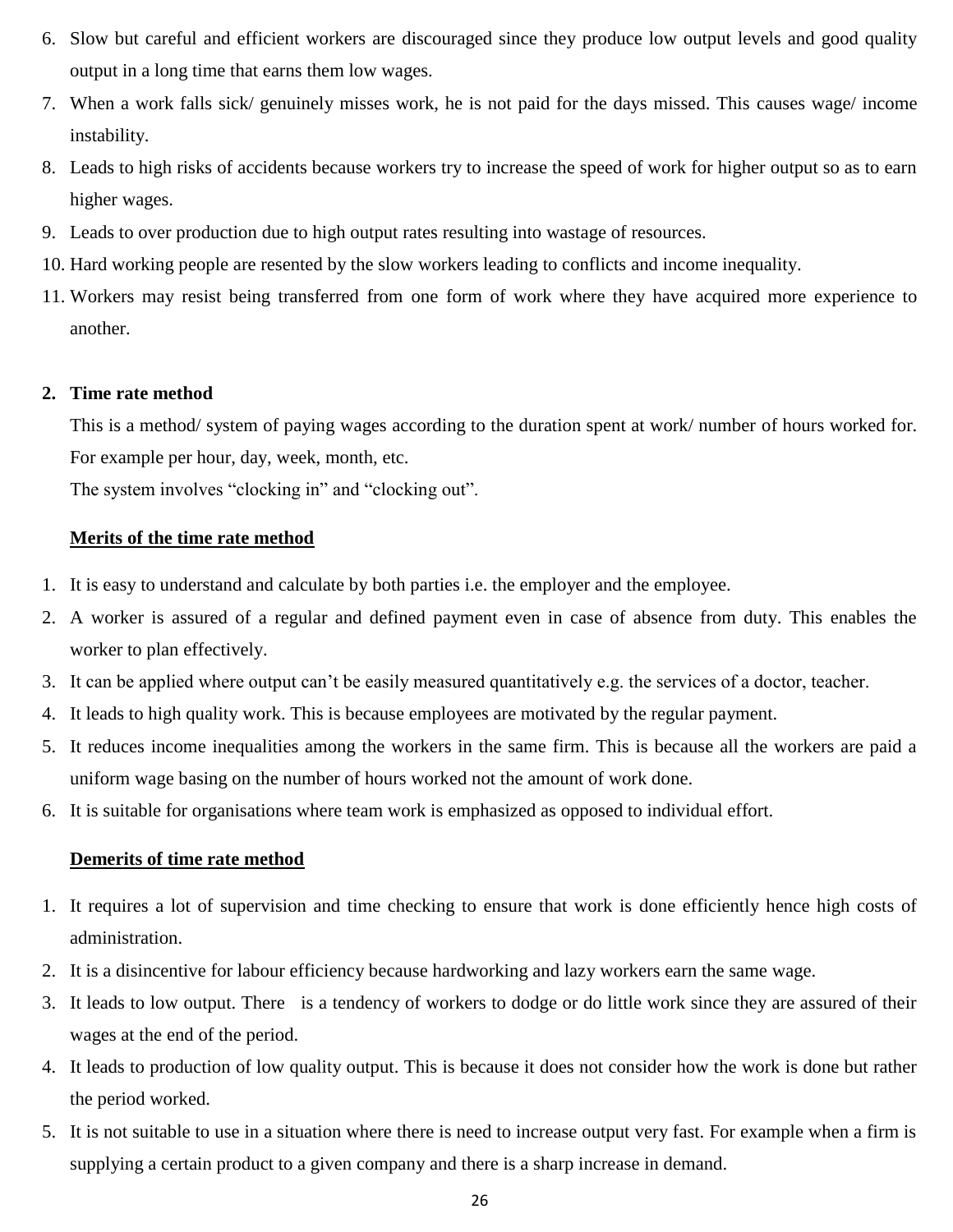- 6. It is difficult to identify the hardworking employees when using the time rate method of wage payment.
- 7. Encourages laziness by the workers.

#### **3. Sliding scale method**

This is a method of wage payment where the worker is paid according to the cost of living. When the cost of living increases, wages are increased and vice versa.

The worker's purchasing power is kept constant thus maintaining a stable standard of living. Producers of consumer goods benefit indirectly because consumption is not affected.

#### **Demerits associated with this method.**

- 1. Causes conflicts between employers and employees especially where there is a decrease in the cost of living and workers do not want their wages to be decreased.
- 2. Planning becomes difficult for the workers due to uncertain wages since one cannot predict the trend of the cost of living.
- 3. It may cause wage push and cost push inflation where prices increase due to labourers' desire for high wages.

#### **3. Bonus payment**

This is a situation where a worker is given an extra amount of money for producing beyond the expected target or working beyond the recommended time.

#### **4. Payment in kind.**

This is where a worker is paid in terms of goods for the work done for example giving bunches of bananas to those working in a banana plantation.

### **THEORIES OF WAGE DETERMINATION**

#### 1. **Subsistence theory of wages (the iron's law of wages)**

It states that workers should be paid wages to enable them meet their bare subsistence needs so that they can worker harder after experiencing hardships like hunger.

#### **Applicability of the theory in determination of wages in Uganda**

- a) Casual workers/ unskilled labourers are paid basing on the level of their subsistence needs.
- b) In the subsistence sector of Uganda, rewards to workers are based on basic needs hence applicability of the law.
- c) Employers in a bid to retain cheap labour tend to pay workers wages which are just enough to cater for their subsistence needs.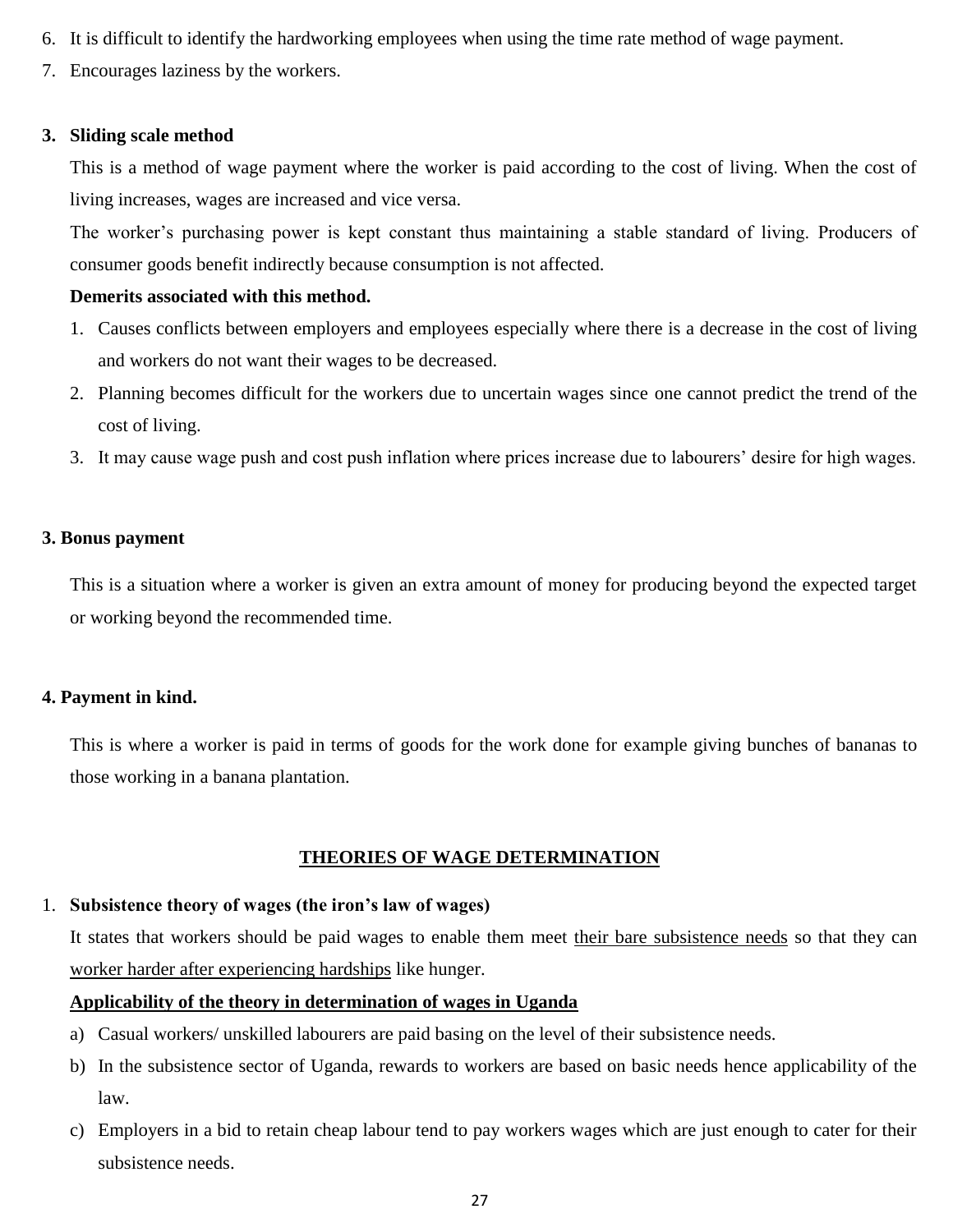- d) Entrepreneurs due to profit maximization goal pay workers wages which are just enough to meet their subsistence needs.
- e) Workers/ employees due to high level of unemployment are willing to accept low wage rates as long as it covers their subsistence needs.

#### **Limitations of the iron law of wages in uganda**

- a) The law approaches the problem of wage determination entirely from the supply side. It ignores the demand for labour entirely thus difficulty in using it.
- b) The theory relates wage rates to birth rates/ population growth (rate) which is not the case in Uganda's labour market.
- c) According to the theory, all workers should receive the same wage (rate) which is not the case in Uganda (where wages differ)
- d) The theory does not consider the fact that bare minimum needs vary from time to time depending on price levels, economic conditions, etc.
- e) The theory is only applicable to the subsistence sector but not to the commercialised sector of Uganda's economy which uses other considerations in wage determination.
- f) Trade union influence in wage determination is not taken into consideration by the theory.
- g) Contrary to the assertion of the law, employees work harder when paid higher wages.

#### 2. **Wage fund theory of wages.**

The theory advocates that employers put aside a fund from which wages must be paid and this money must not be used for any other purpose other than paying wages.

The wage fund is accumulated from profits realized from production.

The bigger the fund, the higher the wages paid to the workers and the smaller the fund the lower the wages paid.

#### **Limitations of the theory include;**

- $\triangleright$  Employers do not usually create wage funds in order to pay workers.
- $\triangleright$  Wages are not necessarily determined by the wage fund but by labour demand and productivity.
- $\triangleright$  It considers the wage fund first and the wage rate later yet wage rate is considered first and the wage fund later.
- $\triangleright$  It assumes that wage rate is calculated by dividing the total amount of money by the number of workers which is not always true.
- $\triangleright$  The theory does not provide an explanation to changes in wage rates apart from changes in labour supply.

#### **3. Residual theory.**

According to this theory, wages are residuals (leftovers) after other factors of production have been rewarded. The more the leftovers, the higher the wages and vice versa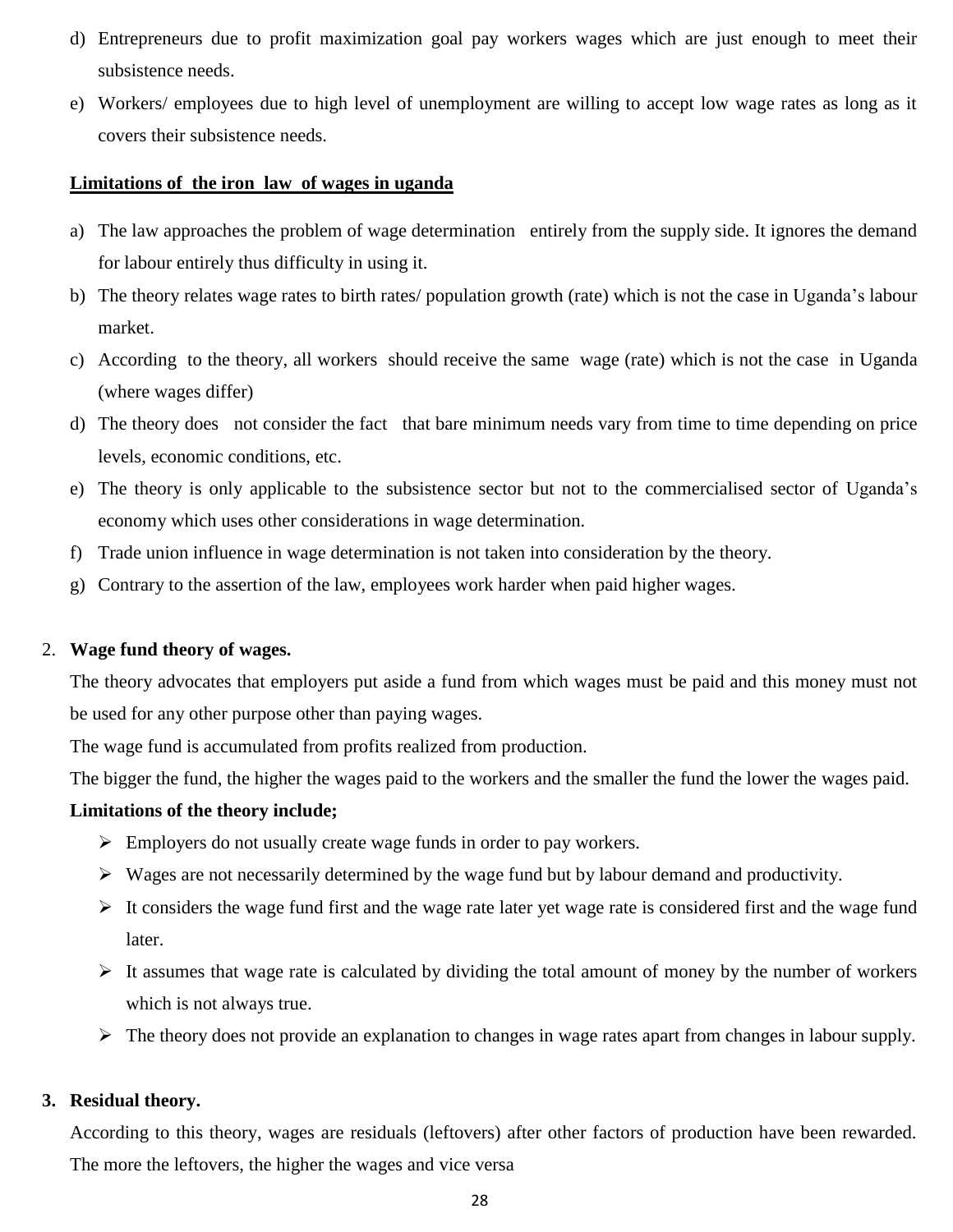#### 4. **Bargaining theory of wages.**

This theory states that wages are determined by the relative strength of the trade union and employers' association concerned. Arriving at a given wage involves negotiations between management and the trade union representatives.

### 5. **The market theory of wages (modern)**

According to this theory, the wage is determined at the point of intersection of the market forces of demand and supply for labour.

Since the wage rate is the price of labour, the wage rate in the market is determined by job seekers (labour supply) ad employers (labour demand) and this gives a realistic wage level in the market.

If there exists excessive supply of labour in the market, wages fall and if there is excessive demand for labour, wages increase.



### **6. The marginal productivity theory of distribution**

The theory states that a factor of production should be paid a reward which is equal to the monetary value of its marginal (physical) product.

### **Illustration of the marginal productivity theory of distribution**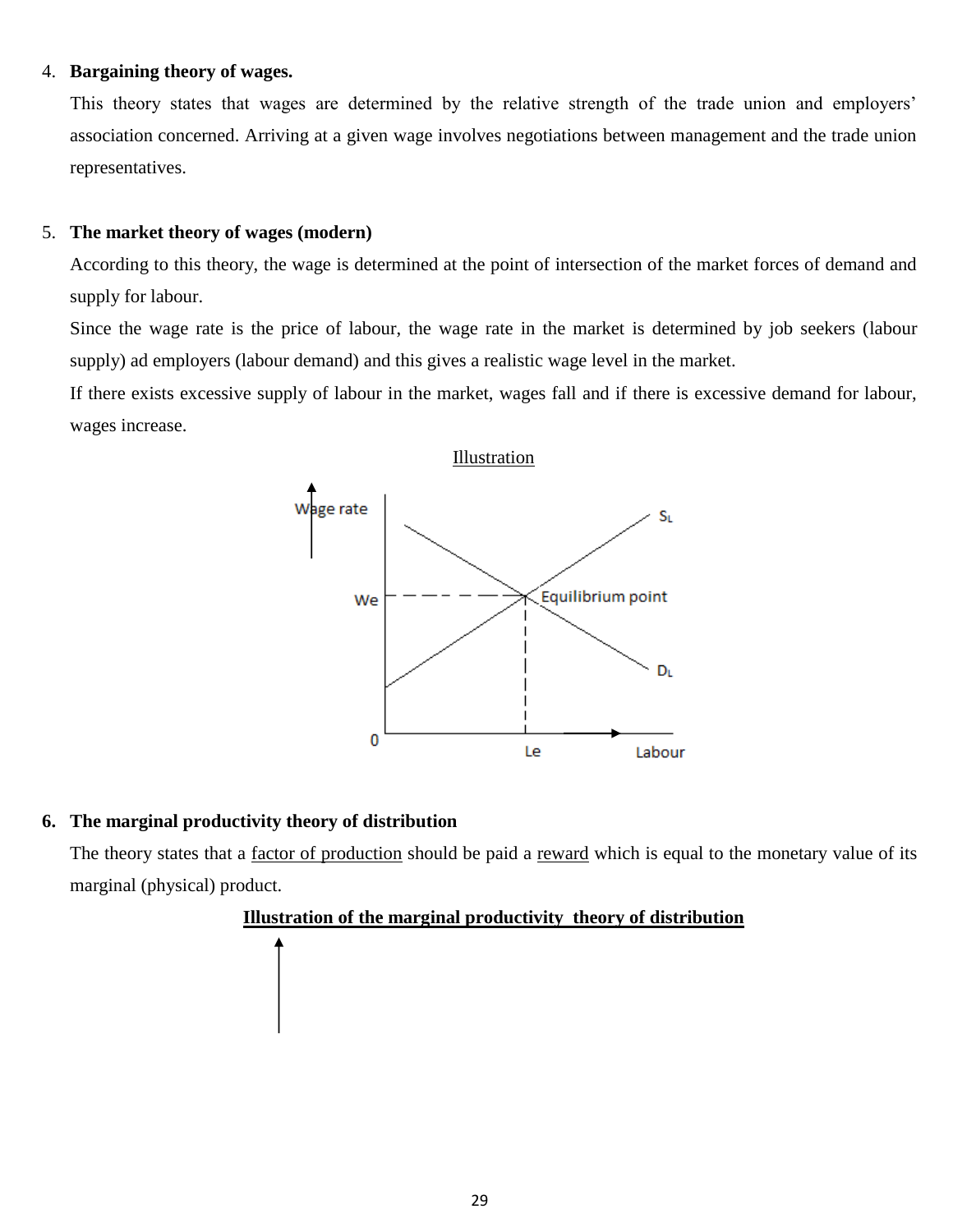

### Where;

ARP is average revenue product.

VMRP is value of marginal revenue product.

OQo units of factor service employed.

OPo is the factor price.

From the diagram above, the factor price is determined at a point  $E$  where  $ARP = MRP$ . Thus each factor service is paid OPo price for OQo units of output.

### **Assumptions of the theory are;**

- $\triangleright$  It assumes that all units of factors of production are homogeneous.
- $\triangleright$  Output, can be quantified into measurable units.
- $\triangleright$  It assumes that the marginal product of a factor of production can be calculated.
- $\triangleright$  It assumes fair and perfect mobility of factors of production.
- $\triangleright$  It assumes full employment of factors of production.
- $\triangleright$  It assumes perfect knowledge in the factor market.
- $\triangleright$  It assumes no government intervention in determination of factor rewards
- $\triangleright$  It assumes operation of the law of diminishing returns.
- $\triangleright$  It assumes perfect competition in the factor market.
- $\triangleright$  It assumes a long run situation.
- $\triangleright$  The theory assumes that firms aim at profit maximization.

### **APPLICABILITY OF THE THEORY**

To a minor extent, the theory can be applicable to LDCs due to the following;

- $\triangleright$  The payment to a factor according to the value of its marginal product can be used where output can be quantified.
- $\triangleright$  Factor input in LDCs have tended to homogeneous for example unskilled labour, firm land and money capital.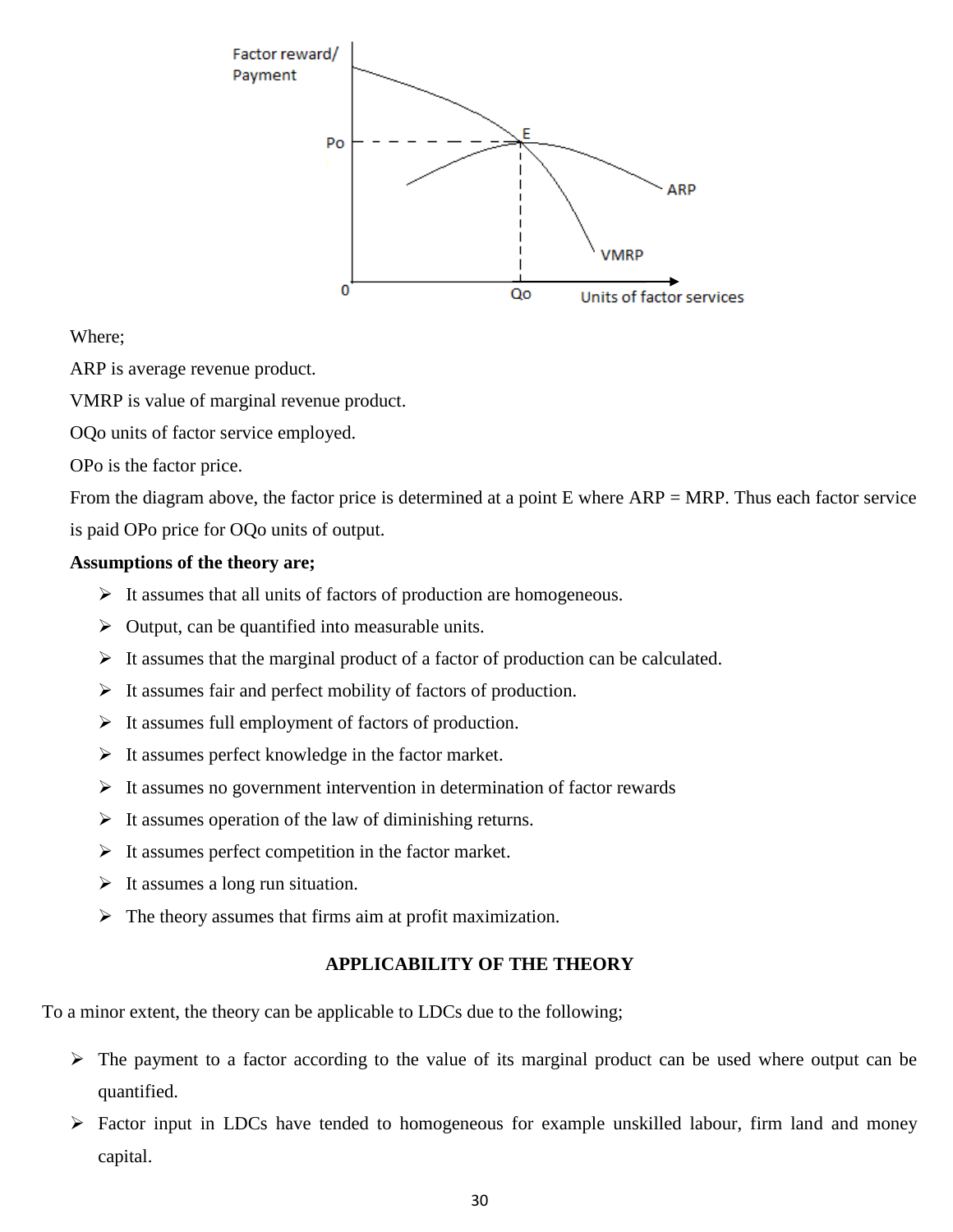- $\triangleright$  Technology in many developing countries has tended to be constantly rudimentary/ primitive hence making the theory applicable.
- $\triangleright$  In liberalized economy and private sector operations, government has limited or no control in determining rewards to factors of production but other factors are used for example forces of demand and supply of a factor, productivity of a factor and bargaining strength.

#### **LIMITATIONS/ CRITICISMS OF THE THEORY**

- $\triangleright$  Government legislation of factor prices is not taken into account by the theory.
- $\triangleright$  The theory ignores the role of trade unions and individual bargaining power in the determination of factor rewards for example the wage rate for labour.
- $\triangleright$  All units of factor inputs are not homogeneous as the theory assumes. For example fertility of land differs from one place to another; likewise efficiency of labour differs from one worker to worker.
- $\triangleright$  The factors of production are not perfectly mobile between different employments and places for example labour tends to be immobile both geographically and occupationally due to limited skills and ignorance, land is also geographically immobile.
- $\triangleright$  It assumes the law of diminishing returns which is unrealistic since there may be increasing returns.
- $\triangleright$  It ignores other determinants of factor rewards for example historical factors like inherited salary structures.
- $\triangleright$  It ignores the use of other factors to reward factors of production other than their marginal (physical) product for example skills and experience.
- $\triangleright$  It is difficult to measure the marginal product of a factor of production in some occupations for example services offered by teachers, doctors.
- $\triangleright$  Production is not a result of one factor alone and hence it's difficult to determine the contribution of each factor to marginal product.
- $\triangleright$  Perfect market conditions do not exist in true market situation. What is in existence is imperfect competition. This leads to exploitation of factors by being paid much lower than their marginal productivity.
- $\triangleright$  The factors of production are not fully employed as the theory assumes. Full employment does not exist in LDCs as there are high levels of unemployment and underemployment and in such cases, factor inputs will offer their services even at a price less than their marginal product.
- $\triangleright$  Profit motive is not the main aim of production always. There are other factors that motivate entrepreneurs besides profits.
- $\triangleright$  The theory assumes a long run situation yet firms are mainly concerned with short run situations.
- $\triangleright$  Employers at times use the subsistence theory of wages which is at times below or above the value of marginal product.
- $\triangleright$  The value of marginal product is not necessarily equal to the value of factor inputs used in producing it but determined by other factors for example forces of demand and supply.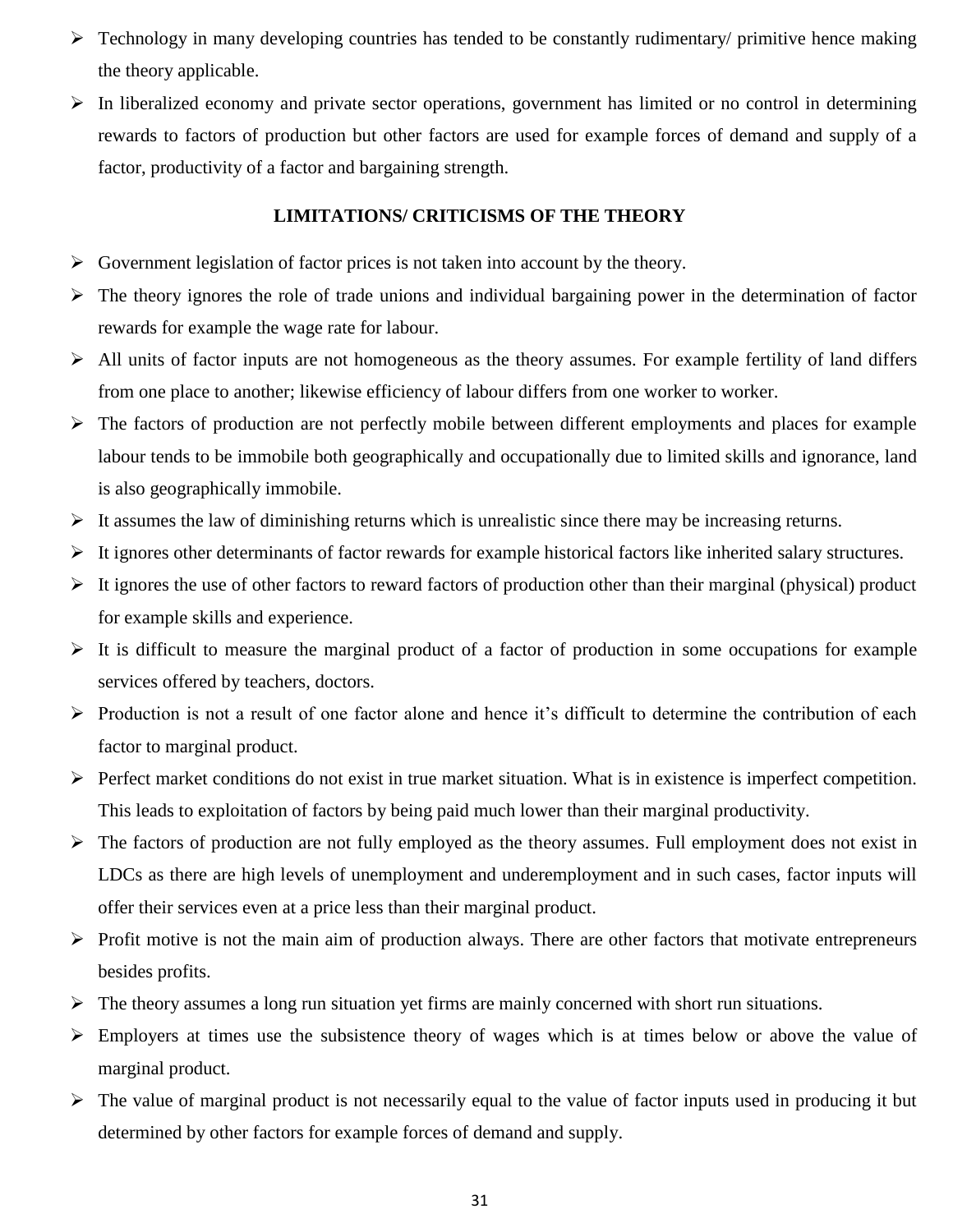#### ASSIGNMENT

- a) Explain the marginal productivity theory of wages
- b) To what extent is the marginal productivity theory of wages applicable to developing countries?

### **FACTORS THAT INFLUENCE THE LEVEL OF WAGES IN AN ECONOMY**

### **1. The quantity of output produced.**

More amount of work done leads to high wages given to workers because of their high level of productivity but less amount of work done leads to low wages given to workers due to the low levels of productivity

### **2. The duration/ time spent at work.**

More time spent by a worker at a given job leads to high wage given to such a worker because of contributing more to output but less time taken on a given job results into low wages given to a worker since the contribution to output is low.

### **3. The ability and willingness of the employer to pay.**

The higher the willingness and ability to pay the workers, the higher the wages given but when willingness and the ability to pay the workers is low, the wages given to the workers are low.

### **4. The ability of the individual employee to bargain.**

A worker with a strong bargaining power is able to be paid a high wage because of his ability to convince the employer for better pay than a worker with low bargaining who cannot easily convince the employer for a better pay even when they are of the same qualifications and do the same job.

### **5. The level of education and skills.**

Highly skilled labour is paid more wages because of the high productivity and efficiency than a worker with a low level of education who is inefficient and needs further training.

### **6. The level of talents and natural/ physical ability.**

A highly talented worker is gifted and contributes more to output hence earns more wages than a worker who is less talented and contributes less to output.

### **7. The strength of the trade union.**

Workers under trade unions with a strong bargaining power earn more wages because of the ability of the trade union to negotiate for better terms of employment but workers under weak trade unions are paid low wages since their trade unions cannot actively negotiate for better terms of service.

### **8. The cost of living.**

High costs of living like in urban areas lead to high wages given to workers to enable them sustain better standards of living while low costs of living like in rural areas lead to low wages given to workers because of the minimal cost required to sustain a given lifestyle.

### **9. Discrimination in the labour market.**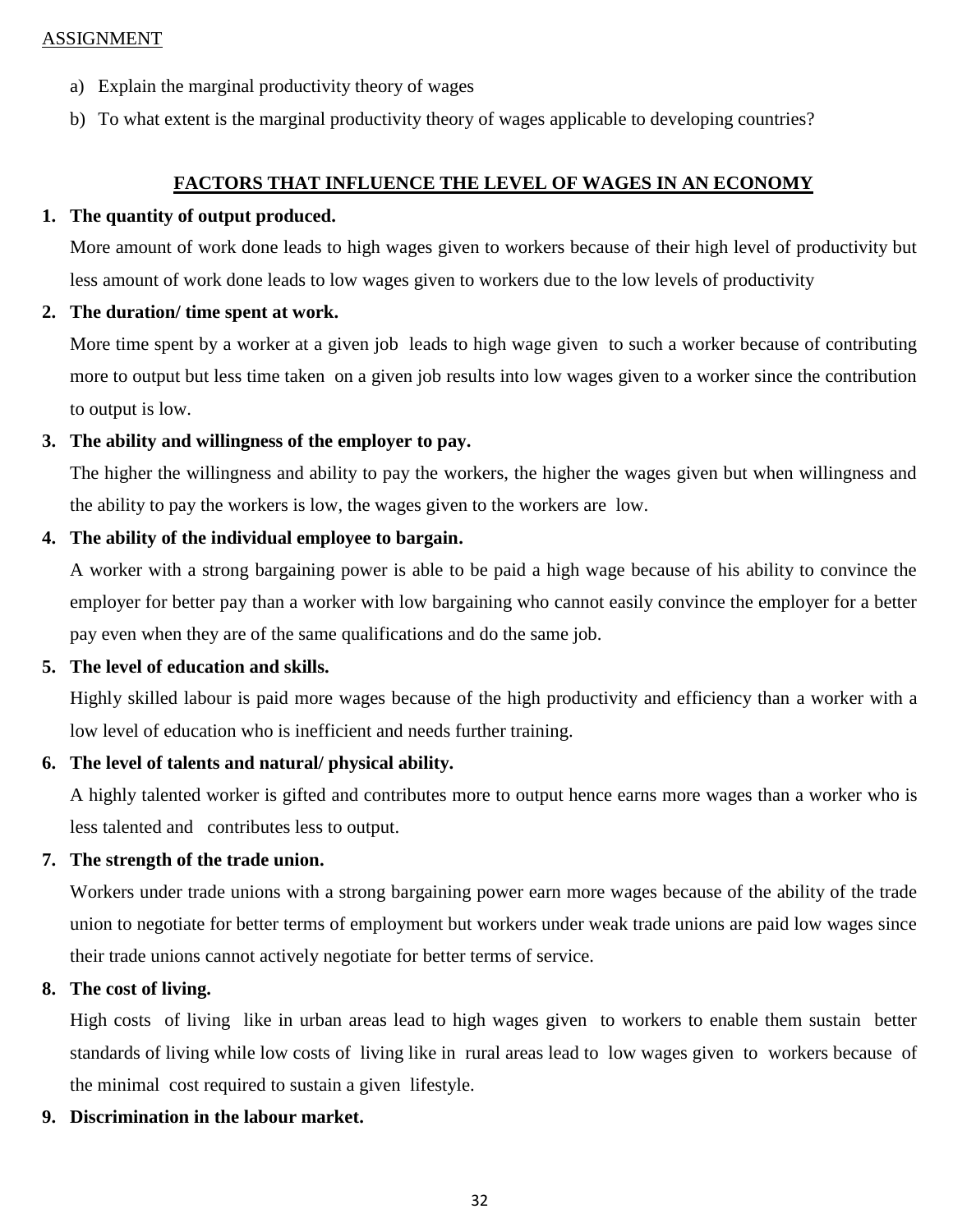Some employees pay high wages to some works and at the same time other workers are paid low wages for the same occupation within the same company basing on differences in age, religion, gender and political party.

### **10. The government policy of wages.**

Government gives different wages to different civil servants in different departments. Some are paid high wages because of their high levels of experience, education and productivity while others are paid low wages because of their low levels of experience and productivity.

### **11. The level of risks/ the nature of occupation.**

Highly risky jobs result into high wages given to workers to compensate them for the risk they are exposed to while less risky jobs result into low wages given to workers.

### **12. The degree of seniority, responsibility and/ or experience.**

High level of experience or more responsibilities lead to high wages given to a worker because of the high level of efficiency while limited experience or responsibility leads to low wages given to a worker since he contributes less to a firm's output.

### **13. Market forces of demand and supply.**

A high demand for labour compared to labour supply leads to high wages paid to workers since there are more job vacancies than the job seekers but a high labour supply compared to the demand for labour leads to low wages paid to workers as the job seekers are more than the job vacancies available.

- **14. The (elasticity of) labour supply.**
- **15. Degree of substitutability of labour.**
- **16. The (elasticity of) demand for products of labour/ labour.**

### **WAGE DIFFERENTIALS**

This is where different workers earn different wages in the labour market.

### **FORMS OF WAGE DIFFERENTIALS**

### **1. Individual wage differentials**

These are differentials among different individuals based on sex, age, expertise, level of skills, etc.

**2. Occupational wage differentials**

These are differentials between people belonging to different occupations e.g. teachers versus engineers.

**3. Regional wage differentials**

These are differentials between people living in different areas of an economy e.g. urban wages and rural wages.

**4. Sectoral wage differentials**

These are differentials between people employed in different sectors of the economy e.g. the industrial sector versus the agricultural sector.

**5. Intra – sectoral wage differentials**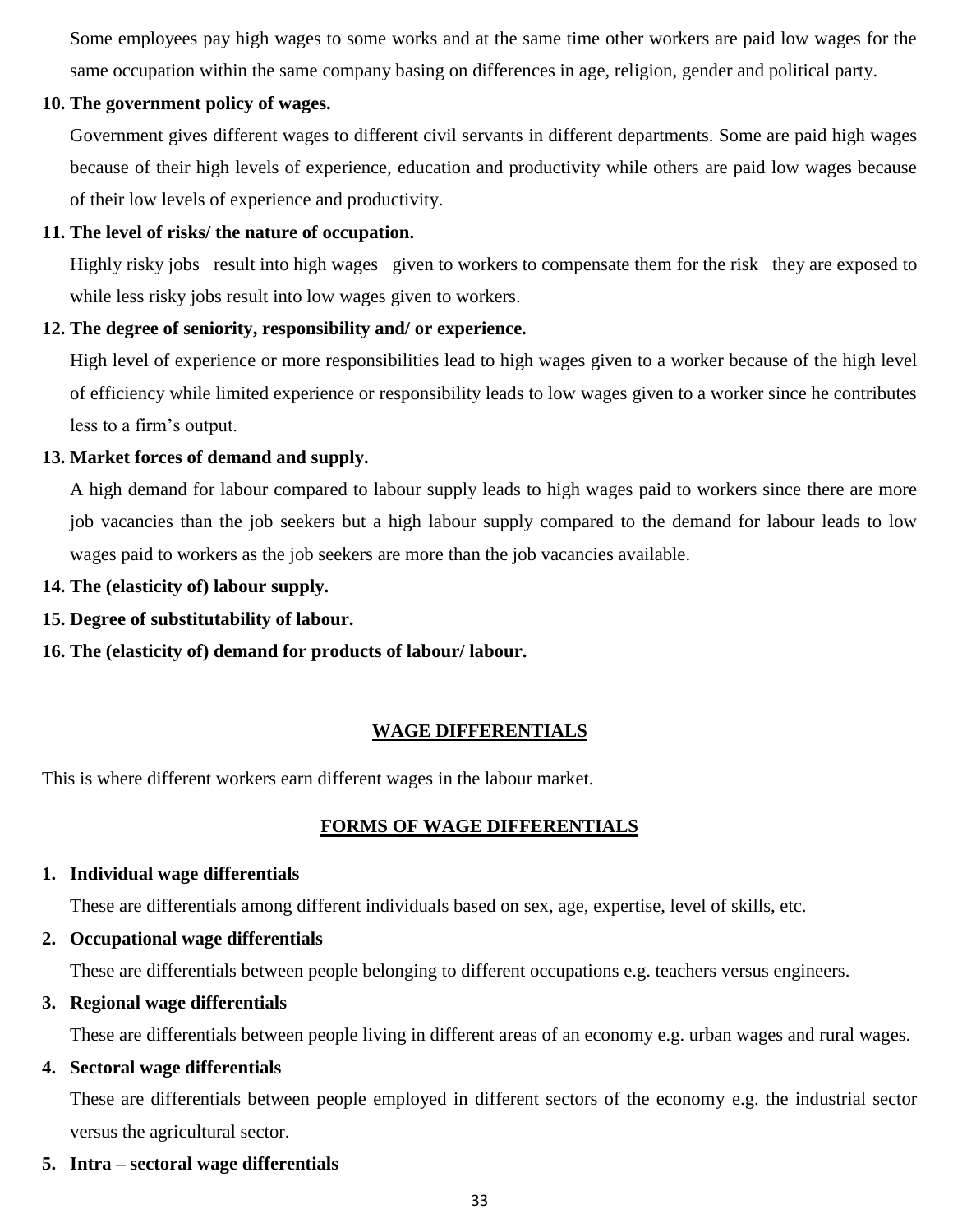This is where within the same sector, some people earn more than others. E.g. within the agricultural sector, commercial agriculturalists earn more than subsistence farmers.

#### **CAUSES OF WAGE DIFFERENTIALS**

- 1. Difference in people's ability to do work/ Differences in the quantity of output produced.
- 2. Differences in the number of hours worked.
- 3. Differences in employer's ability and willingness to pay workers.
- 4. Differences in bargaining strength of individuals.
- 5. Differences in levels of skills (Education and training)
- 6. Differences in talents and natural ability.
- 7. Differences in strength of trade unions and professional associations
- 8. Differences in the cost of living
- 9. Discrimination in the labour markets based on age, sex, religion and race.
- 10. Differences in elasticity of supply of labour
- 11. Government policy on income, wages which tend to be non-matching.
- 12. Differences in the nature of jobs.
- 13. Differences in experience, expertise or responsibility in that senior workers tend to earn more.

#### **TRADE UNIONS**

A trade union is an association / organization formed by workers with the primary objective of advocating for increased wages and improved conditions of work for its members.

Examples of trade unions in Uganda include

- National Organisation of Trade Unions (NOTU)
- Uganda National Teachers' Union (UNATU)
- Uganda Law Society (ULS)
- Uganda Medical Workers' Union (UMWU)
- Uganda Railway Workers' Union (URWU)
- Makerere University Academic Staff Association (MUASA)
- $\bullet$  Etc

#### **Objectives of trade unions**

#### **1. To bargain for better wages.**

They always do this when the cost of living increases through collective bargaining and other tools.

### **2. To demand for better working conditions.**

They achieve this by representing their affected members in the negotiations for better conditions of service.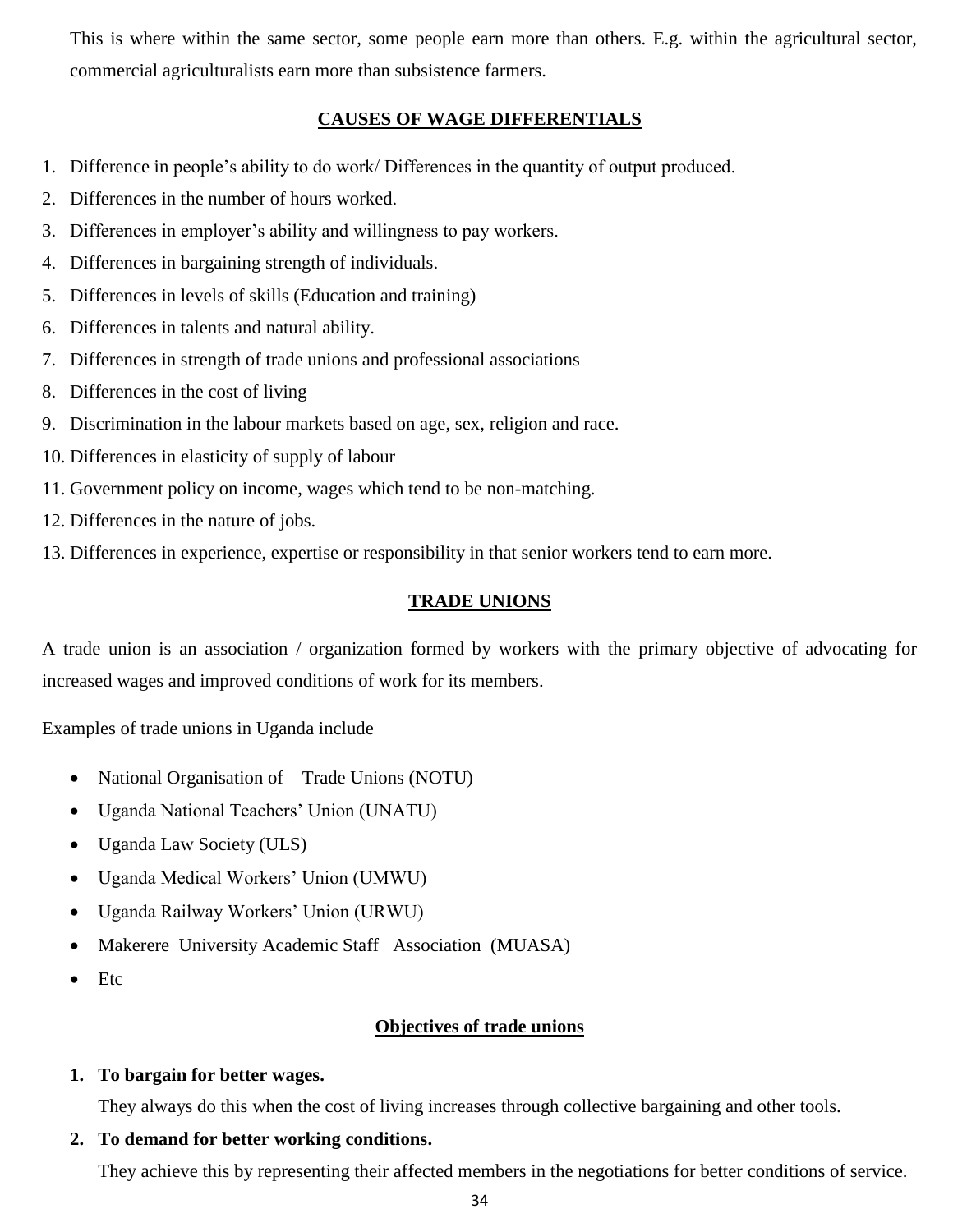**3. To advise government on issues pertaining to manpower planning** (Labour, wages, employment policies).

They achieve this by rendering advisory services to the government in forecasting and training the manpower needed by a country currently and in the future.

### **4. To protect members against unfair treatment by employers for example abrupt dismissal.**

They achieve this through intervening with appropriate tools when members are unfairly dismissed by their employers.

#### **5. To improve the skills of their members.**

They achieve this by conducting regular workshops and seminars/ short courses to ensure that members have high productivity so that they are employable.

#### **6. To create unity among workers.**

They achieve this by maintaining consistent membership in the unions. They maintain the old members and encourage new members to join.

### **7. To advocate for the human rights of the workers.**

They do this by forming or sponsoring political parties and pressure groups for example the labour party of UK.

### **Types of trade unions**

### **1. Open shop**

An open shop refers to a trade union whose membership is free and open regardless of the industry or qualification e.g. National Organization of Trade unions (UNATU)

#### **2. Closed shop**

A closed shop refers to a trade union in which membership is restricted to a particular group of workers with particular skills e.g. Uganda Law Society (ULS), Uganda National Teachers Union (UNATU) and Uganda Medical Workers Association (UMWA), MUASA, U.L.A, UWEA.

#### **3. Professional/ Craft trade unions**

These are associations of workers with similar skills irrespective of the company or industry in which they are employed.

For example the Uganda National Teachers Union (UNATU)

### **4. Industrial Trade unions**

These are associations of workers in a particular industry irrespective of their skills. For example The Uganda Medical Workers Association (UMWA)

### **5. Company Trade unions**

These are associations of workers of a particular company or factory or firm. For example The Uganda Railway Workers' Association (URWA)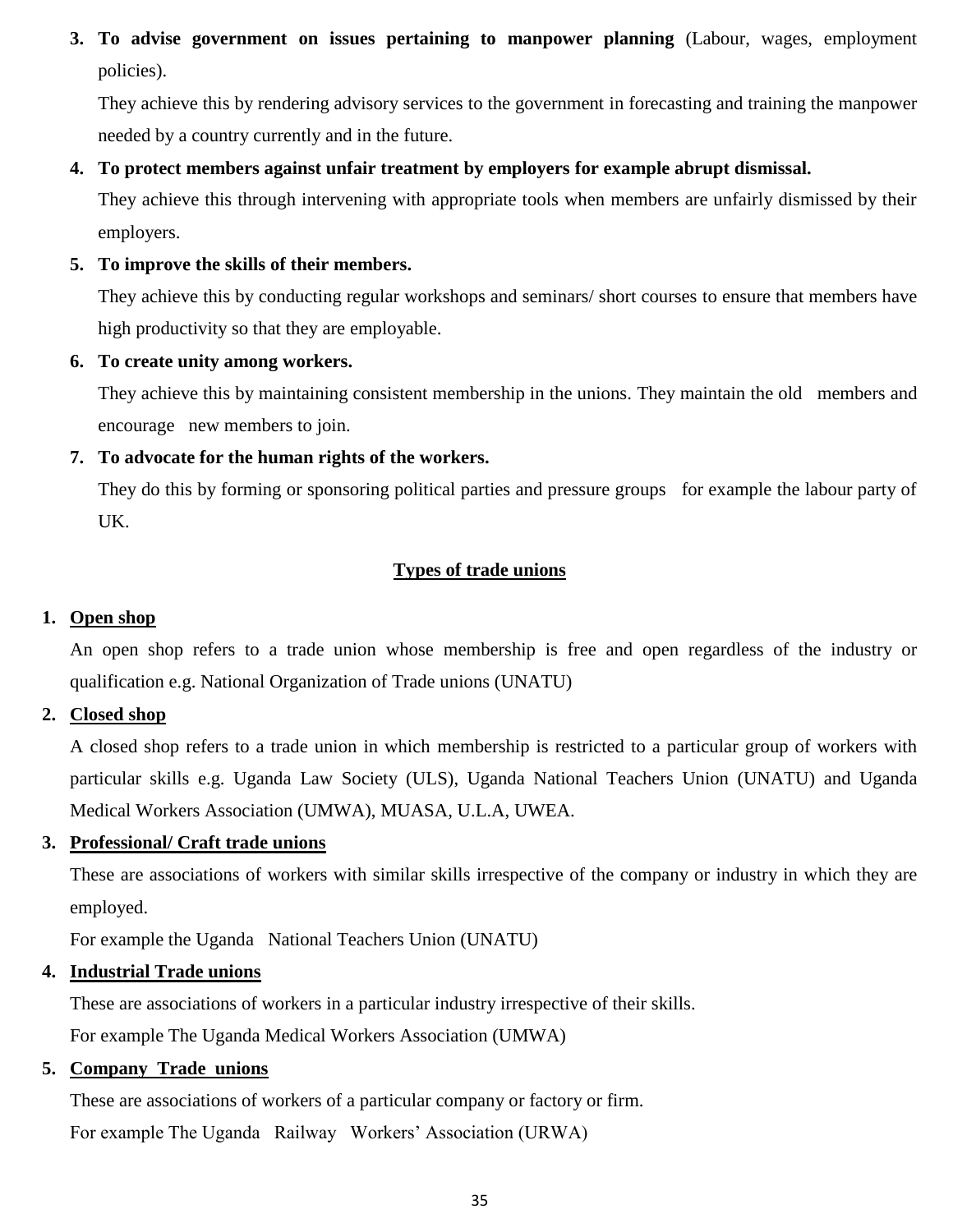### **METHODS USED BY TRADE UNIONS TO ACHIEVE THEIR OBJECTIVES**

#### **1. Collective bargaining**

In this method, the leaders of the trade union sit with the employers and negotiate for better wages and working conditions. In case the employers do not give in to the demands of the workers, the trade union leaders resort to means that would force the employers to offer better wages and they usually involve creating loss for the firm.

#### **2. Mediation/ industrial arbitration**

In this method, the leaders of the trade union and the employer get an independent and impartial third party that helps them find a common ground for the good of either side. The third party helps both sides to see each other's point of argument and steer them to agreement.

#### **3. Court action.**

In this method, the trade union opts to go to court and file a case against the employer especially if the employer has refused to effect an agreement. It is up to court to rule in favour of either party. Sometimes when a lower court rules in favour of the employer, the trade union may make an appeal in a higher court.

### **4. Sabotage (media wars/ boycott, de-campaigning)**

With this method, the members of the trade union resort to measures that discredit the firm so that it makes losses. The union members may shun the consumption of the products of the industry (primary boycott) or they may decide to convince the public not to buy the products of the industry (secondary boycott) by putting negative campaign messages in newspapers, on television and other public media. All this is meant to create pressure on the employers so that they change their position and give in to the demands of the works.

### **5. Go slow method**

With this method, the workers use time wasting techniques while at work. The intention is to reduce output and cause losses to the employer. It is anticipated that the employer would feel the pain and give in to the demands of the workers.

### **6. Sit down strike**

With this method, the workers report at the workplace but they do not engage themselves in any productive work i.e. they lay their tools until the employers respond to their problems.

### **7. Picketing**

This involves prohibiting workers to go beyond certain points (Picket lines) and some workers (pickets) are deployed to ensure that everybody complies. Those who fail to comply may be punished by beating them up.

### **8. Demonstration**

With this method, the workers make posters or banners describing their grievance which they display as they move around for public sympathy. The main intention is to make the problems public. In so doing, employer is forced to address the demands of the employees very fast if they are genuine in order to save the image of the company.

### **9. Go on strike/ the destructive method/ industrial action/ violent strikes**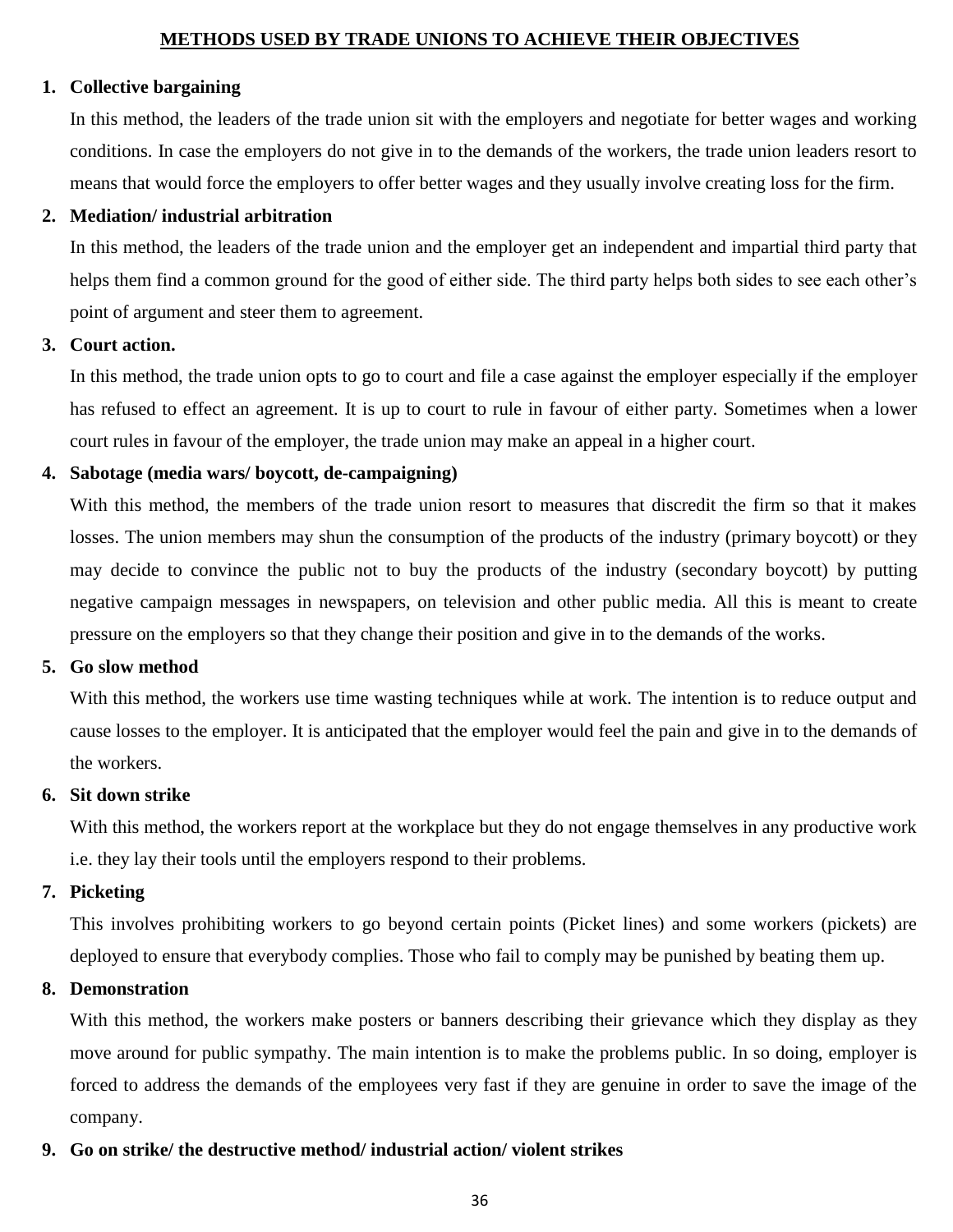This involves workers refusing to work and in addition, they destroy the property of the firm. For example they can decide to burn down the industrial plant.

#### **10. Abduction of key members of management.**

The union members carry off illegally and by force the key members of employers' officials and they are treated as hostages. To save the abducted individuals, the employer has to respect the demands of the workers.

#### **11. Closed shop – Supply highly restricted/ Restriction of entry of new members.**

This involves requiring employers to only employ members who are registered with the trade union. The trade union limits the number of people who can become members either directly or indirectly so as to limit supply of labour to the industry. This forces wages up due to limited supply of labour.

#### **FACTORS ADVANCED BY TRADE UNIONS WHEN DEMANDING FOR PAY RISE**

When demanding for a higher pay, workers have to justify their demand so that the employer may agree to raise the pay or keep paying the same amount of money. Trade unions tend to table the following arguments in their round table negotiations;

#### **1. Profitability argument.**

An increase in the profit level of a firm makes workers to feel that they should have a fair share in the additional profits earned. This is because the firm's ability to pay has increased and they also believe that they substantially contribute to the profitability of the firm.

#### **2. Productivity argument.**

An increase in the workers' productivity makes trade unions to demand for higher wages so as to compensate the workers for raising the output per worker. Workers tend to believe that they are the ones that enable all other factors of production to produce and therefore justified to get an increase in pay.

#### **3. Comparative wage argument.**

When workers learn of higher wage rates in similar occupations, they demand for an increase in pay so as to create equity in between jobs. They argue that since the work is similar, they should get the same pay.

#### **4. Relative wage argument.**

In cases where the workers feel that they are being exploited by the employer, they tend to demand for an increase in pay so that their wages correspond with the effort they put in.

#### **5. Cost of living argument.**

A significant increase in the cost of living makes the current pay to the workers inadequate to enable them to lead the lifestyle they are accustomed to. To ensure an equivalent standard of living, trade unions demand for an increase in wages for their members that are proportionate to the increase in the general price level.

#### **6. Wage agreed upon earlier or minimum wage legislated by government is not paid to workers.**

Where the employer is not paying a prior agreed amount of money or when not paying a legislated minimum wage to the workers, trade unions demand for an increase in pay so that the wages paid match with the agreed amount or the minimum legislated wage.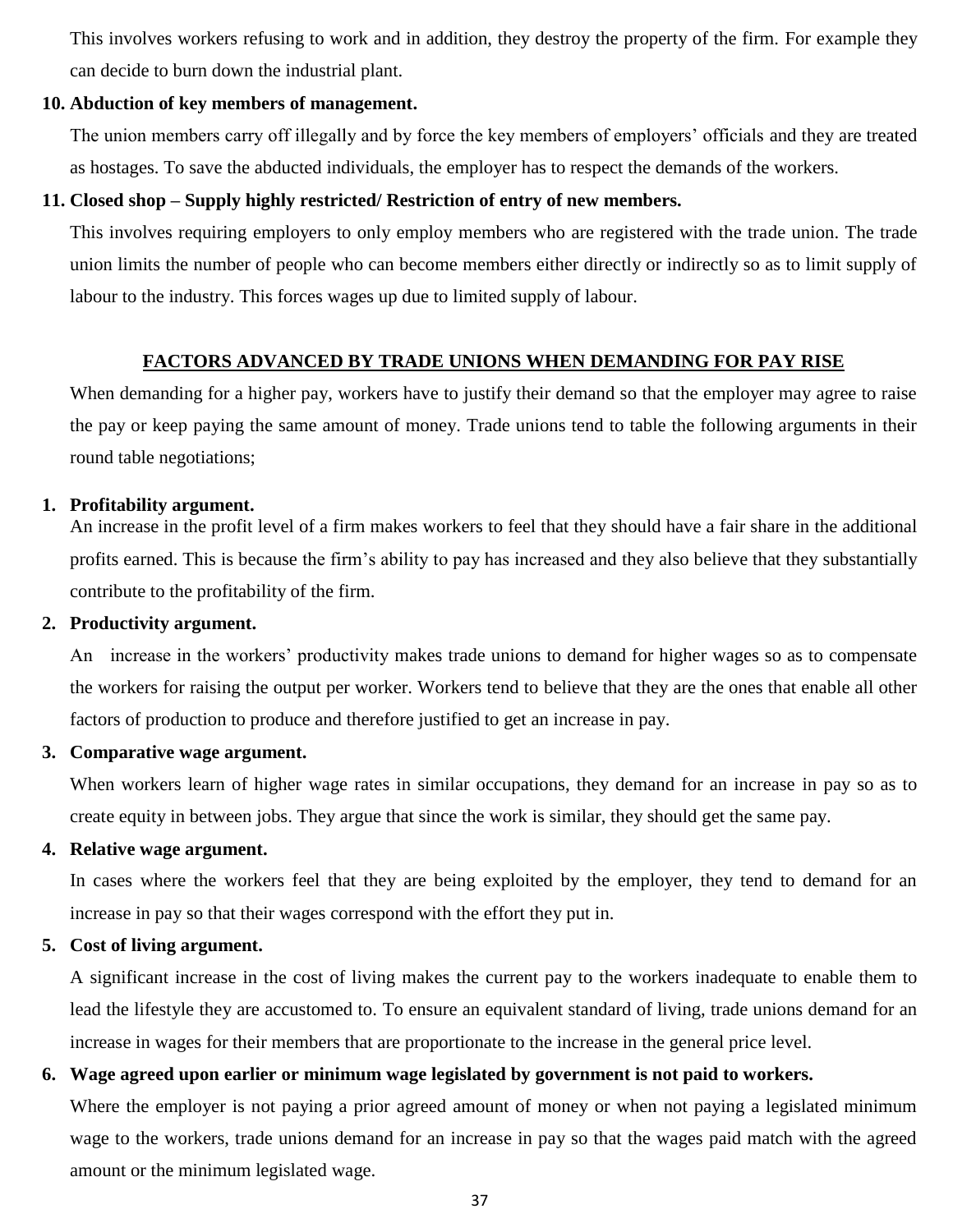#### **7. Trade union members have attained more skills.**

Trade unions demand for pay rise for the members when members' skills improve so as to compensate members for the costs incurred and time spent in acquiring the new skills.

#### **8. Work load has increased but without corresponding increase in pay.**

An increase in the workload for the workers prompts trade unions to demand for higher wages for their workers because the workers feel that when more is demanded from them, then they should be paid more.

#### **9. The work has become more risky.**

Trade unions are justified to demand for increased wages for their members to compensate them for the risks they go through.

### **10. Failure to effect the agreed upon periodic wage increases.**

Employers usually agree to offer workers regular pay rises but later refuse to honour the agreements making trade unions justified to take the necessary steps to force the employer to honour the agreement.

#### **11. Increase in demand for labour.**

At times when trade unions believe that the demand for labour services of their members has increased, they tend to demand for higher wages and expect the current employer to effect the increment for fear of losing them to other competing firms.

#### **12. Workers in the same occupation got a wage increment.**

This justifies the trade unions to demand for a pay rise for their members since the work being done is the same and there is need to have wage uniformity.

### **Assignment**

- a) Distinguish between **collective bargaining** and **picketing.**
- b) Under what circumstances are Trade Unions justified to demand for wage increases?

### **Solution**

- $\triangleright$  When the cost of living increases/ In case of inflation hence need for more pay to maintain their standard of living.
- $\triangleright$  When there is increased profitability of the firm due to increase in prices of products produced by labour.
- $\triangleright$  When there has been increased labour productivity.
- $\triangleright$  When the wages being offered are below the government set minimum wage.
- $\triangleright$  If higher wages are offered to workers with similar jobs in other industries.
- $\triangleright$  In case of increased demand for the products produced by labour.
- $\triangleright$  When supply of labour becomes more inelastic hence becoming difficult to substitute workers.
- $\triangleright$  In case the employers fail to effect the agreed upon periodical wage increases.
- $\triangleright$  In case of improvement in working skills via training.
- $\triangleright$  When workers feel that the wage being paid is lower compared to the services they render.
- $\triangleright$  In case of increased risks at the job.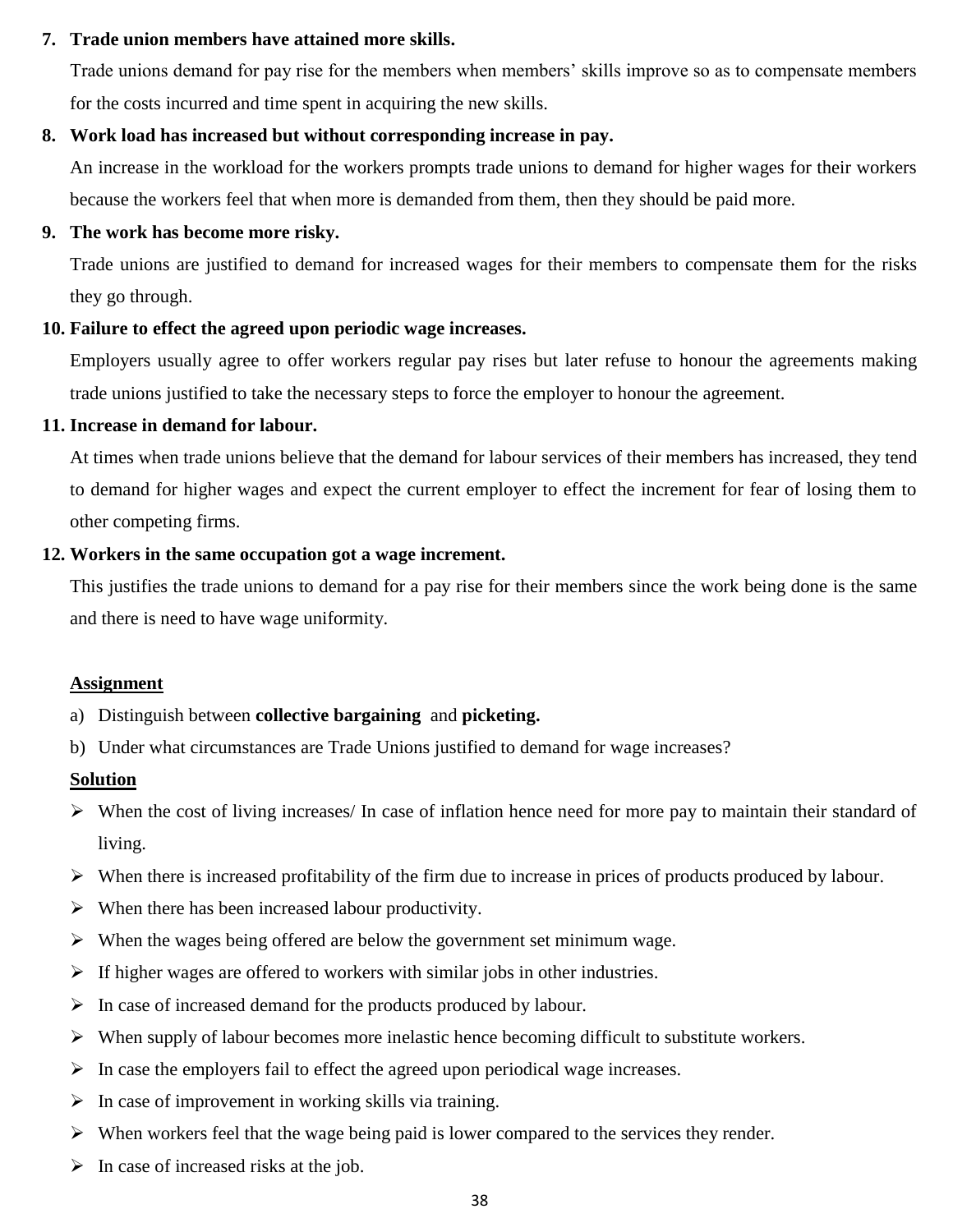$\triangleright$  If the workload or number of hours worked are increased.

#### **Features/ characteristics of trade unions in LDCS**

- $\triangleright$  They are amorphous i.e. lack permanent membership.
- $\triangleright$  They are financially weak.
- $\triangleright$  They have small membership.
- $\triangleright$  Have weak leadership.
- $\triangleright$  Experience high levels of corruption.
- $\triangleright$  They tend to be politically motivated.
- $\triangleright$  They are characterized by unity for example on religious or tribal basis.
- $\triangleright$  They suffer from political interference.

### **FACTORS THAT INFLUENCE THE STRENGTH OF TRADE UNIONS**

#### **1. Degree of unity of members of the trade union.**

Trade unions whose members are divided on sectarian grounds such as on the basis of tribe, religion or political affiliation are weak since they find it hard to agree on a particular weapon to achieve wage increment and better working conditions while trade unions which are organised on the basis of workers' economic interests are strong since they easily agree on tools to employ so as to achieve their objectives.

#### **2. Level of leadership ability/ leadership bargaining skills**

Trade unions whose leaders are equipped with leadership skills are in a stronger bargaining position that those whose leaders have limited leadership skills. This is because skilled leaders have an advantage of superior negotiation skills and may time their demands more appropriately.

#### **3. Level of government interference**

Government interference in the activities of trade unions for instance by putting in place laws that prohibit industrial action and appointing their leaders makes trade unions to be weak. On the other hand, limited government intervention in the activities of trade unions makes trade unions to be in a better position to bargain for better wages and working conditions.

### **4. Availability of funds to finance union activities/ availability and size of strike fund**

Trade unions with adequate funding tend to be strong since they can easily run their activities and ably get their members through a strike while trade unions with limited funds are weak because they cannot sustain industrial action and thus they easily give up on their demands after a short time.

#### **5. Level of skills of members.**

Trade unions of skilled labour tend to be very strong because the members are united, understand the concept of trade unions and are in position to articulate their demands better. On the other hand, trade unions of unskilled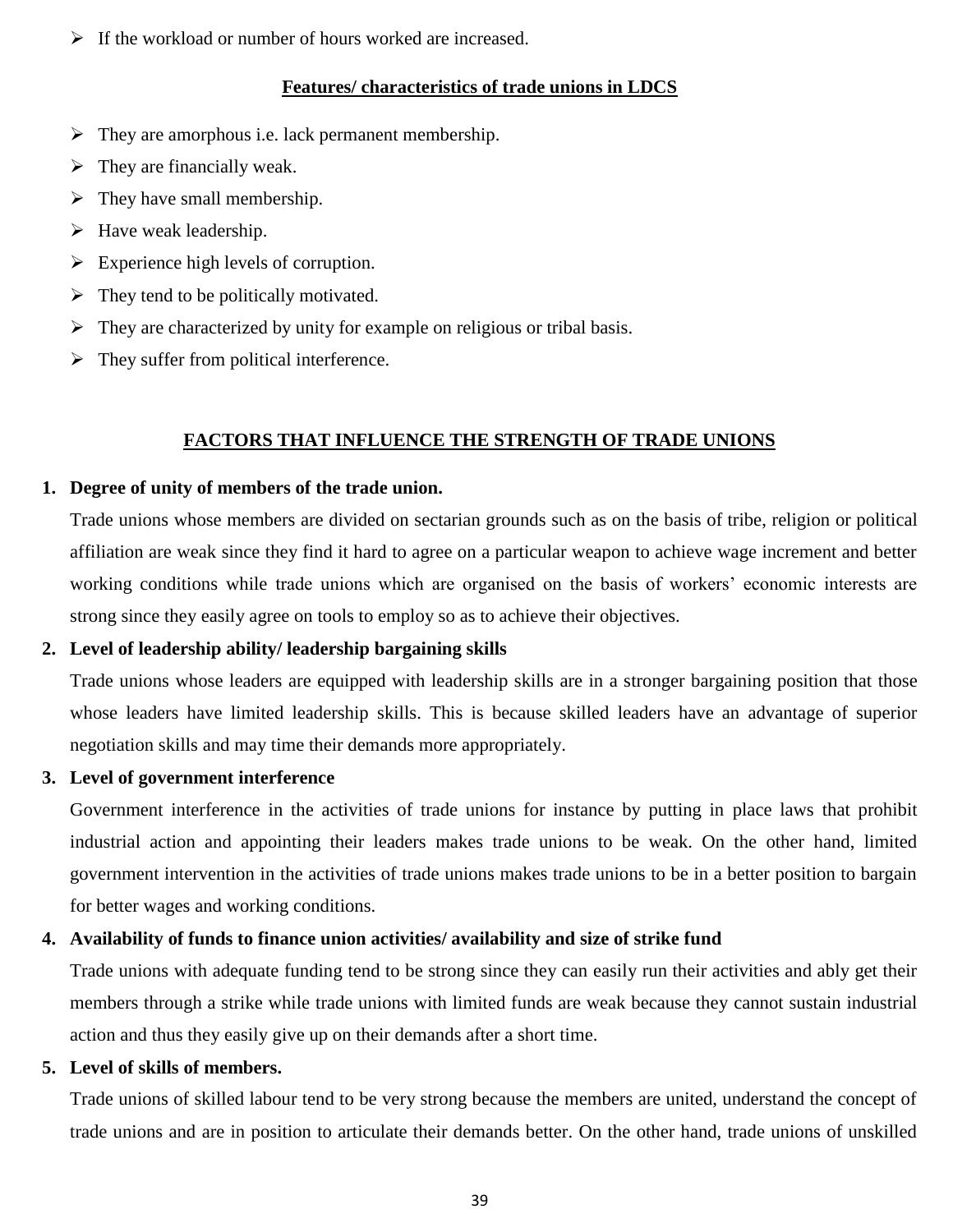workers miss out on all these positive attributes and are easily manipulated by employers through dividing them and in some cases corrupting their leaders.

#### **6. Level of employment**

High levels of unemployment comprise the trade unions' ability to negotiate for higher wages due to excess labour in the market and thus employers can easily let the existing workers to go and they higher other workers at lower wages. On the other hand, low levels of unemployment imply low labour supply in the market thus boosting the chances of trade unions to bargain for higher wages with better chances of success.

#### **7. Level of demand for products produced by the member of the trade union**

The higher the demand for the products, the stronger the trade union and the lower the demand, the weaker the trade union

#### **8. Economic performance/ profitability of firms.**

Trade unions are strong when firms are earning profits since it is easy for them to demand for higher wages with the argument that labour contributes to the attainment of such profits. In times of low profits, it is hard for trade unions to successfully bargain for higher wages because the employers feel that the higher wages would result into losses.

#### **9. Elasticity of supply of labour**

Trade unions with labour that is inelastic in supply are strong because increase in wages does not cause flooding of the labour market. For elastic supply however, a slight increase in wages floods the labour market creating excess labour hence dampening wages. This explains why it is easier to increase wages of skilled labour like doctors than unskilled labour like plantation workers.

#### **10. Level of infrastructural development especially roads and communication facilities**

Poor infrastructure in some areas hinders the passing of information among members hence limiting coordination of union activities in an economy. This leads to failure of trade unions to achieve their objectives. On the other hand, trade unions are stronger where communication and other infrastructure are well developed as this facilitates the passing on of information among members hence better coordination of union activities.

#### **11. Degree of awareness of members about their rights.**

Ignorance of workers of their rights limits the morale and loyalty of the workers as it causes disinterestedness in trade union activities making the trade unions to be weak. On the other hand, trade unions are stronger when workers know their rights and are capable of fighting for them at the work place.

#### **12. Level of accountability of trade union members.**

High level of corruption among members especially the leader weakens trade unions ability to demand for wage increase especially where the leaders receive bribes from the employers and thus work against the objectives of the trade union on the other hand, trade unions are stronger when there is high level of accountability by the leaders in performance of trade union activities.

#### **13. Proportion of the wage bill to total costs of production**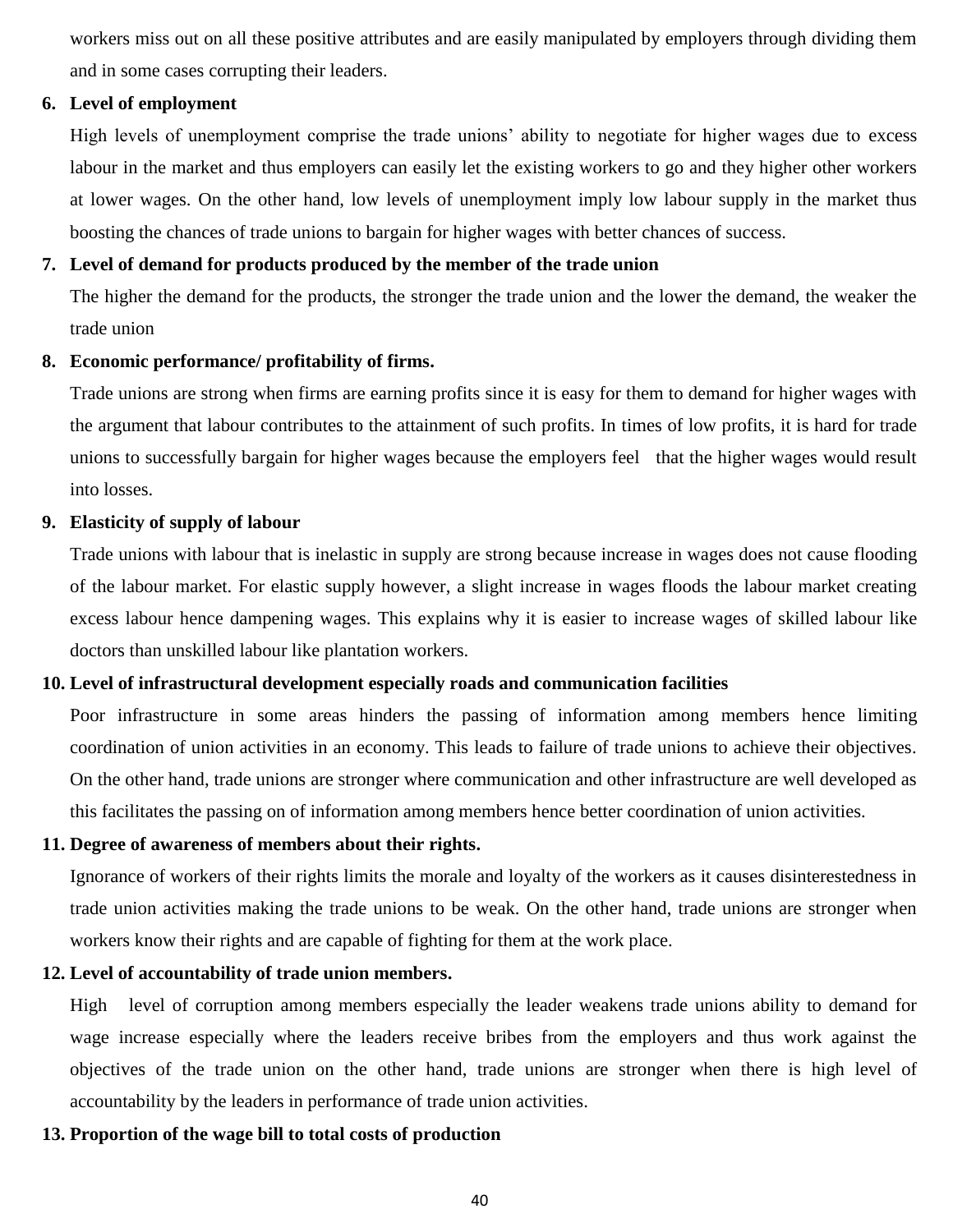In instances where the wage constitutes a large proportion of the total cost, the employers tend to resist wage increments because they would substantially increase the cost and eat into the firm's profits. However when the wage is relatively small, trade unions find themselves in a stronger position to bargain for higher wages since the employer would not feel the burden of increasing the wage.

#### **14. Substitutability of labour**

In circumstances where labour can easily be substituted especially by capital, trade unions are weak because whenever they try to press the employers to increase wages, they threaten to employ capital intensive technology. However labour that is not easily substituted can easily bargain for better wages since there is limited competition with capital for jobs.

### **15. Price elasticity of demand for products produced by union members.**

Trade unions whose members produce products with price elastic demand are weak because they find it hard to convince the employers to increase wages since it is hard to pass on the cost to consumers through increased prices as this would adversely affect demand. However when the product has price inelastic demand, the employer finds it easy to transfer the cost to the consumer thus and thus trade unions easily achieve their objectives.

#### **16. Degree of unionisation.**

Trade unions are strong when they are closed shop since they can limit the supply of labour to the industry and force wages up. On the other hand, trade unions are weak when they are open shop since there is a possibility of non-members negotiating independent wage bargains.

#### **NOTE**

**A closed shop** is a trade union that requires the employers to employ only workers that are registered. This implies that if a worker is to employed in a given line of occupation, he/ she has to first become a member of the trade union.

**An open shop** is a trade union where workers are free to either join or not and employers are free to employ anyone irrespective of whether they belong to the trade union or not.

#### **Assignment**

Account for the low bargaining power of trade unions in Uganda.

## **FACTORS THAT LIMIT THE ABILITY OF TRADE UNIONS TO RAISE WAGES IN LDCs/ PROBLEMS FACING TRADE UNIONS IN DEVELOPING COUNTRIES**

**1. High levels of corruption and embezzlement of union funds by the leaders.**

This discourages the members hence weakening the unions.

### **2. Poor transport and communication facilities.**

This makes it hard for the workers to be properly coordinated and organized in fulfilling the activities and objectives of trade unions.

**3. Financial problems.**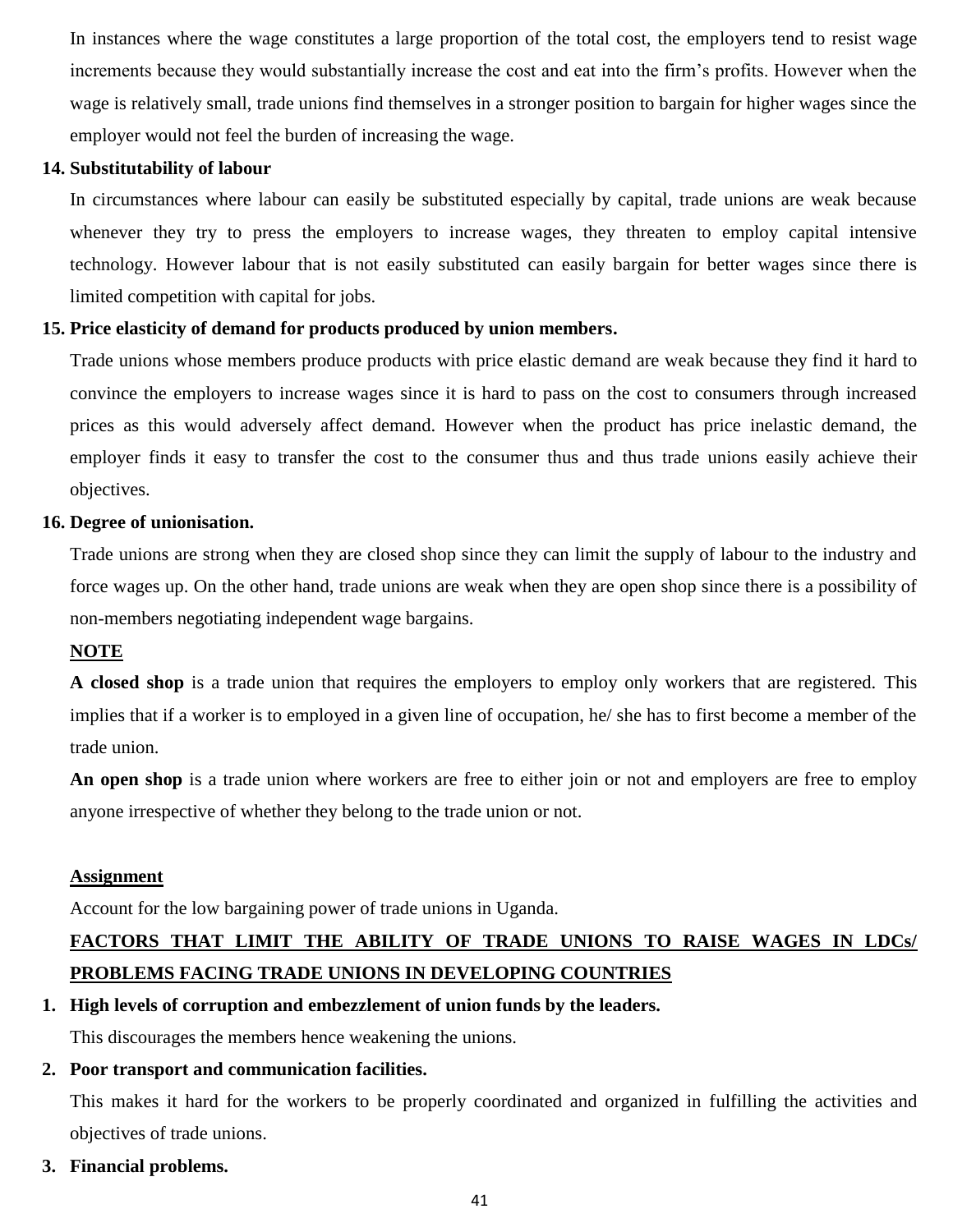This is a result of high levels of poverty among the workers due to little payment. Therefore such members cannot sustain the activities of trade unions.

#### **4. Disunity of members.**

Disunity is mainly due to tribal, political, religious and regional differences among workers. This makes the organization and leadership of trade unions difficult.

#### **5. Rampant unemployment problem.**

There are high levels of unemployment in developing countries which makes trade unions weak. Workers fear to go on strike for fear of losing their jobs.

#### **6. Ignorance of workers about trade union activities.**

Most members are illiterate and they it difficult to understand how trade unions work

#### **7. Political instability.**

### **8. Weak union leadership.**

There is limited supply of well qualified and experienced leaders to put forward the workers' problems and aspirations. Such leaders fail to present the grievances of workers to the management.

#### **9. Limited interest by the workers.**

Many workers have limited interest in the activities of trade unions. This makes trade unions to be in weak bargaining position.

#### **10. Presence of target workers.**

Majority of the labour force is composed of target workers. Such workers are mobile which reduces the bargaining power of trade unions. It is also difficult to indoctrinate unstable labour force.

### **11. Government interference in the activities of trade unions.**

Strikes are made illegal, government workers lose their jobs or are put in prison once they stage strikes.

### **THE ROLE OF TRADE UNIONS IN THE DEVELOPMENT OF AN ECONOMY**

#### **POSITIVE ROLE**

- 1. They increase wages of workers which implies greater purchasing power that is an incentive to production of more goods and services hence economic growth.
- 2. They increase wages of workers hence increased productivity which leads to increased output hence economic growth.
- 3. They promote social welfare of the population because they not only agitate for increased wages but also for improved conditions like feeding, transport, proper accommodation. Such conditions result into higher productivity.
- 4. Trade unions are very instrumental in providing expert advice to the government in matters regarding labour laws e.g. when legislating wages, determining pensions, length of working hours, etc.